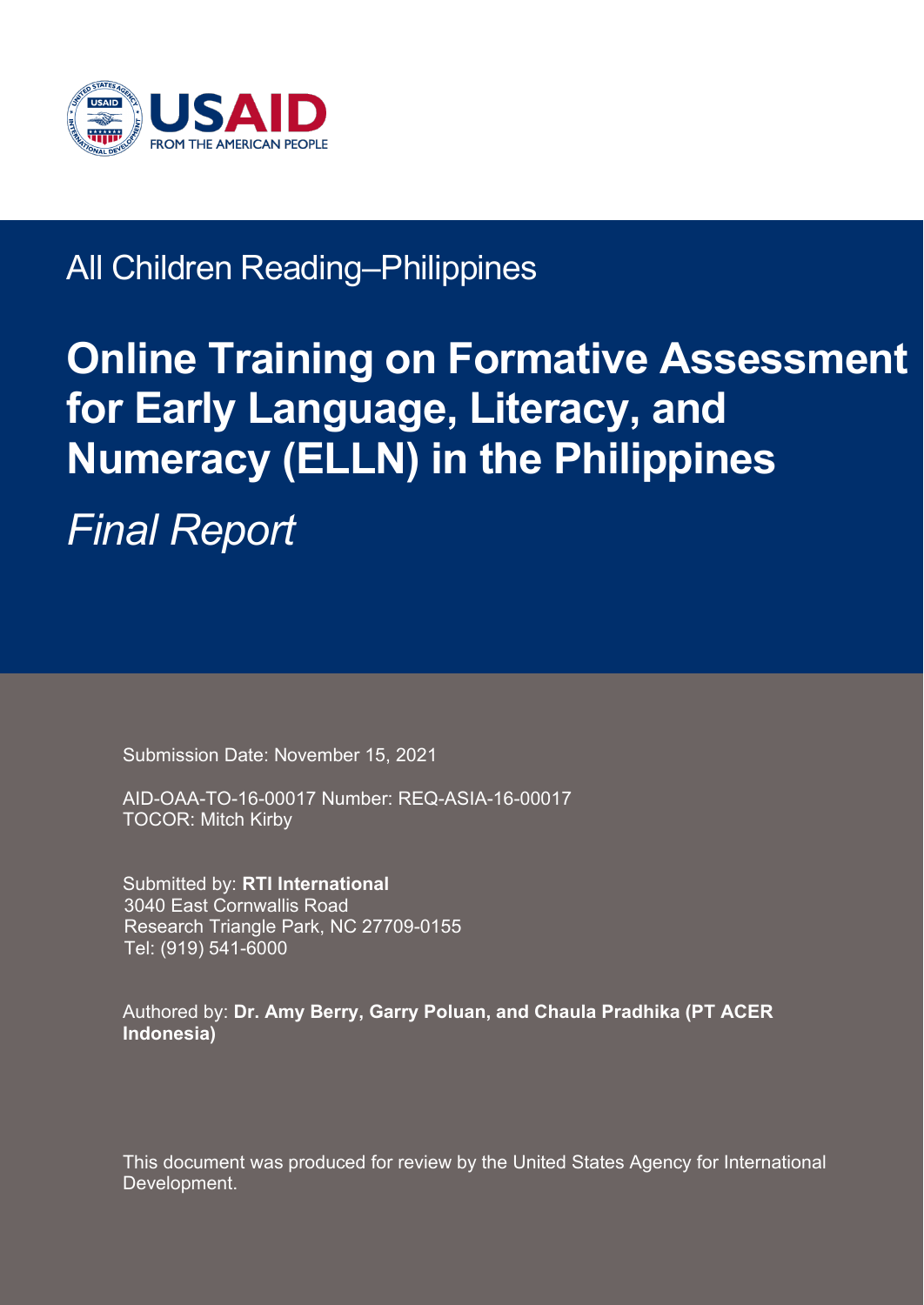## <span id="page-1-0"></span>**Acknowledgments**

*Becoming a Learning Detective: Formative Assessment for Early Language, Literacy, and Numeracy* was successfully delivered as an online training program from September 6 to 10, 2021, reaching 119 participants from all 17 regions in the Philippines. This activity would not have been possible without the leadership and collaboration of the Philippine Department of Education's Bureau of Learning Delivery (BLD), part of the Office of the Undersecretary for Curriculum and Instruction. We would especially like to thank BLD Director Leila P. Areola, Teaching and Learning Division Chief Rose V. Villaneza, and those who generously lent us their time as facilitators during the training: Joseph Randolph Palattao, Jocelyn Tuguinayo, Nanelyn Bontoyan, Forcefina Frias, Ana Marlaine Litonjua, and Ronnie Baldoz.

We also want to recognize the high-quality and timely effort of the Australian Council for Educational Research (ACER), which developed and delivered all training content and also authored this report; in particular, Dr. Amy Berry, who led this activity, as well as Garry Poluan and Chaula (Yoga) Pradhika from ACER Indonesia.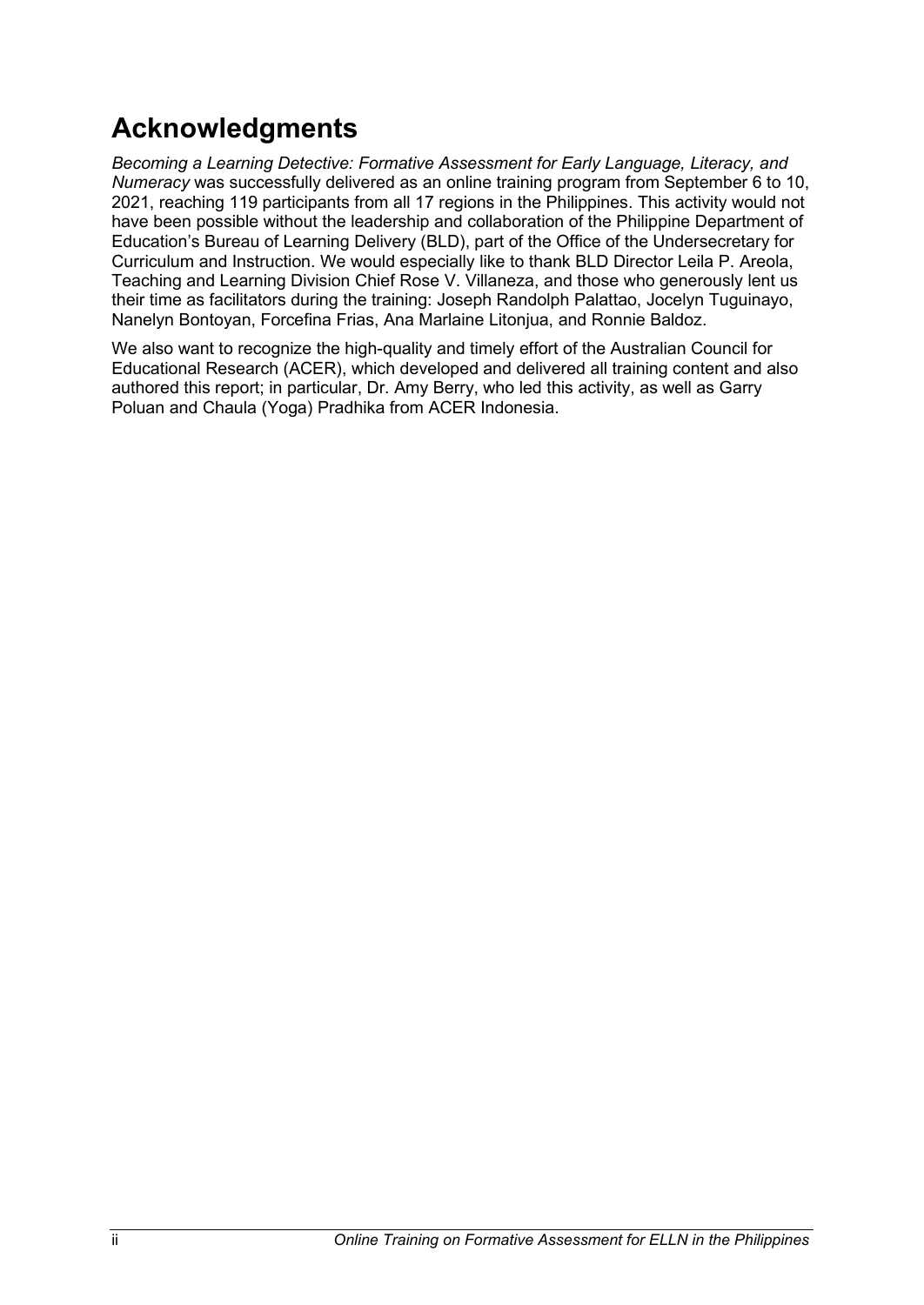## **Table of Contents**

| 1 |                          |                         |                                                                   |  |
|---|--------------------------|-------------------------|-------------------------------------------------------------------|--|
| 2 |                          |                         |                                                                   |  |
| 3 | 3.1<br>3.2<br>3.3<br>3.4 | 3.3.1<br>3.3.2<br>3.3.3 | Proposed links to Philippine Professional Standards for Teachers5 |  |
| 4 |                          |                         |                                                                   |  |
|   | 4.1                      |                         |                                                                   |  |
|   | 4.2                      |                         |                                                                   |  |
|   |                          | 4.2.1                   |                                                                   |  |
|   |                          | 4.2.2                   |                                                                   |  |
|   |                          | 4.2.3                   |                                                                   |  |
| 5 |                          |                         |                                                                   |  |
|   | 5.1                      |                         |                                                                   |  |
|   | 5.2                      |                         |                                                                   |  |
|   |                          | 5.2.1                   |                                                                   |  |
|   |                          | 5.2.2                   | Engagement in workshops and breakout rooms 14                     |  |
|   |                          | 5.2.3                   |                                                                   |  |
|   | 5.3                      |                         |                                                                   |  |
|   |                          | 5.3.1                   |                                                                   |  |
|   |                          | 5.3.2                   |                                                                   |  |
|   | 5.4                      |                         |                                                                   |  |
|   |                          | 5.4.1                   | List 3 things that you know about formative assessment now        |  |
|   |                          | 5.4.2                   | How do you feel now when you think about formative                |  |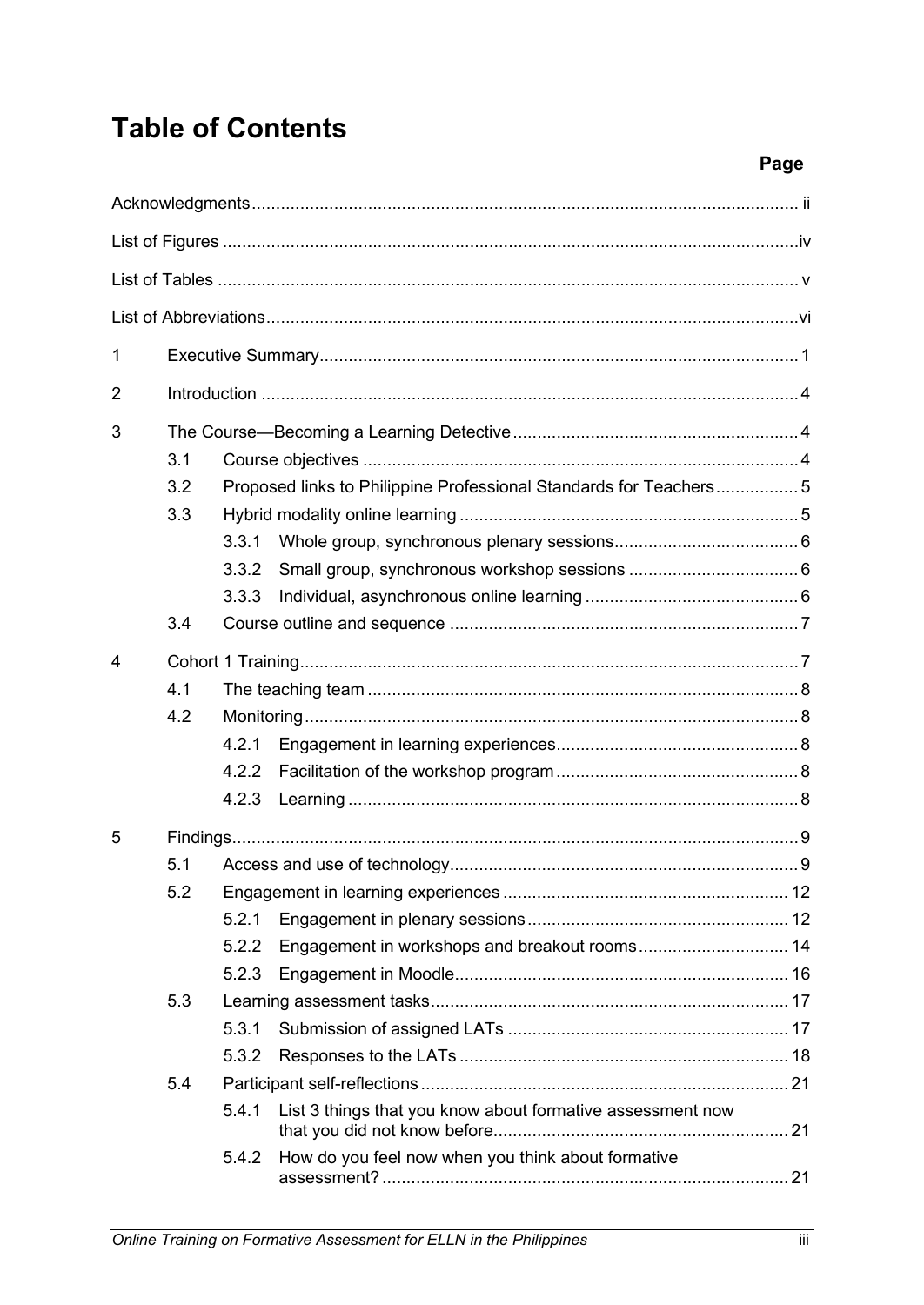|   | 5.5 |       |                                                         |  |  |  |
|---|-----|-------|---------------------------------------------------------|--|--|--|
|   | 5.6 |       |                                                         |  |  |  |
| 6 |     |       |                                                         |  |  |  |
|   | 6.1 |       |                                                         |  |  |  |
|   |     | 6.1.1 |                                                         |  |  |  |
|   |     |       |                                                         |  |  |  |
|   | 6.2 |       |                                                         |  |  |  |
|   | 6.3 |       |                                                         |  |  |  |
|   |     | 6.3.1 |                                                         |  |  |  |
|   |     | 6.3.2 |                                                         |  |  |  |
|   |     | 6.3.3 |                                                         |  |  |  |
|   | 6.4 |       | Looking ahead—where to next for the training program?32 |  |  |  |
|   |     | 6.4.1 |                                                         |  |  |  |
|   |     | 6.4.2 |                                                         |  |  |  |
|   |     | 6.4.3 |                                                         |  |  |  |
|   |     |       |                                                         |  |  |  |
|   |     |       |                                                         |  |  |  |
|   |     |       |                                                         |  |  |  |

## <span id="page-3-0"></span>**List of Figures**

| Figure 1.  |                                                                          |
|------------|--------------------------------------------------------------------------|
| Figure 2.  | Number of plenary sessions attended by participants based on regions  9  |
| Figure 3.  | Number of workshop days attended by participants based on regions 10     |
| Figure 4.  | Question: Did you have trouble accessing the Zoom plenary session        |
| Figure 5.  | Question: Did you have trouble accessing the Zoom workshop session       |
| Figure 6.  | Question: Did you have trouble accessing Moodle during this training? 11 |
| Figure 7.  | Attendance information based on role of participants during five days of |
| Figure 8.  | Attendance trend of participants for the plenary sessions, by roles 14   |
| Figure 9.  | Attendance trend of participants for the workshop sessions, by group  15 |
| Figure 10. |                                                                          |
| Figure 11. | Attendance trend of participants for the workshop sessions by roles 16   |
| Figure 12. |                                                                          |
| Figure 13. |                                                                          |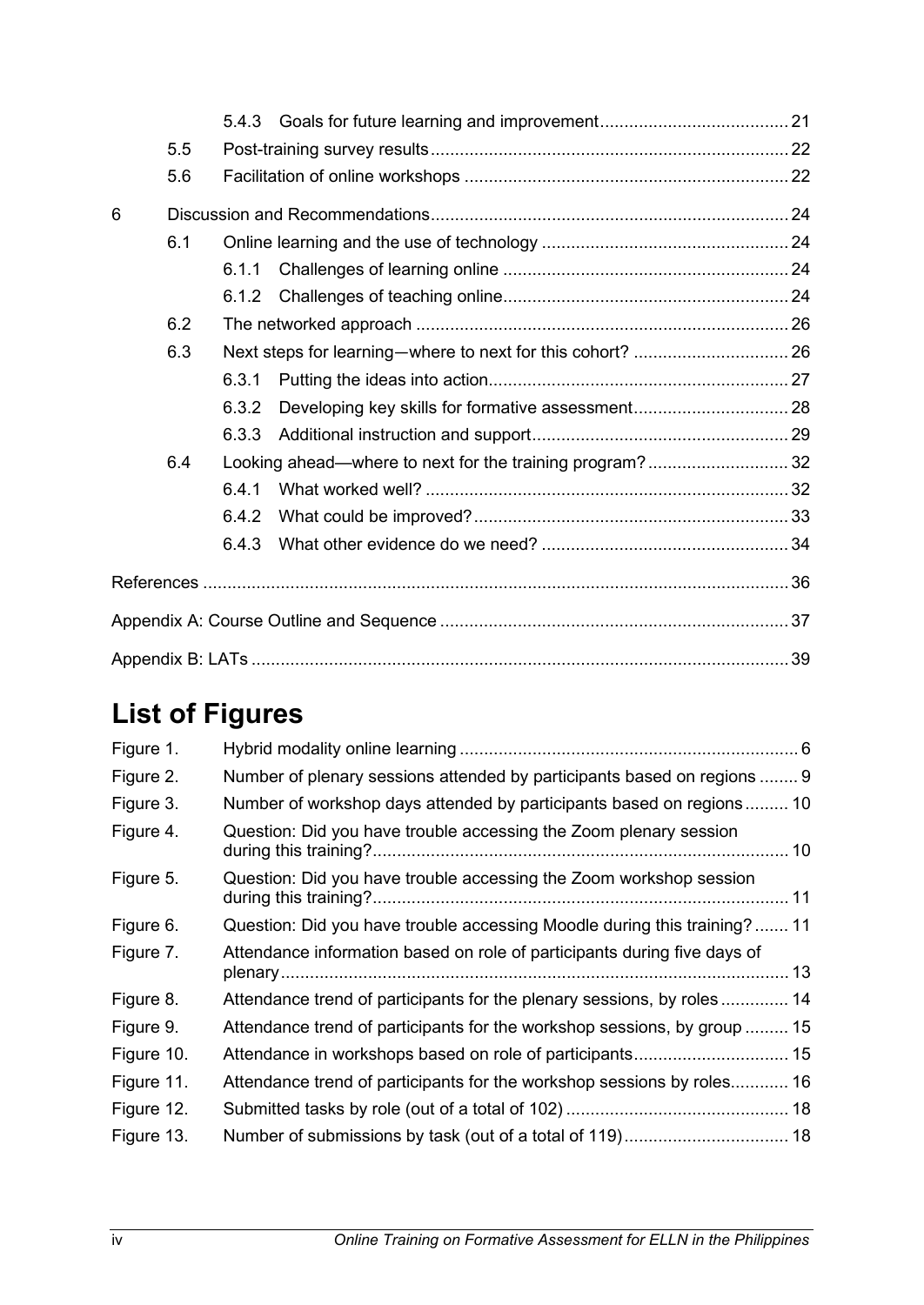## <span id="page-4-0"></span>**List of Tables**

| Attendance of participants by roles on each day of plenary sessions 13 |  |
|------------------------------------------------------------------------|--|
|                                                                        |  |
|                                                                        |  |
|                                                                        |  |
|                                                                        |  |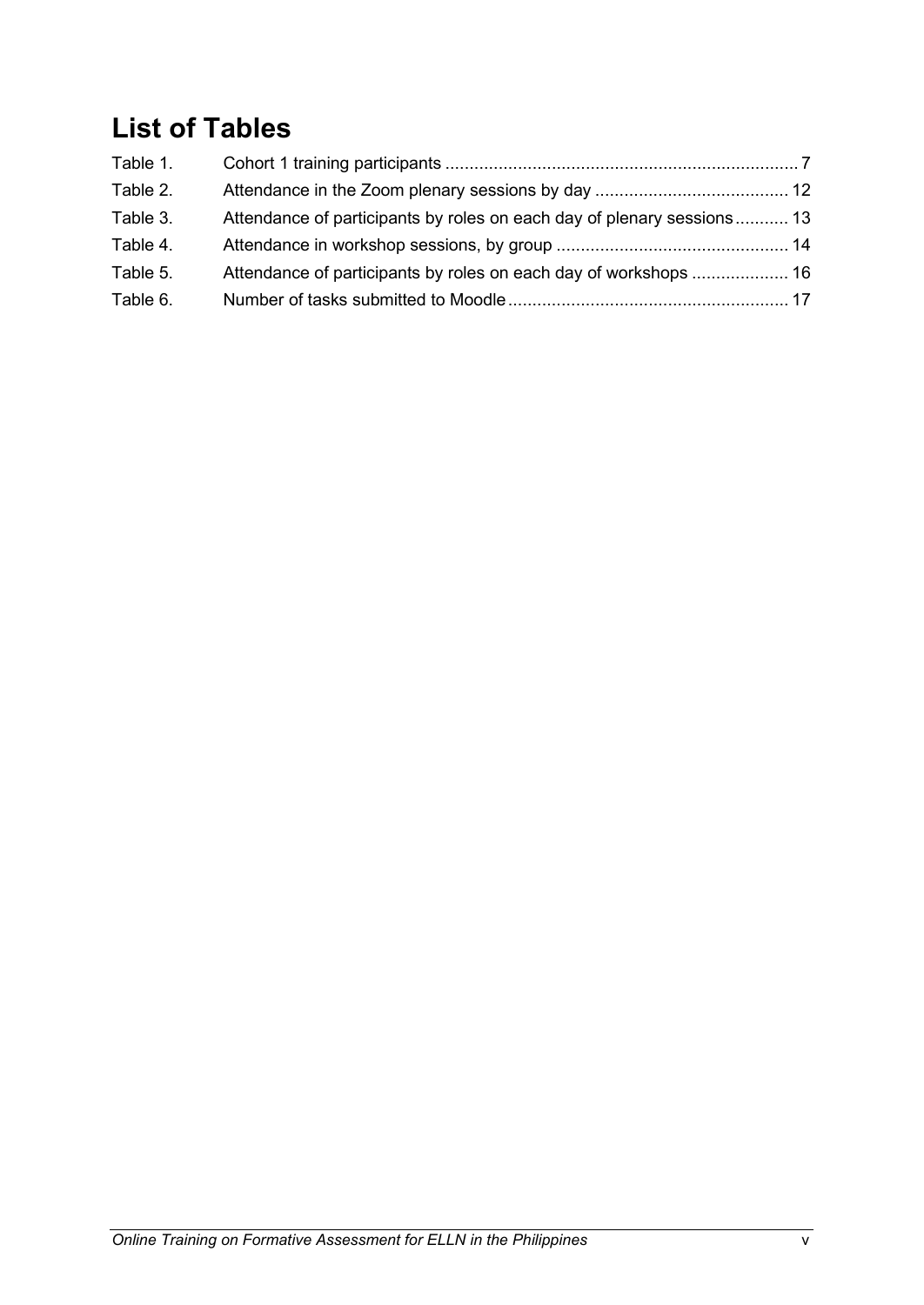## <span id="page-5-0"></span>**List of Abbreviations**

| <b>ACER</b><br><b>ACR</b> | Australian Council for Educational Research<br>All Children Reading                       |
|---------------------------|-------------------------------------------------------------------------------------------|
| <b>BLD</b>                | <b>Bureau of Learning Delivery</b>                                                        |
| COVID-19                  | coronavirus disease 2019                                                                  |
| DepEd                     | <b>Philippines Department of Education</b>                                                |
| <b>ELLN</b>               | Early Language, Literacy and Numeracy program                                             |
| $K-3$                     | Kindergarten to Grade 3                                                                   |
| <b>LAT</b>                | learning assessment task                                                                  |
| Q&A                       | question and answer                                                                       |
| <b>RTI</b>                | RTI International (registered trademark and trade name of Research<br>Triangle Institute) |
| <b>PPST</b>               | Philippine Professional Standards for Teachers                                            |
| <b>USAID</b>              | United States Agency for International Development                                        |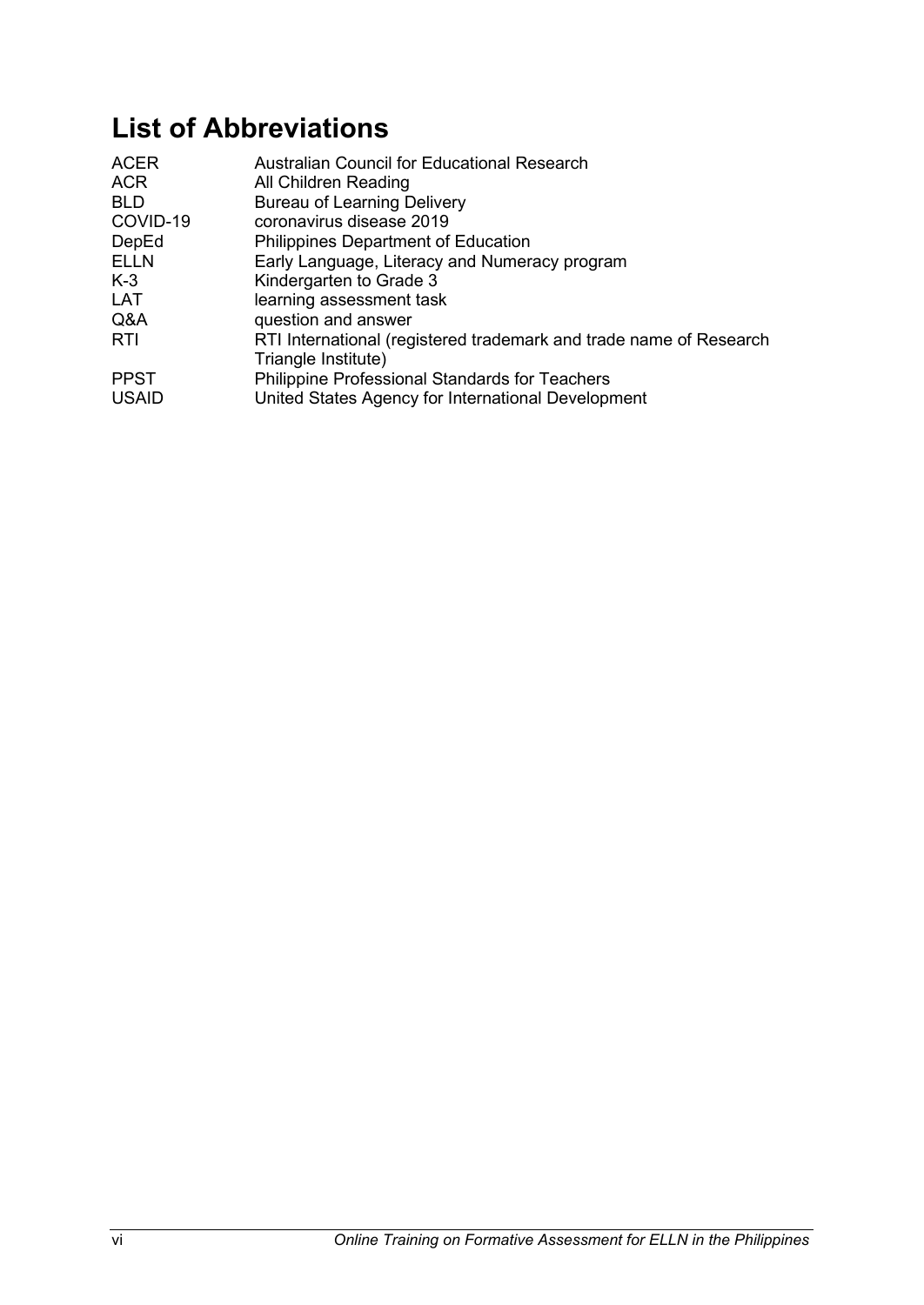## <span id="page-6-0"></span>**1 Executive Summary**

RTI International (RTI), under the All Children Reading (ACR)–Philippines project, supported the Department of Education's (DepEd) Bureau of Learning Delivery (BLD) in responding to a need for teacher professional development in the area of formative assessment. ACR– Philippines is a U.S. Agency for International Development (USAID) project, implemented by RTI, to improve the ability of the USAID/Philippines Mission, DepEd, and development partners to boost early grade reading outcomes in the Philippines. The content and delivery of this pilot training program was prepared by the Australian Council for Educational Research (ACER) under subcontract with RTI.

The program aims to build teacher capacity in accurately identifying and responding to the learning needs of children in the early grades through the process of classroom-based, ongoing formative assessment. Importantly, the need to support teachers in their formative assessment practice goes beyond adjusting assessment practices in response to remote learning conditions brought on by the coronavirus disease 2019 (COVID-19) pandemic. A more comprehensive program of learning that builds foundational knowledge about formative assessment, as well as practical strategies that can be used with students in a range of different learning modalities, is called for.

*Becoming a Learning Detective* is a 5-day online course that focuses on the design and use of formative assessment to improve literacy and numeracy outcomes in Kindergarten to Grade 3 (K–3) classrooms. The emphasis is on classroom-based assessment strategies that are embedded within daily teaching and learning experiences, involving an active partnership between teacher and students. The course brings together asynchronous and synchronous elements, as well as whole group, small group, and individual learning experiences. Each day follows the same structure: Plenary Presentation (Zoom), Workshops (Zoom), ending with a self-paced online learning module (Moodle). Participants are asked to submit a range of Learning Assessment Tasks (LATs) over the course of the week.

The course was implemented for the first time among a small cohort of participants across 17 regions in the Philippines, using an approach that brings together participants at all levels of the education system to create a more connected network of support for schools as they strengthen their formative assessment practices. Each region was represented by one Regional Supervisor, one Division Supervisor, and one school within the region. Participants from the school consisted of one school head, one Kindergarten teacher, one Grade 1 teacher, one Grade 2 teacher, and one Grade 3 teacher. In total, there were 119 participants. ACER, RTI, and BLD worked closely together to develop and deliver this pilot formative assessment training, with ACER staff and BLD staff sharing the responsibility for teaching during the week-long learning program.

A range of data was collected across the week of training to monitor participant engagement, learning, and the facilitation of the workshop program. While BLD has collected its own monitoring data, which may provide additional insights into the participants' experience in this learning program, the focus in this report will be on ACER and RTI's monitoring activities. Both qualitative and quantitative data were collected, including Zoom attendance data, notes from daily debriefing sessions with workshop facilitators, participant reflections, submitted LATs, and two post-training surveys. BLD and RTI will apply findings and lessons learned from this initial training to strengthening the course prior to offering it at a larger scale in the Philippines.

In relation to accessing the online learning program, the following can be said. Along with initial issues of getting accustomed to the technology and processes used in this online learning program, and potential issues related to a typhoon that occurred during the training week, some participants experienced disruptions to their technology access during the training course that were due to ongoing connectivity issues in the Philippines more broadly.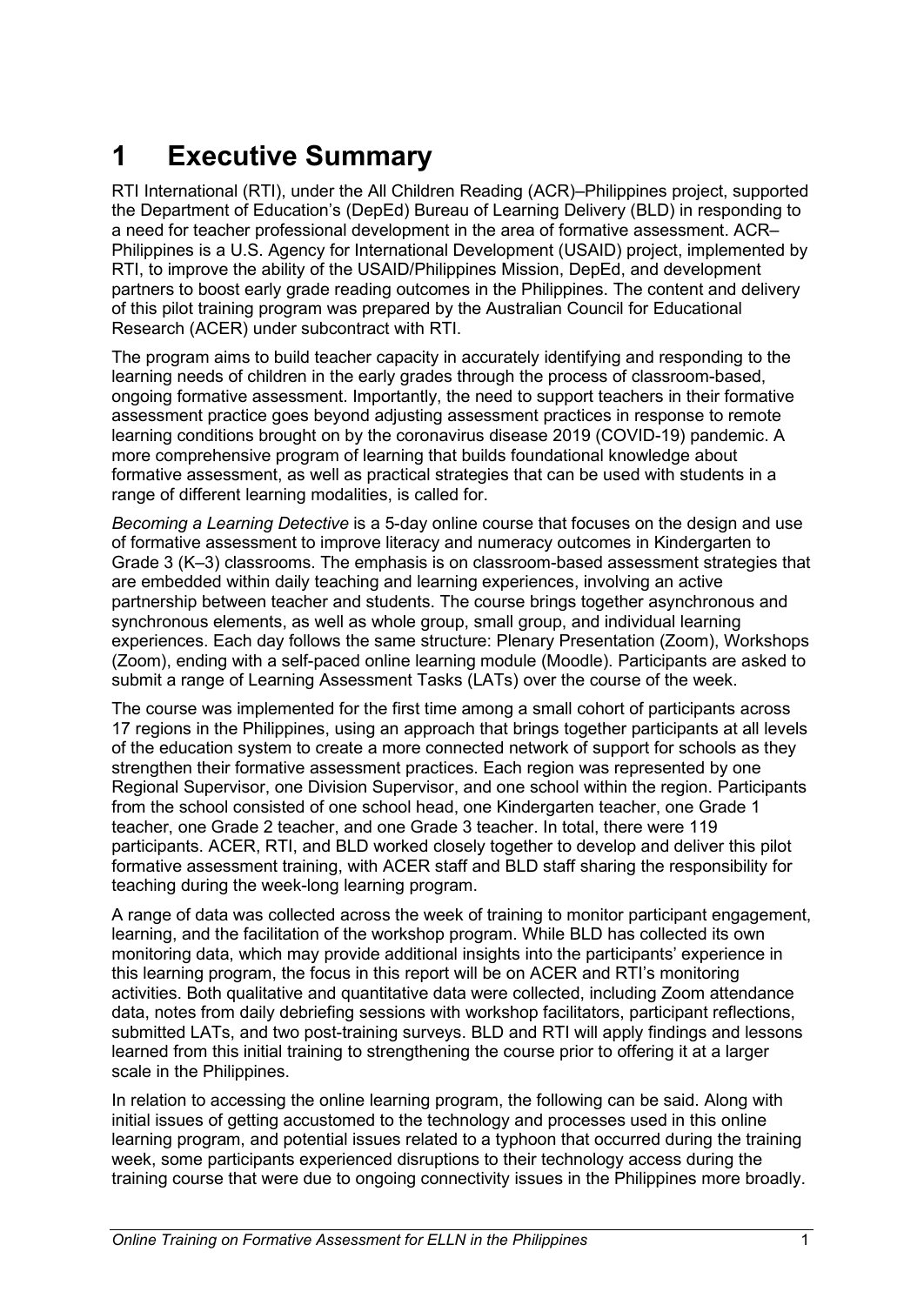The results from a Day 5 poll show that roughly a third of participants had no difficulties in accessing the Zoom sessions, and a quarter had no difficulties in accessing the Moodle content. The remaining participants had varying degrees of difficulty relating to access. For most, this was contained to one day of the training. However, roughly 20% of participants had more persistent access issues over the course of the week. Several workshop facilitators also reported challenges in using elements in Zoom (e.g., breakout rooms) to facilitate the workshops and some issues with connectivity during the workshop sessions. A support person was assigned to each workshop room to help with issues relating to access and technology.

In general, workshop facilitators reported a high level of engagement in the workshop activities, and a pattern of rising engagement across the week. The use of breakout rooms facilitated discussions, and Zoom elements such as the chat and response functions helped to encourage active participation in the sessions and helped uncover misconceptions and areas of confusion. Feedback from participants also suggests they valued the opportunity to share ideas and experiences with colleagues during the sessions.

There were clear differences between teachers and supervisors. Based on attendance rates, LAT submissions, and anecdotal reports from workshop facilitators, teachers demonstrated greater engagement in all aspects of the learning program compared with supervisors. The breakdown of LAT submissions illustrates this difference. While 94% of teachers and 80% of school heads submitted all six LATs, only 58% of supervisors did so. Feedback from workshop facilitators indicated that, at times, supervisors had to attend concurrent meetings during the scheduled workshop, which limited their ability to fully engage in the activities and discussions. In some cases, supervisors were absent from all or most of the scheduled workshops.

In relation to learning, responses from the participants indicated that many found the training useful in improving their understanding of formative assessment. Some described a change to their understanding from viewing formative assessment as a graded activity that is done at the end of a lesson toward seeing it as an ongoing process that aims to improve learning. Many participants found it difficult to reflect on their learning, focusing on recounting topics that were covered rather than changes to their understanding of those topics. The idea that formative assessment is a partnership between students and teacher appeared to be new for many of the participants.

Findings suggest many participants would benefit from further support to help them design activities that will elicit quality evidence of learning, interpret that evidence, and use that information to provide useful feedback to students on their learning. In addition, the participants themselves indicated they would value additional opportunities to learn about the use of rubrics in formative assessment and ways of involving students in the formative assessment process.

A limitation of these findings is the lack of evidence we have about any impact the training might have on teachers' classroom practice and the learning outcomes of their students. Understanding this impact would provide valuable information to inform any future iterations or scaling up of the pilot program.

#### **Key recommendations:**

- To address issues with Internet connectivity, hard copies of learning materials and recorded presentations could be provided to participants in advance of the training.
- To support workshop facilitators in their role, additional training in online facilitation could be provided along with assigning a co-facilitator to each workshop room. Restructuring the LATs and reducing the number of tasks would help to alleviate the burden of marking those tasks.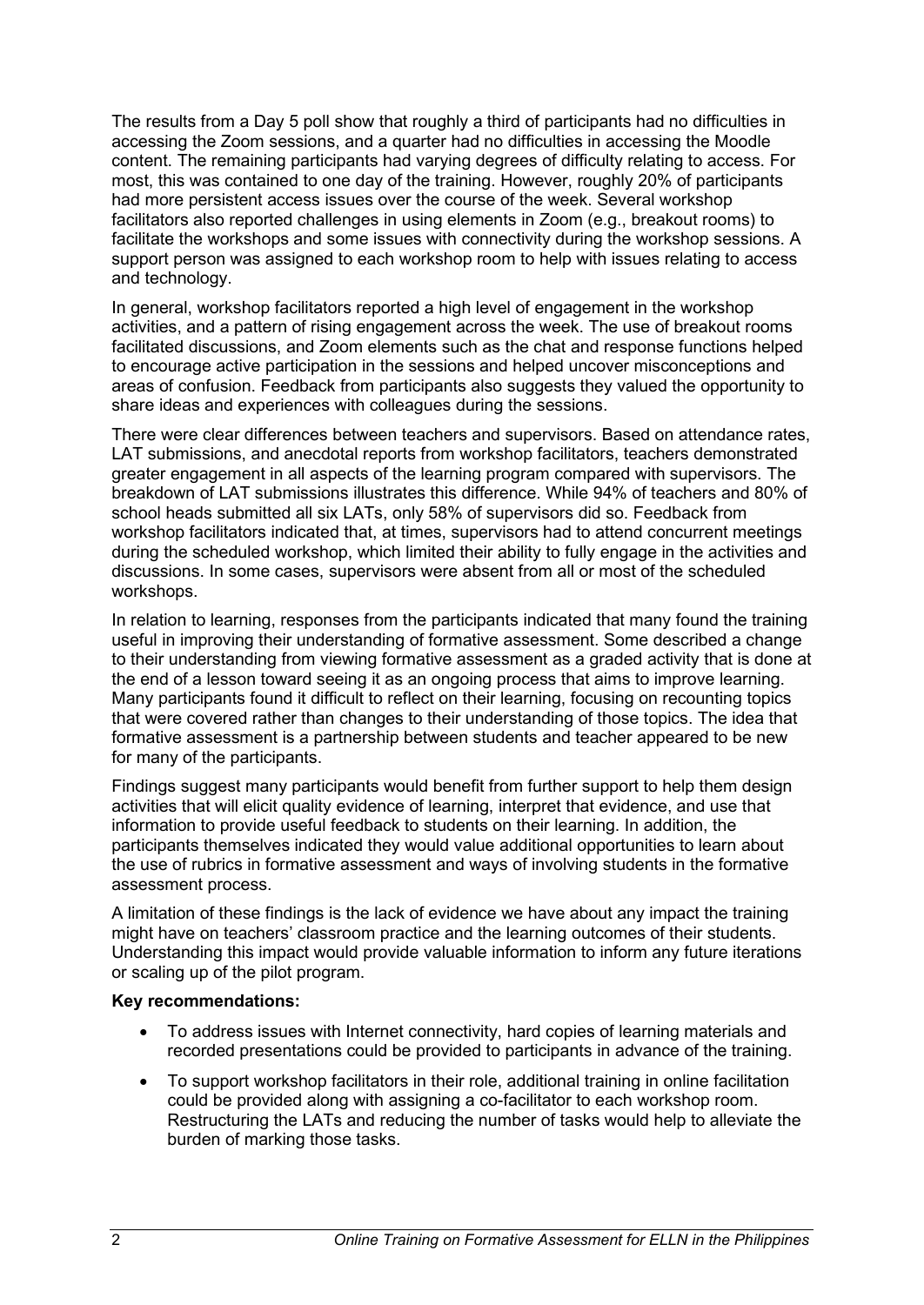- Consider options that would retain the benefits of establishing a connected network within the region while addressing the different needs and responsibilities of schoolbased personnel and supervisors, for example, bringing all participants together for plenary sessions and then breaking into differentiated workshops that are targeted to the needs of participants in different roles within the system.
- To facilitate the application of these foundational ideas and strategies beyond the training program, teachers will need the opportunity to put what they have learned into practice. During this time, as teachers experiment with formative assessment and reflect on what they have learned, they will need guidance and access to support to help them improve. This could be through an online community of practice that will have to be monitored to address any misconceptions or correct any misinformation that might be shared.
- To facilitate further improvements to practice, teachers will need additional opportunities to develop and demonstrate their expertise in formative assessment and their skills in gathering and analyzing evidence of learning. The Philippine Professional Standards for Teachers (PPST) can provide a framework for supporting higher levels of expertise beyond this pilot training program. A possible pathway for developing and demonstrating increasing expertise might include the following:
	- − Provide opportunities for teachers to design, implement, and report on a cycle of formative assessment. This would include information about goals for learning, curriculum connections, examples of evidence collected, their interpretation of that evidence, and an explanation of how they used that information to support improvements in learning and in teaching (as evidence of PPST domains 5.1.2, 5.2.2, and 5.5.2).
	- − Provide opportunities for teachers to work in collaborative groups to review different plans for formative assessment, interpret evidence collected, and use that information to identify the next steps for learning and teaching (as evidence of PPST domains 5.1.3, 5.2.3, and 5.5.3).
	- − Provide opportunities for teachers to lead formative assessment initiatives in their school or region, including evaluating policies and guidelines relating to formative assessment, mentoring others on the analysis and use of formative assessment evidence to improve learning, and leading colleagues in using assessment evidence to improve teaching practices and programs (as evidence of PPST domains 5.1.4, 5.2.4, and 5.5.4).
- Participants would benefit from additional opportunities to learn about practices and strategies that involve students as active partners in learning and in formative assessment. This includes providing students with appropriate and useful feedback and opportunities for them to reflect on their learning, engage in self-assessment, and act on feedback to further their progress in learning.
- A consistent message from participants across the week of training was that they felt a need for greater support and strategies for implementing formative assessment in remote and offline learning during the pandemic. Support for teachers will have to provide explicit, developmentally appropriate examples that can be used in offline, remote learning. This information would need to include not just an idea for an activity, but also information about what the intended learning focus is, what evidence would be gathered, and how they might interpret that information and use it to improve teaching and learning. To support the transition back to school, it would be helpful to provide information about how these examples could be adapted for different modalities. This might also help teachers move beyond delivering a prescribed plan, toward thinking more flexibly about how examples can be modified and adapted to meet the needs of their students.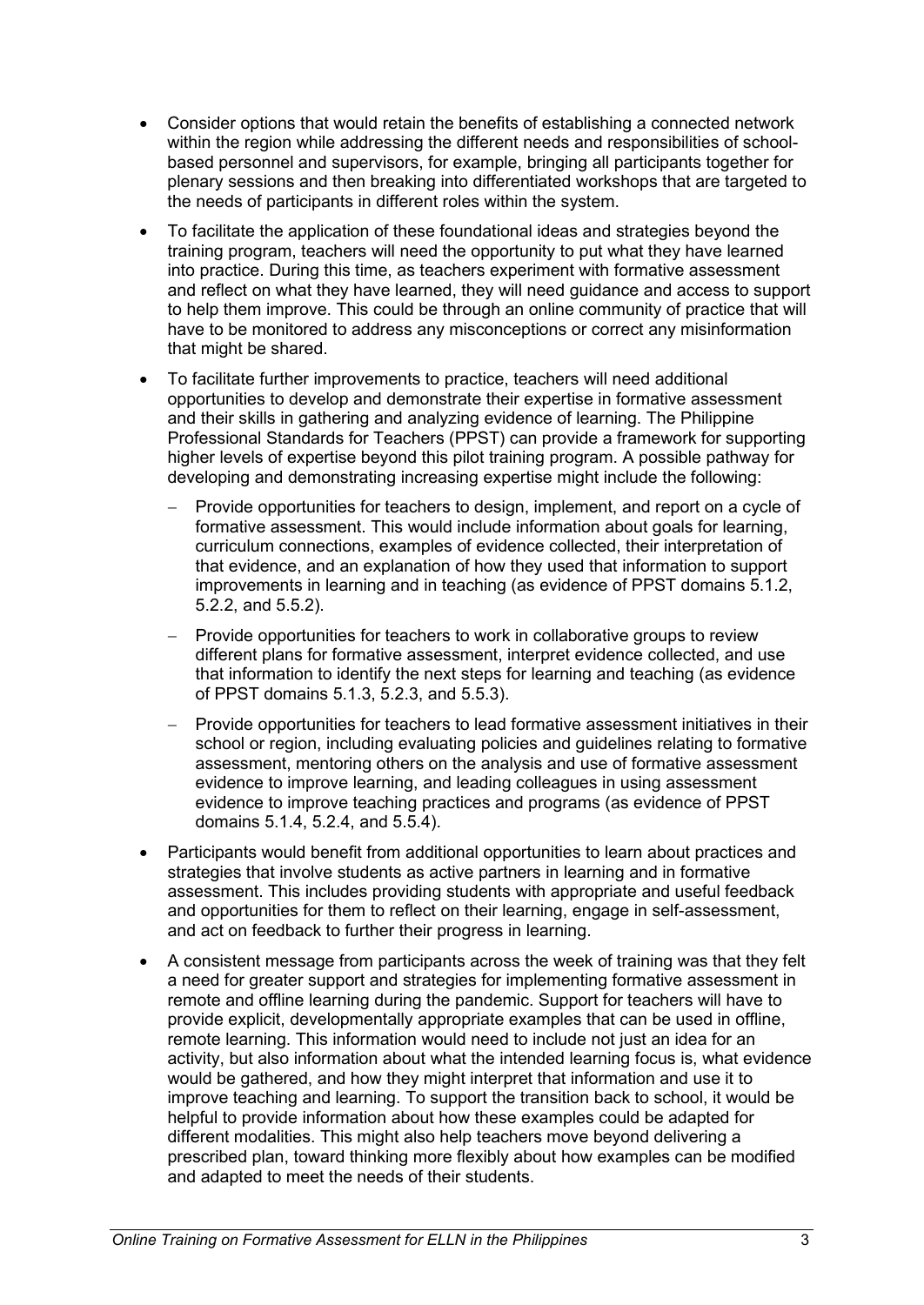## <span id="page-9-0"></span>**2 Introduction**

In the Philippines, the recent national early grade reading assessment indicated a decline in student's literacy skills in both English and Filipino, including a worrying rise in the number of children who could not provide any correct responses (USAID, 2019). This was true for both listening comprehension and reading comprehension. While there are many factors influencing these results, it remains that something should be done to accurately identify and respond to the learning needs of children in the early grades, and this requires a classroombased approach that integrates assessment into the everyday teaching and learning program. The Philippines Department of Education (DepEd), through its Bureau for Learning Delivery (BLD), has identified a need to strengthen teachers' ability to effectively implement formative assessment to improve literacy outcomes, both remotely and when face-to-face classes resume. Other research has also highlighted the need to provide teachers in the Philippines with additional support to improve their understanding of the concept of formative assessment and strengthen their implementation of formative assessment in the classroom (Cagasan, Care, Robertson, & Luo, 2020). Importantly, the concerns around formative assessment practices and student learning outcomes in the Philippines were evident prior to the coronavirus disease 2019 (COVID-19) pandemic and go beyond any concerns about how to adjust assessment practices in response to remote learning conditions brought on by the pandemic. For this reason, simply providing teachers with strategies that can be implemented in remote learning situations is unlikely to be enough. A more comprehensive program of learning that builds foundational knowledge about formative assessment, as well as practical strategies that can be used with students in a range of different learning modalities, is called for.

RTI International, under the All Children Reading (ACR)–Philippines project, supported BLD in responding to this need for teacher professional development in the area of formative assessment. ACR–Philippines is a U.S. Agency for International Development (USAID) project, implemented by RTI International. ACR–Philippines provides knowledge, resources, and technical assistance to improve the ability of the USAID Mission, DepEd, and development partners to boost early grade reading outcomes in the Philippines. The content and delivery of this pilot training program was prepared by the Australian Council for Educational Research (ACER) under subcontract with RTI.

## <span id="page-9-1"></span>**3 The Course—Becoming a Learning Detective**

The 5-day online course focuses on the design and use of formative assessment to improve literacy and numeracy outcomes in Kindergarten to Grade 3 (K–3) classrooms. The emphasis is on classroom-based assessment strategies that are embedded within daily teaching and learning experiences.

The course was first rolled out to a cohort of 119 participants across 17 regions in the Philippines in September 2021, which will be the focus for this report.

## <span id="page-9-2"></span>**3.1 Course objectives**

The main objectives for this course are for participants to:

- Strengthen their understanding of formative assessment, including the purpose of formative assessment, strategies for formative assessment in K–3 lessons, and using information gained from formative assessment to provide feedback and make decisions for future teaching and learning.
- Apply their understanding to develop an activity that will be used to formatively assess students' literacy and numeracy development in their classroom. This will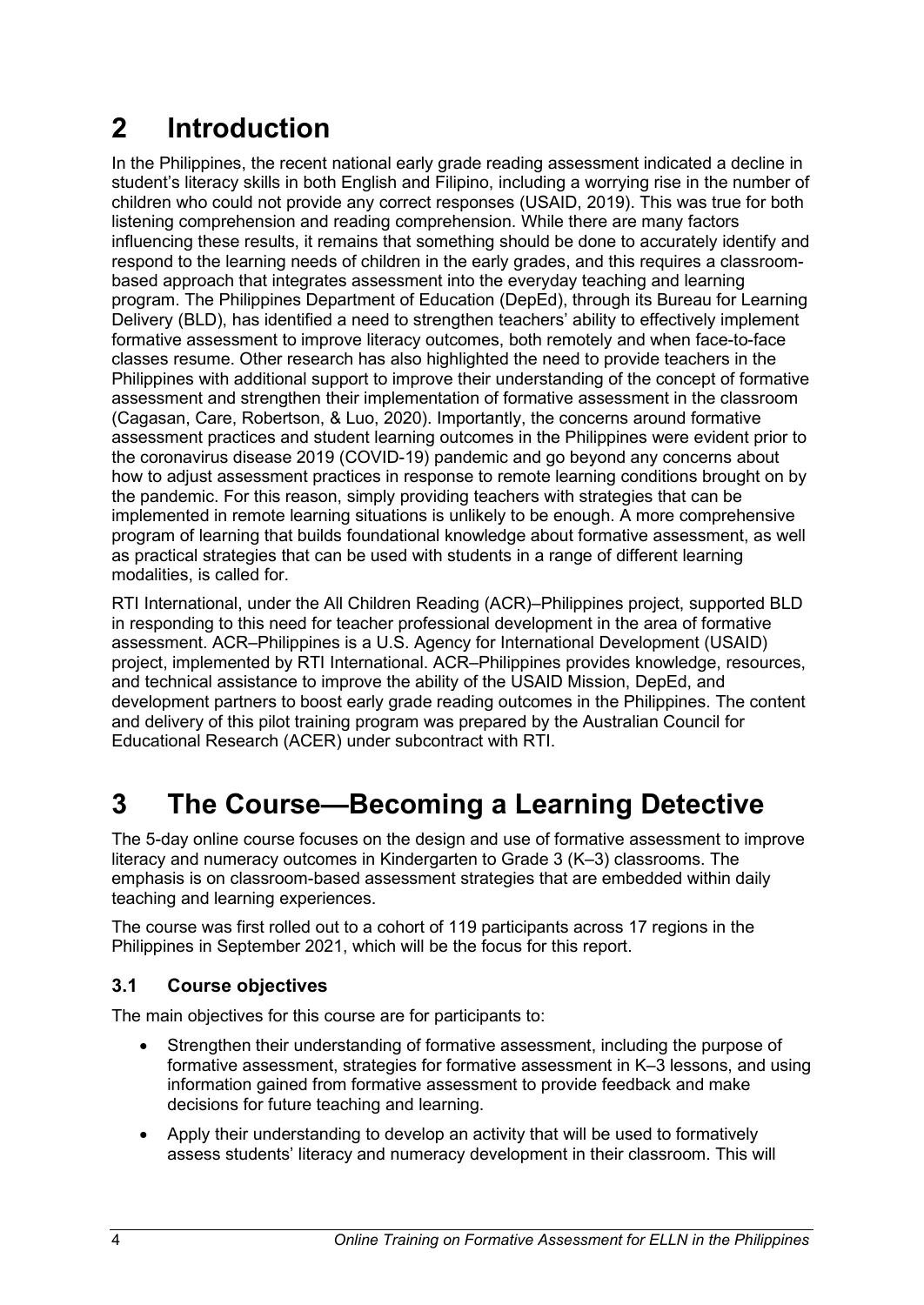include links to the curriculum, plans for eliciting evidence of what students know and can do, and plans for how the evidence will be interpreted and used.

- Practice interpreting and reflecting on evidence gathered from classroom-based formative assessment using classroom scenarios and student work samples.
- Practice using evidence to provide useful feedback to students on their learning.
- Build a repertoire of formative assessment strategies that can be used in literacy and mathematics lessons.
- Strengthen their understanding of the role of the student in formative assessment and the strategies that support students to actively contribute to the process of formative assessment.

#### <span id="page-10-0"></span>**3.2 Proposed links to Philippine Professional Standards for Teachers**

#### **Domain 5: Assessment and reporting**

- Strand 1: Design, selection, organization, and utilization of assessment strategies
	- − 5.1.2 Design, select, organize, and use diagnostic, formative, and summative assessment strategies consistent with curriculum requirements.
- Strand 2: Monitoring and evaluation of learner progress and achievement
	- − 5.2.2 Monitor and evaluate learner progress and achievement using learner attainment data.
- Strand 3: Feedback to improve learning
	- − 5.3.2 Use strategies for providing timely, accurate, and constructive feedback to improve learner performance.
- Strand 5: Use of assessment data to enhance teaching and learning practices and programs
	- − 5.5.2 Utilize assessment data to inform the modification of teaching and learning practices and programs.

Through the Learning Assessment Tasks (LATs) (see **Appendix B**), participants are given the opportunity to design a formative assessment activity for literacy and for numeracy. They are also asked to describe three possible student responses at different levels of development, interpret that evidence and use it to decide on the next steps for teaching and learning, and provide feedback to improve learning. Participants are given the opportunity to move beyond demonstrating their knowledge of these aspects of assessment (Beginning Teachers level) and toward applying that knowledge (albeit not in the real world of the classroom), which is defined as the Proficient Teachers level. While some participants may be operating at even higher levels, without more opportunities to demonstrate their ability to collaborate with colleagues over the design and use of formative assessment strategies and data, it would be difficult to determine this in the current course format.

## <span id="page-10-1"></span>**3.3 Hybrid modality online learning**

This online program was delivered through a hybrid of both synchronous (all trainees participate simultaneously in an online event) and asynchronous (each trainee learns online at their own pace) modalities through whole group, small group, and individual learning experiences. Each day follows the same structure, illustrated in **Figure 1** and outlined below.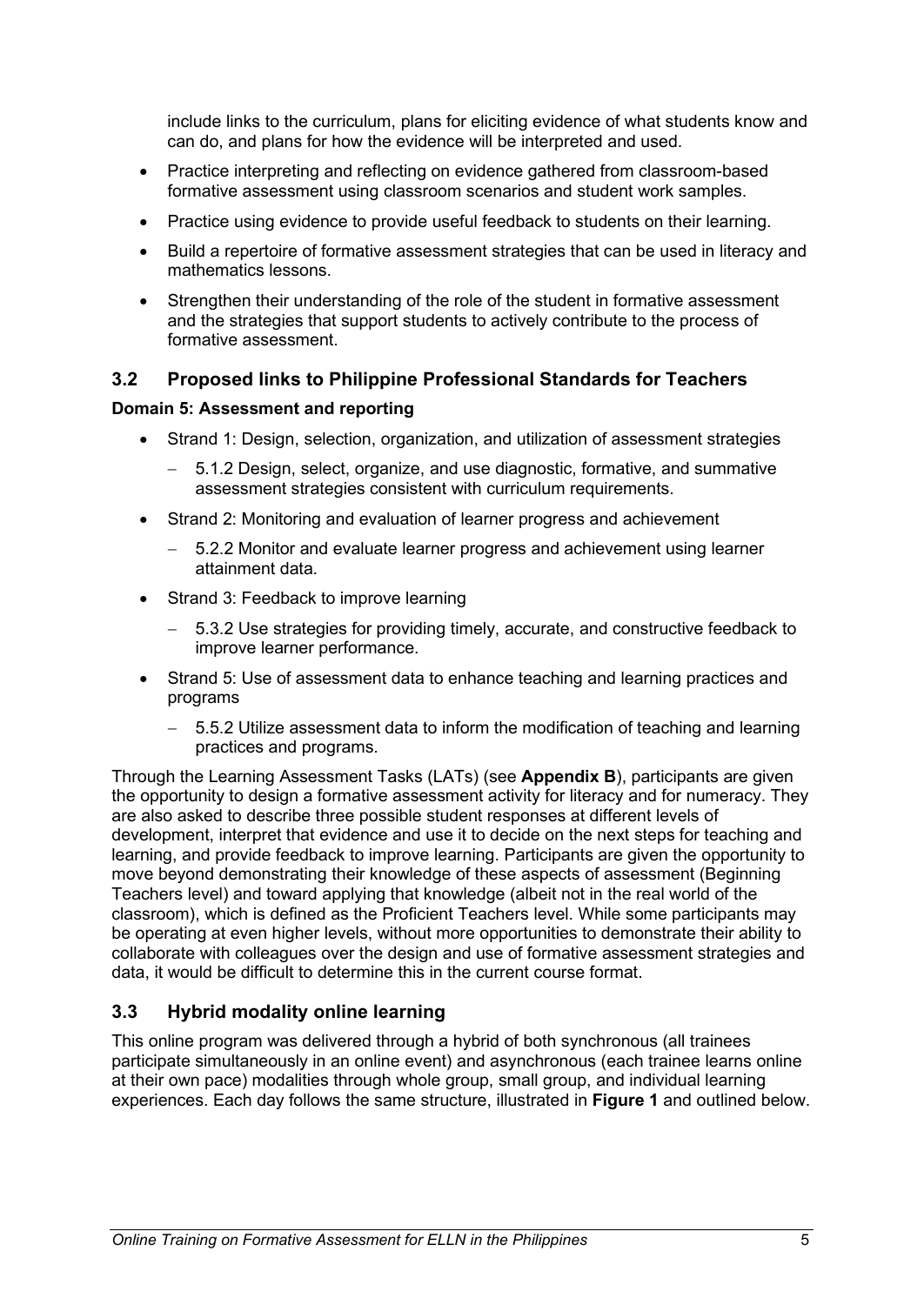<span id="page-11-3"></span>

## <span id="page-11-0"></span>*3.3.1 Whole group, synchronous plenary sessions*

Each day began with a whole group plenary session conducted on Zoom. These sessions were used to deliver presentations that cover key concepts, give explanations, and provide examples to illustrate what formative assessment looks like and how it can be used in the classroom. The sessions ran for approximately one hour each day and included all 119 participants. The sessions were run by ACER staff, with the recorded plenary presentations uploaded to Moodle to support subsequent independent learning, and the slides from the presentations were included in the participant's Learning Manual. From Day 2 to Day 5, each whole group session commenced with a short Q & A session where common misconceptions or questions from the previous day's workshops could be addressed.

The pre-recorded plenary session videos respond to BLD's interest in ensuring consistency in the delivery of new training content. Enhanced versions of these videos will be developed for future iterations of the training and can become a lasting source of reference material for BLD's long-term teacher professional development efforts.

## <span id="page-11-1"></span>*3.3.2 Small group, synchronous workshop sessions*

The plenary session was followed by small group workshops in Zoom to enable more active engagement with the content and the opportunity to interact with fellow participants. Each workshop session was planned to last one hour, and each group had 19–20 participants led by a facilitator. The facilitator was accompanied by at least one support person to assist with the technology and management of participants, allowing the facilitator to focus on interacting with the participants. Facilitators were provided with slides for each workshop and a manual containing detailed facilitation notes for each session. The workshops made frequent use of breakout rooms of 2–4 participants to encourage active discussion and sharing of ideas and experiences prior to whole group facilitated discussions. The 'Reactions' and 'Chat' features in Zoom were also used to uncover common misconceptions and remaining questions that could be addressed in the next day's plenary session.

## <span id="page-11-2"></span>*3.3.3 Individual, asynchronous online learning*

Following the synchronous sessions, participants proceeded to the Moodle platform for further learning activities that complemented the focus of that day. The Moodle content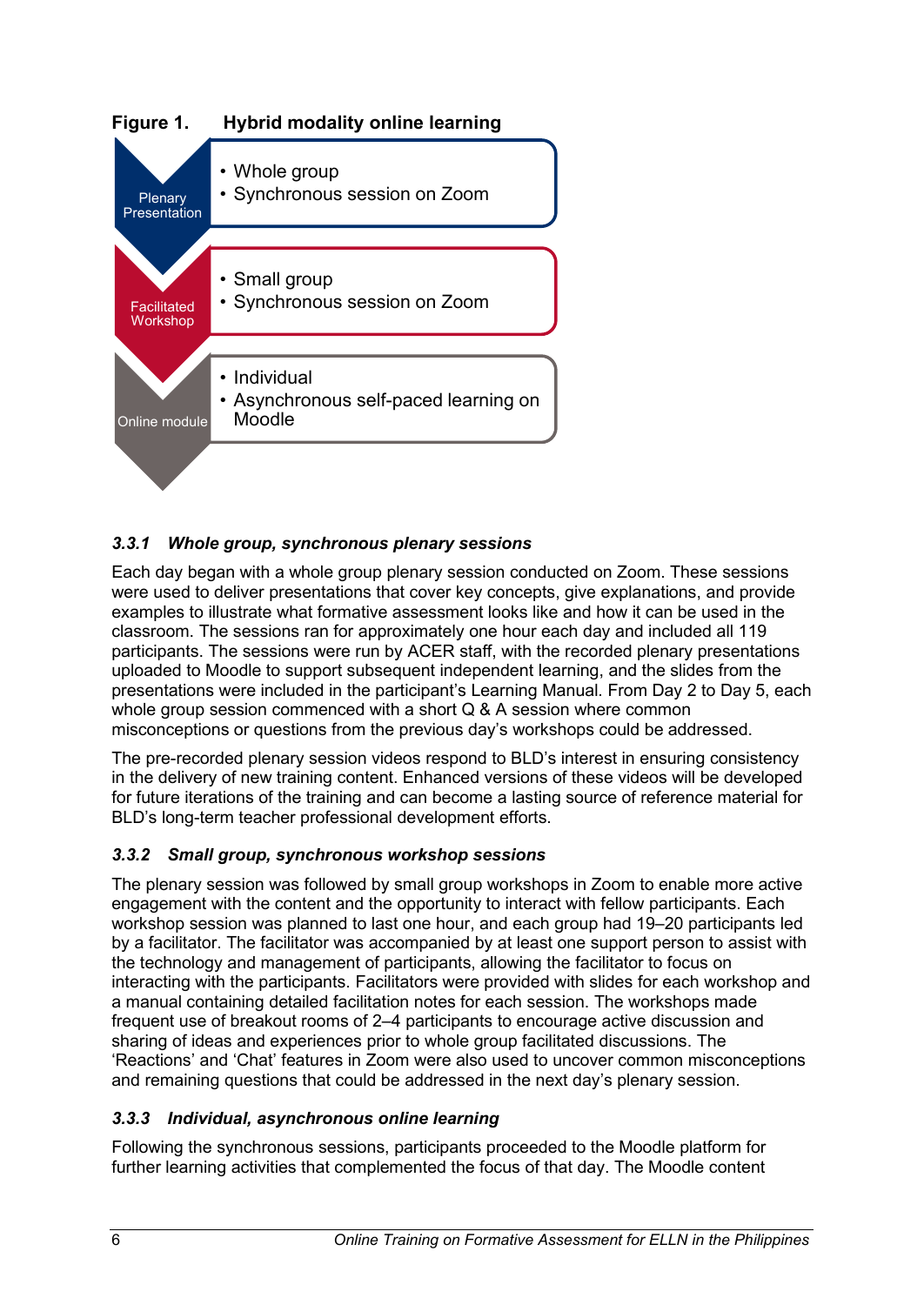included the recorded plenary presentation for that day, a revision of the key ideas, additional resources and information related to the day's focus, and instructions for the LAT for that day. Discussion boards were also set up for groups to upload their planned formative assessment activities and share with others.

## <span id="page-12-0"></span>**3.4 Course outline and sequence**

Each day of the course had its own focus, moving from a higher-level introduction to the broad concept of formative assessment, then going deeper into specific aspects of the process and its use in K–3. The focus for each day was as follows:

- Day 1 Becoming a Learning Detective
- Day 2 Becoming a Literacy Learning Detective
- Day 3 Becoming a Mathematics Learning Detective
- Day 4 Thinking Like a Rubric
- Day 4 Students as Learning Detectives

<span id="page-12-1"></span>Please refer to **Appendix A** for a more detailed course outline.

## **4 Cohort 1 Training**

BLD expressed a desire to take a holistic approach to delivering this training, one that brings together participants at all levels of the education system, in order to create a more connected network of support for schools as they strengthen their formative assessment practices. This contrasts with the more traditional model where non-school-based supervisors are trained and then expected to take the training back to their region where it filters down to the schools. ACER, RTI, and BLD worked closely together to develop and deliver this first online formative assessment training, with ACER staff and BLD staff sharing the responsibility for facilitation during the week-long learning program.

In this first phase, participants came from 17 regions across the Philippines. Each region was represented by a Regional Supervisor and a Division Supervisor, as well as schoolbased personnel from one school (see **Table 1**).

| <b>Role</b>                | Number of<br>participants | <b>Distribution</b><br>across regions |
|----------------------------|---------------------------|---------------------------------------|
| <b>Regional Supervisor</b> | 17                        | 1 per region                          |
| <b>Division Supervisor</b> | 17                        | 1 per region                          |
| School Head                | 17                        |                                       |
| Kindergarten Teacher       | 17                        |                                       |
| Grade 1 Teacher            | 17                        | 1 school in each<br>region            |
| Grade 2 Teacher            | 17                        | participated                          |
| Grade 3 Teacher            | 17                        |                                       |
| <b>Total participants</b>  |                           |                                       |

<span id="page-12-2"></span>**Table 1. Cohort 1 training participants**

According to BLD, the schools were selected based on recommendations from the Regional Supervisor in charge of the Early Language, Literacy and Numeracy (ELLN) program. Their recommendations were guided by the school's active engagement in previous ELLN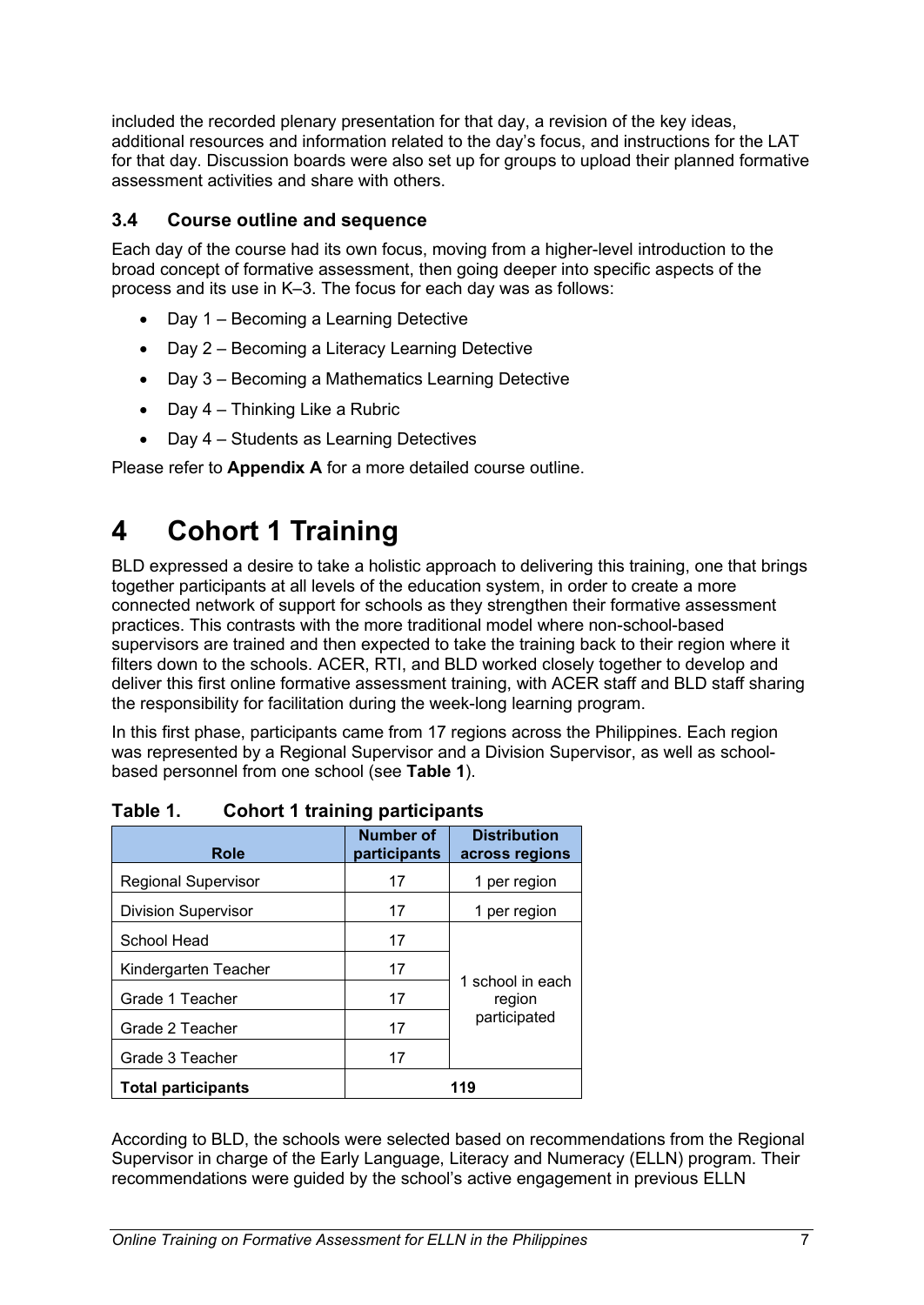activities and data suggesting the school could benefit from additional support in ELLNrelated practices such as formative assessment.

## <span id="page-13-0"></span>**4.1 The teaching team**

In this first rollout of the training, ACER staff took responsibility for delivering the plenary presentations and question and answer (Q&A) sessions each day. Four subject matter experts were involved in developing the content for each day of the program and in delivering the plenary presentations each day. The team provided expertise in the areas of early literacy and numeracy, pedagogy and assessment in the early years, and teacher professional learning. BLD staff from the Teaching and Learning Division acted as workshop facilitators, implementing the small group workshop sessions each day. These facilitators were also responsible for grading the daily LATs in Moodle and providing feedback to ACER on the workshops each day.

## <span id="page-13-1"></span>**4.2 Monitoring**

ACER collected a range of data across the week of training to monitor participant engagement and learning, as well as the facilitation of the workshop program. While BLD has collected its own monitoring data, which may provide additional insights into the participants' experience in this learning program, the focus in this report will be on ACER's monitoring activities.

## <span id="page-13-2"></span>*4.2.1 Engagement in learning experiences*

Participants' attendance for both the plenary and workshop sessions were recorded in Zoom allowing us to collect information about participant access to the workshop and plenary programs across the week and to investigate patterns in attendance by role, by region, and by day.

Anecdotal information about participant engagement in discussions during the workshop sessions was collected in the teaching team's daily debrief sessions, and saved chat messages from Zoom provided additional information about participants' engagement in the content of the learning program.

Finally, participants' responses in the Day 5 self-reflection task provided information about their experience in the training and their emotional engagement in learning about formative assessment.

## <span id="page-13-3"></span>*4.2.2 Facilitation of the workshop program*

To monitor the facilitation aspect of the learning program, ACER conducted daily debriefing sessions with the workshop facilitators, as well as a post-training debrief session to follow up during the marking of assessment tasks. These sessions allowed ACER to gather information about the planned activities (e.g., the proposed timing of activities), the facilitation of the planned activities, and the usefulness of the Facilitator Manual.

## <span id="page-13-4"></span>*4.2.3 Learning*

To monitor participant learning during the training program, ACER gathered information from the workshop facilitators during the daily debrief sessions in relation to common misconceptions and questions arising in the workshops that might need to be addressed in the next day's plenary session. In addition to this information, ACER reviewed the participant responses in the LATs from Day 5 to identify common areas of need that might have to be targeted in the future.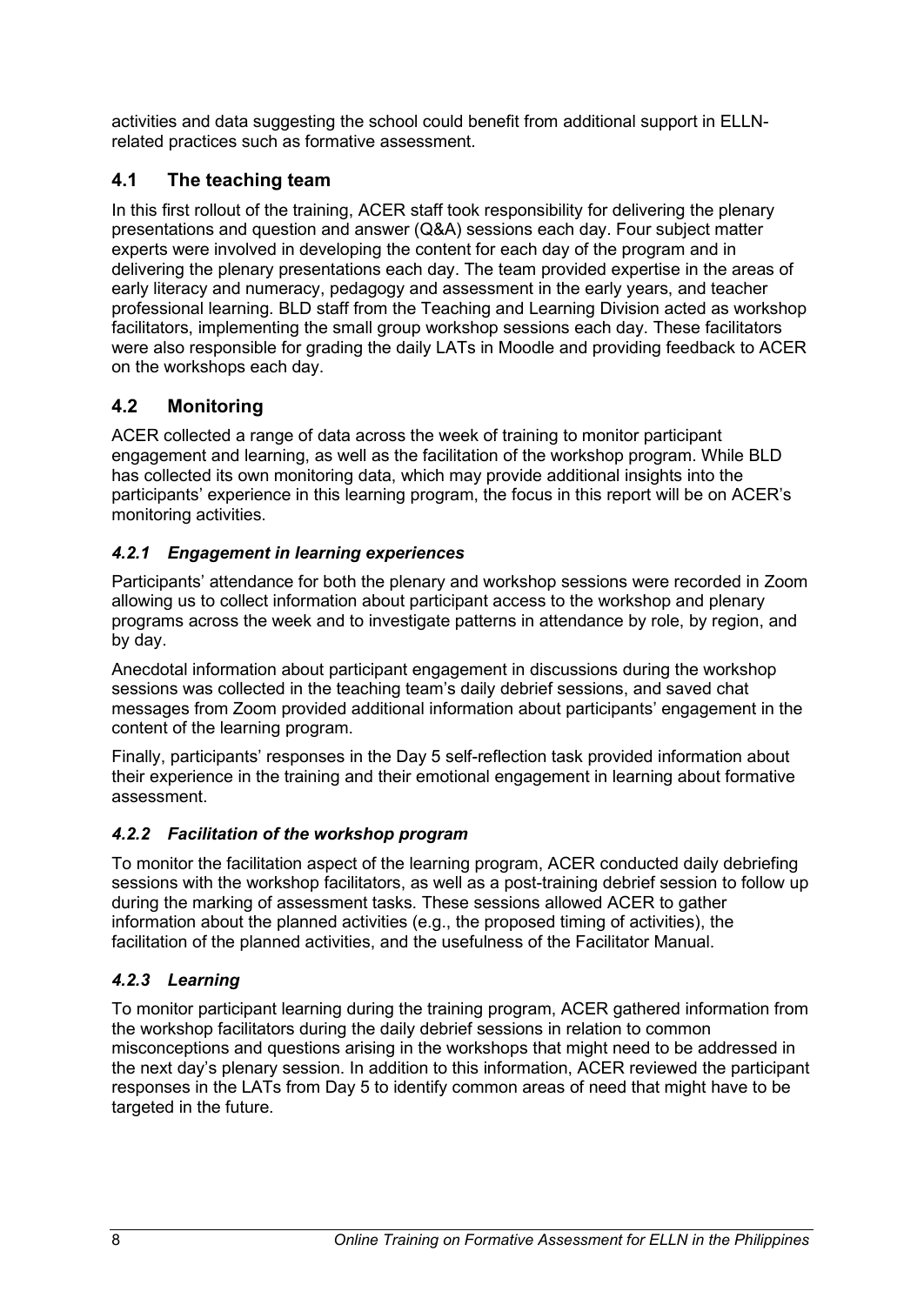## <span id="page-14-0"></span>**5 Findings**

## <span id="page-14-1"></span>**5.1 Access and use of technology**

All participants and facilitators were provided access to Zoom for the plenary and workshop sessions and Moodle for the self-paced online learning. Some participants had difficulty with Zoom due to poor connectivity. One potential barrier to access was a typhoon that occurred during the week of training, which may have caused connectivity issues for some of the participants. The regions most affected by the typhoon at the beginning of the week were Regions VI, VII, VIII, and parts of IV-B. Toward the end of the week it was Regions I and II. To investigate the potential impact of the typhoon on attendance, we examined the Zoom attendance data by region.

**Figure 2** and **Figure 3** show there were variations in Zoom attendance patterns both across regions and within regions themselves. There were also a few participants who did not participate in any of the plenary or workshop sessions, specifically from Regions I, II, V, VI, and XII. The patterns suggest that while there may have been some impact on participant attendance, there were other factors at play beyond the typhoon influencing the attendance of some participants. For example, we saw fluctuating attendance in regions not affected by the typhoon and participants who had no attendance across the 5 days.



#### <span id="page-14-2"></span>**Figure 2. Number of plenary sessions attended by participants based on regions**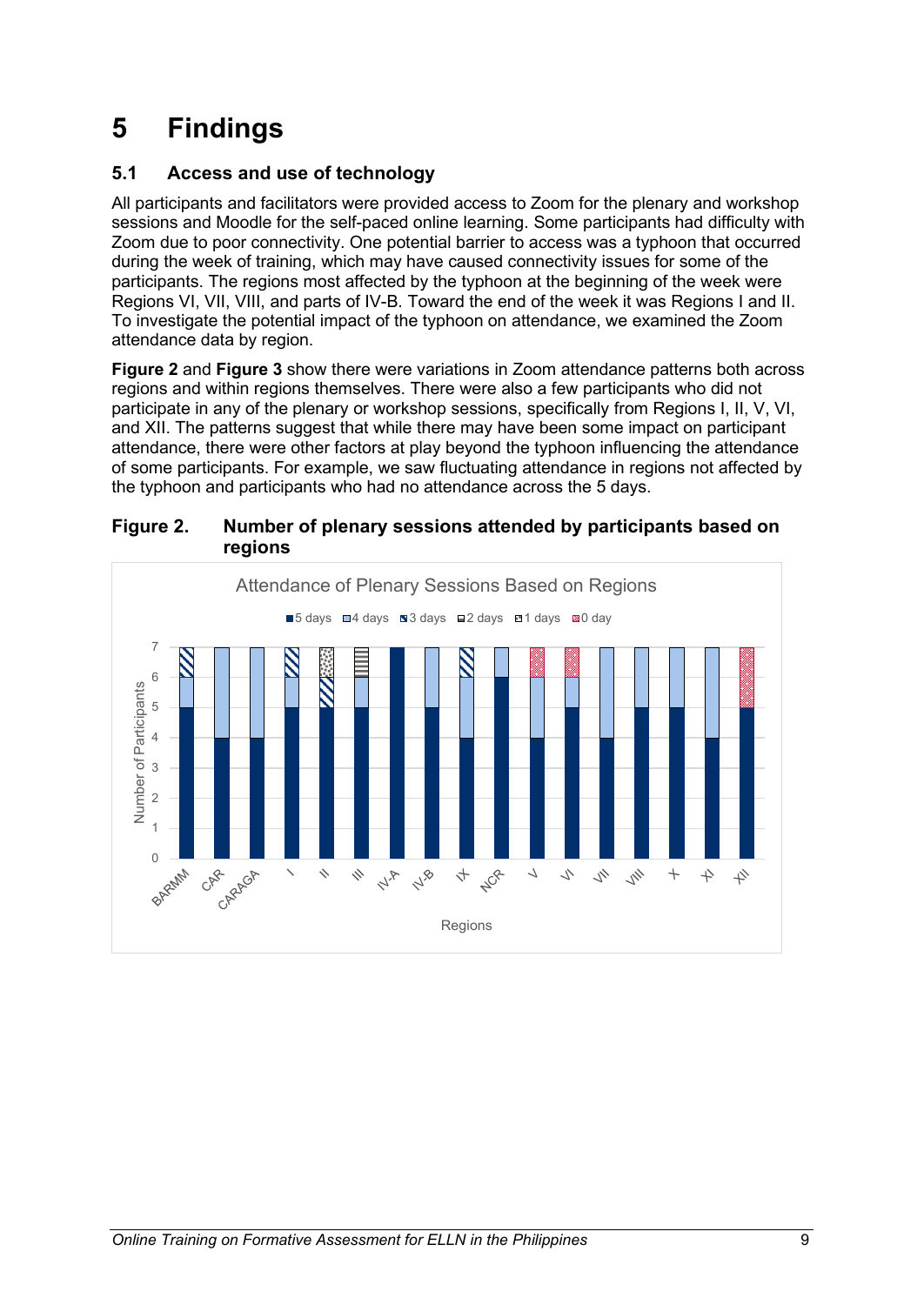

## <span id="page-15-0"></span>**Figure 3. Number of workshop days attended by participants based on regions**

Along with initial issues of getting accustomed to the technology and processes used in this online learning program, and potential issues related to the typhoon, some participants experienced disruptions to their technology access during the training course that were due to ongoing connectivity issues in the Philippines more broadly. To capture more information about the extent of these access issues and their potential impact on the learning experience, ACER administered a short poll in the Day 5 plenary session, gathering a total of 106 responses for each question. The results are shown in **Figures 4–6** below.

<span id="page-15-1"></span>

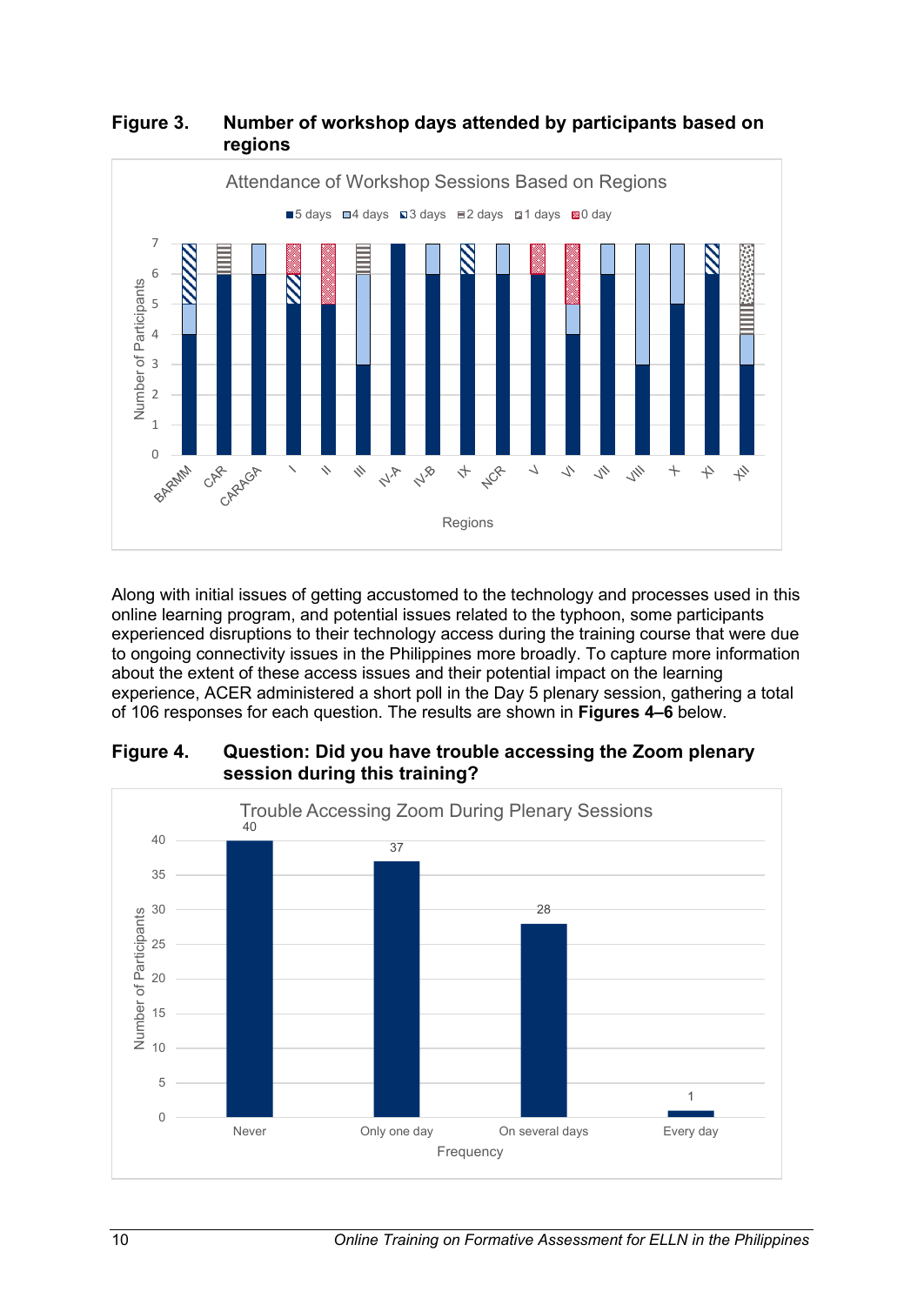

## <span id="page-16-0"></span>**Figure 5. Question: Did you have trouble accessing the Zoom workshop session during this training?**

<span id="page-16-1"></span>



The results from the Day 5 poll show that roughly a third of participants had no difficulties accessing the Zoom sessions, and a quarter had no difficulties in accessing the Moodle content. The remaining participants had varying degrees of difficulty relating to access. For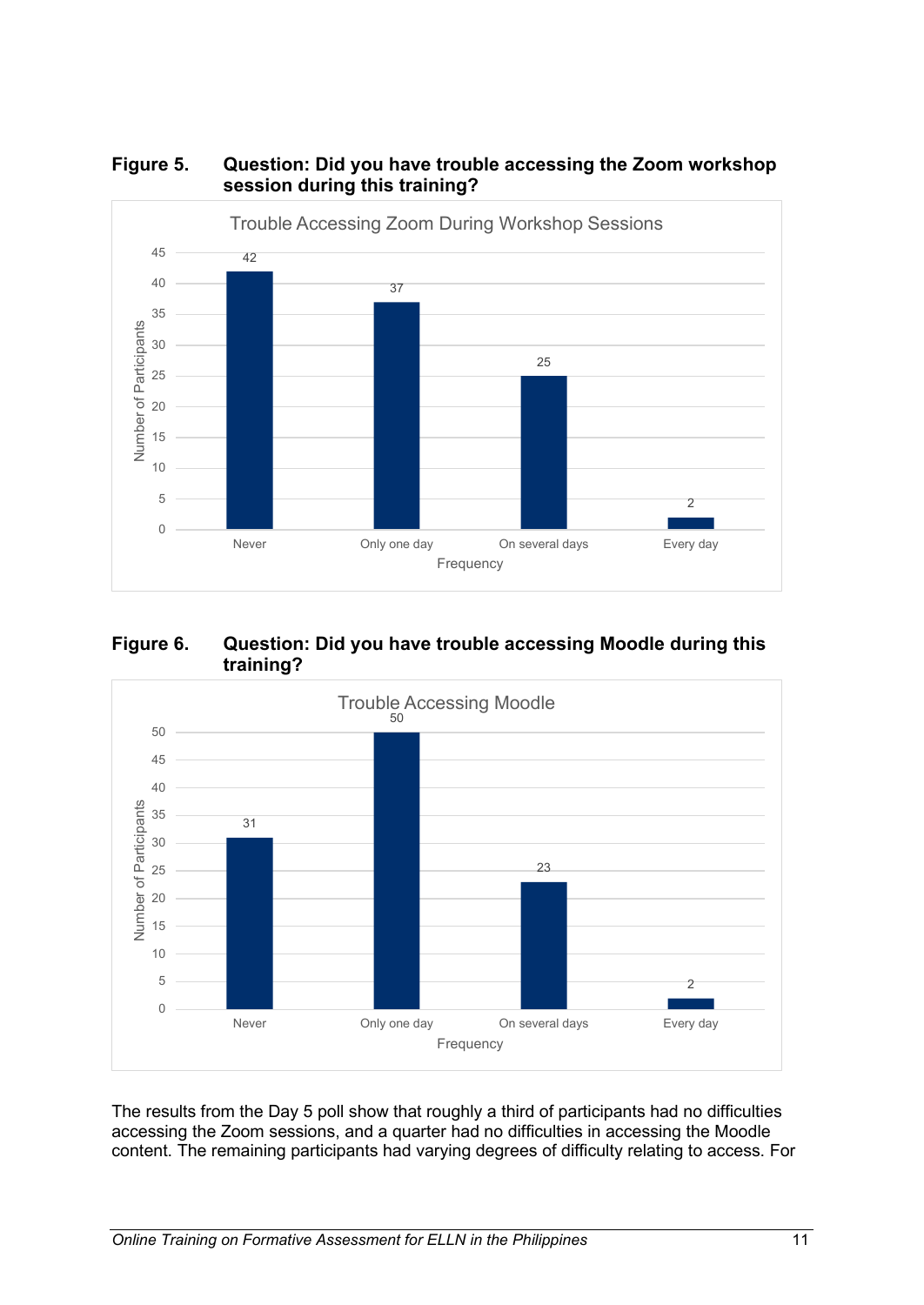most, this was contained to one day of the training. However, roughly 20% of participants had more persistent access issues over the course of the week.

Reports from workshop facilitators and staff supporting on Zoom indicated that some participants had difficulty accessing Zoom workshop sessions and using the breakout rooms during those sessions. In general, these issues diminished as the week progressed and everyone became more familiar with the process. Similarly, there were also issues with accessing Moodle in the early part of the program. Some of these were due to problems with email addresses and login details.

A number of the workshop facilitators also expressed some challenges in familiarizing themselves with the use of breakout rooms in Zoom and trying to manage the technology while also facilitating the session. A technology support person was assigned to each workshop group to address this challenge, and the facilitators reported that this was a very useful (if not essential) resource to consider in future trainings.

#### <span id="page-17-0"></span>**5.2 Engagement in learning experiences**

Participant engagement in the planned learning experiences will be discussed in relation to their attendance in plenary and workshop Zoom sessions, anecdotal reports from the workshop facilitators about the level of participation within the workshops, and the participants' engagement in Moodle.

#### <span id="page-17-1"></span>*5.2.1 Engagement in plenary sessions*

Attendance in the plenary sessions across the week can be seen in **Table 2**.

| Day                                                  | <b>Number of</b><br>participants<br>attending |
|------------------------------------------------------|-----------------------------------------------|
| Day 1 - Becoming a Learning Detective                | 107                                           |
| Day 2 – Becoming a Literacy Learning Detective       | 111                                           |
| Day 3 - Becoming a Mathematics Learning<br>Detective | 111                                           |
| Day 4 – Using Rubrics in Formative Assessment        | 108                                           |
| Day 5 – Students as Learning Detectives              | 96                                            |

## <span id="page-17-2"></span>**Table 2. Attendance in the Zoom plenary sessions by day**

Participation within the plenary sessions was limited to the use of the chat function in Zoom. This was primarily used to greet each other when entering the session, but on occasion participants shared their experiences, knowledge, and questions via the chat. Day 4 saw the highest level of interaction in the chat in relation to the use of rubrics. The interest in rubrics carried over into the workshop sessions on Day 4 (see below) and led to a follow-on short presentation on rubrics on Day 5. The topic was further extended by adding an additional forum to Moodle for participants to continue the discussion.

Given the number of participants, the time constraints for the plenary session and the fact that the presentations were pre-recorded, active participation in these sessions was limited.

#### **Attendance based on role of participants**

There were clear differences in the attendance of supervisors and school-based personnel in the plenary sessions (see **Figure 7**). Regional supervisors had the lowest rate of attendance in plenary sessions, followed by division supervisors. There were four supervisors who did not attended any of the plenary sessions across the week, and two who attended only one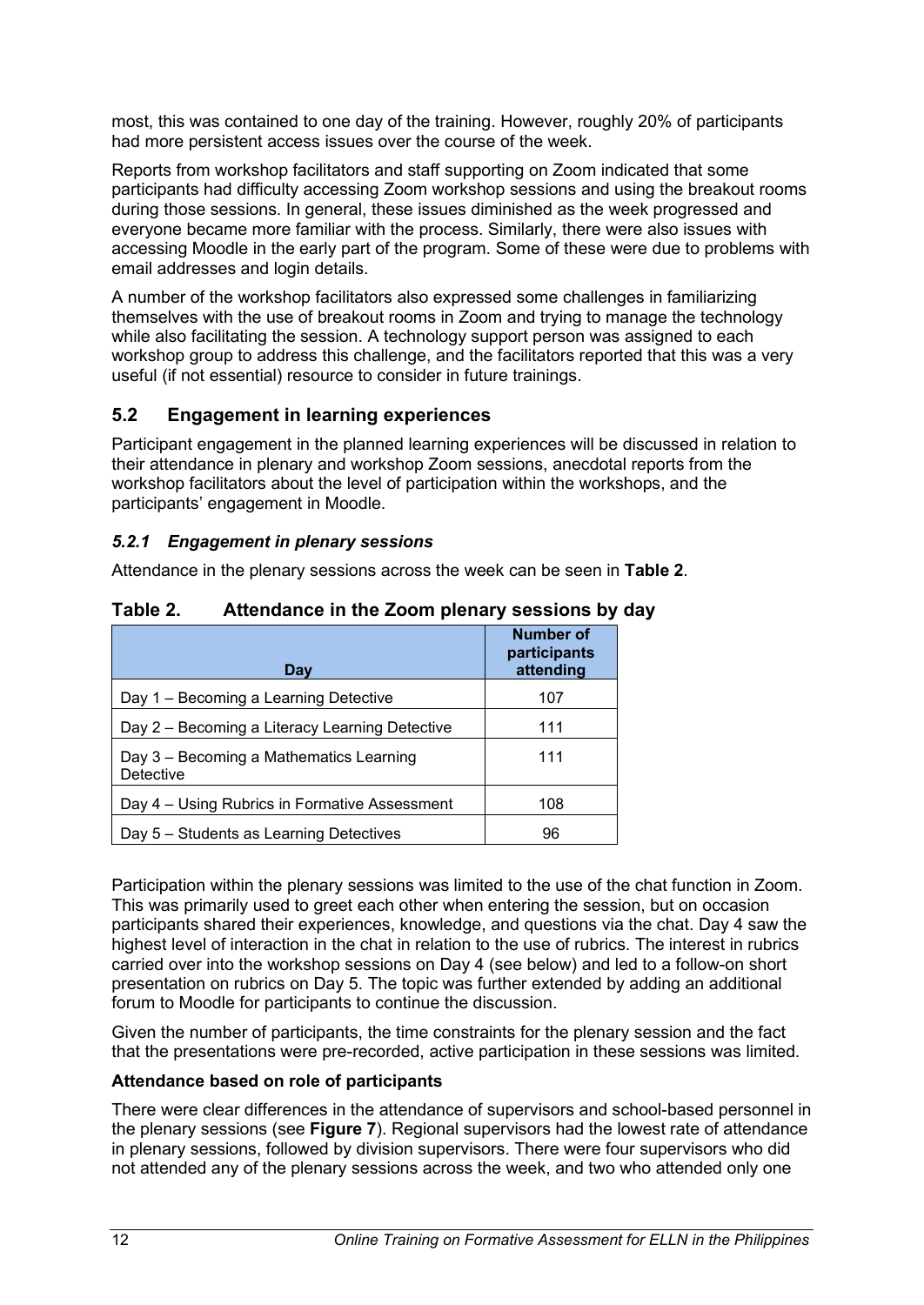session. Less than half attended all five days of plenary presentations. In contrast, the majority of school-based personnel attended all five days, and the rest attended four of the five days. The one exception was one Grade 2 teacher who attended three of the five sessions.



#### <span id="page-18-0"></span>**Figure 7. Attendance information based on role of participants during five days of plenary**

**Table 3** shows that attendance of division and regional supervisors gradually decreased throughout the days of the plenary sessions. Overall attendance was highest on Day 3 and lowest on Day 5. In each day, division and regional supervisors had the lowest attendance rate. **Figure 8** shows the trend of attendance in the plenary sessions for each role.

#### <span id="page-18-1"></span>**Table 3. Attendance of participants by roles on each day of plenary sessions**

| <b>Plenary attendance</b>  | Day 1 | Day 2 | Day 3 | Day 4 | Day 5 |
|----------------------------|-------|-------|-------|-------|-------|
| <b>Division Supervisor</b> | 16    | 15    | 15    | 11    | 10    |
| Grade 1 Teacher            | 16    | 16    | 17    | 17    | 14    |
| Grade 2 Teacher            | 14    | 17    | 17    | 16    | 17    |
| Grade 3 Teacher            | 17    | 17    | 17    | 17    | 15    |
| Kindergarten Teacher       | 16    | 17    | 16    | 17    | 15    |
| <b>Regional Supervisor</b> | 12    | 13    | 13    | 13    | 9     |
| School Head                | 16    | 16    | 16    | 17    | 16    |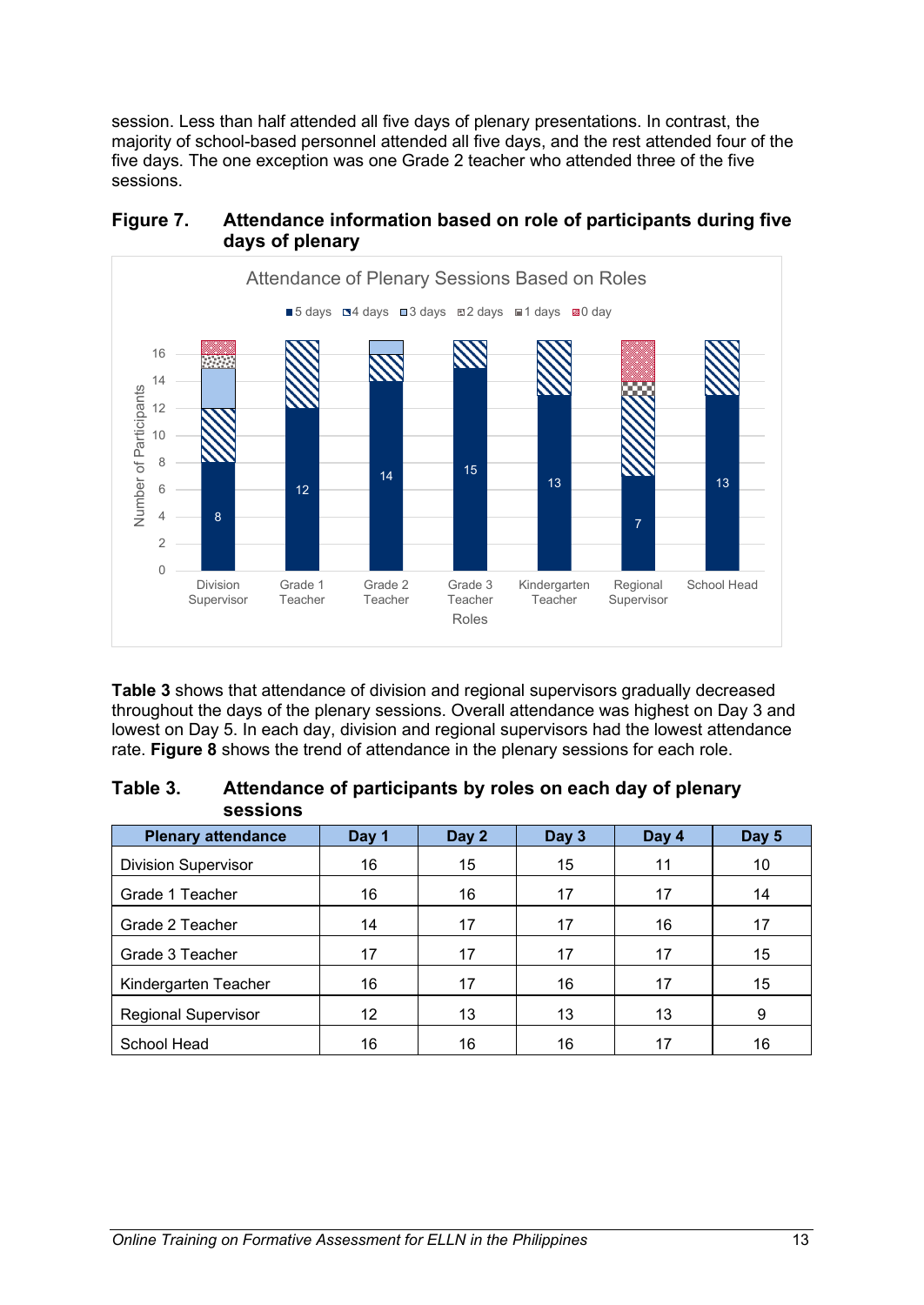

<span id="page-19-1"></span>**Figure 8. Attendance trend of participants for the plenary sessions, by roles**

## <span id="page-19-0"></span>*5.2.2 Engagement in workshops and breakout rooms*

There was some confusion among participants on Day 1 in relation to which group they were allocated to and how to enter the workshop session. This was addressed by reinforcing a naming convention in subsequent days, asking participants to rename themselves in the plenary session by putting the number of their group before their name (e.g., 1\_Amy Berry). This made it easier for Zoom administrators to direct participants to the correct workshop group.

Attendance in the workshop sessions can be seen in **Table 4**. Group 1 had 19 participants enrolled, and all the other groups had 20 participants. Group 1 had consistently lower numbers across the week. While there was a drop in attendance in the Day 5 plenary session, the same was not true for the workshop sessions. **Figure 9** shows the trend of attendance per group in the workshop sessions.

| <b>Group</b> | Day 1 | Day 2 | Day 3 | Day 4 | Day 5 |  |  |
|--------------|-------|-------|-------|-------|-------|--|--|
| Group 1      | 14    | 16    | 15    | 14    | 14    |  |  |
| Group 2      | 18    | 19    | 20    | 19    | 20    |  |  |
| Group 3      | 16    | 18    | 16    | 16    | 16    |  |  |
| Group 4      | 19    | 17    | 19    | 18    | 19    |  |  |
| Group 5      | 19    | 19    | 20    | 17    | 19    |  |  |
| Group 6      | 16    | 19    | 16    | 17    | 17    |  |  |

<span id="page-19-2"></span>**Table 4. Attendance in workshop sessions, by group**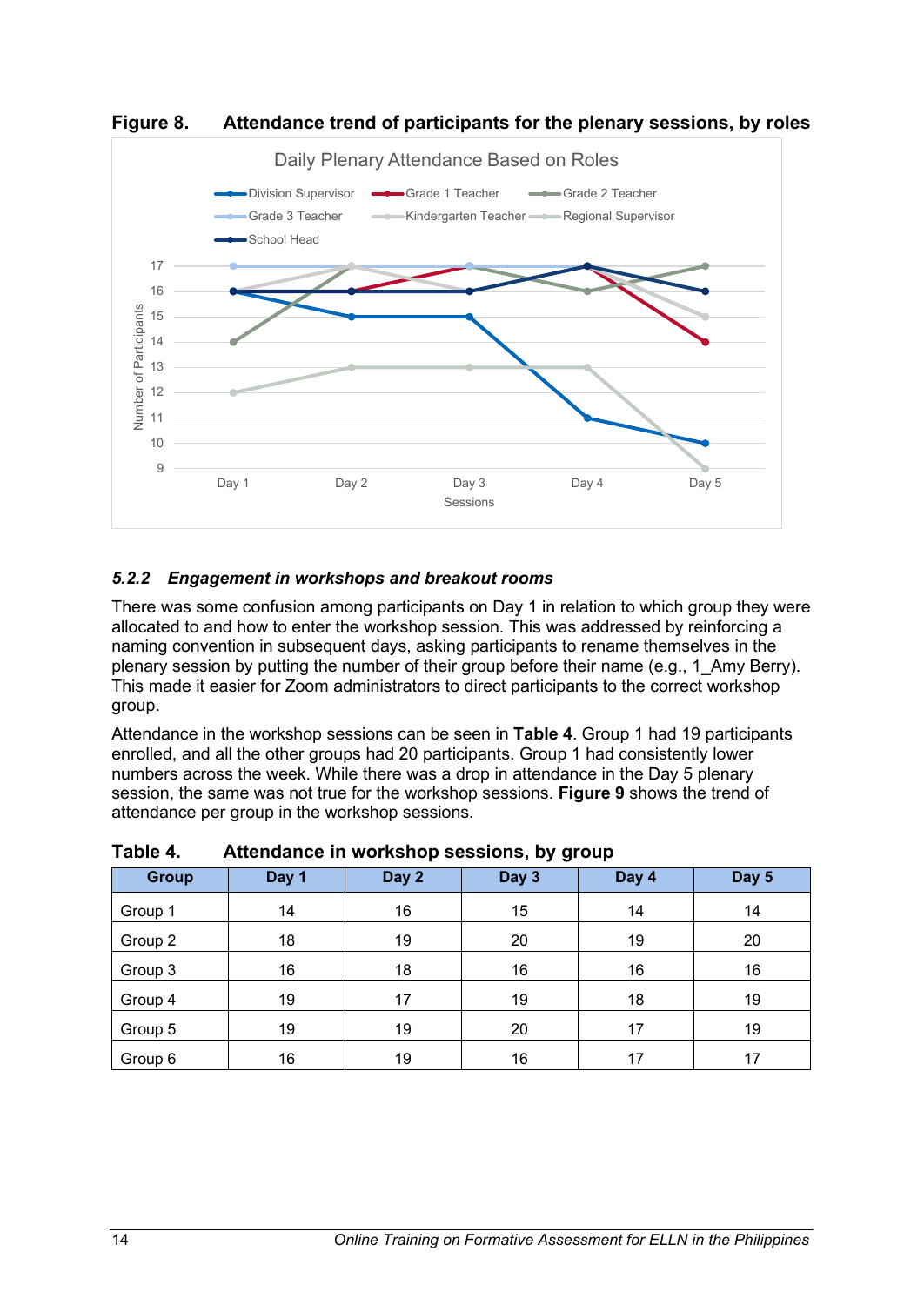

<span id="page-20-0"></span>**Figure 9. Attendance trend of participants for the workshop sessions, by group**

#### **Attendance based on role of participants**

Similar to the attendance data for the plenary sessions, the supervisors had lower rates of attendance in the workshop sessions compared to school-based personnel (**Figure 10**). There were seven supervisors who did not attend any of the training workshops, and another two who attended only one workshop. The majority of teachers and school heads attended all five workshops.



<span id="page-20-1"></span>**Figure 10. Attendance in workshops based on role of participants**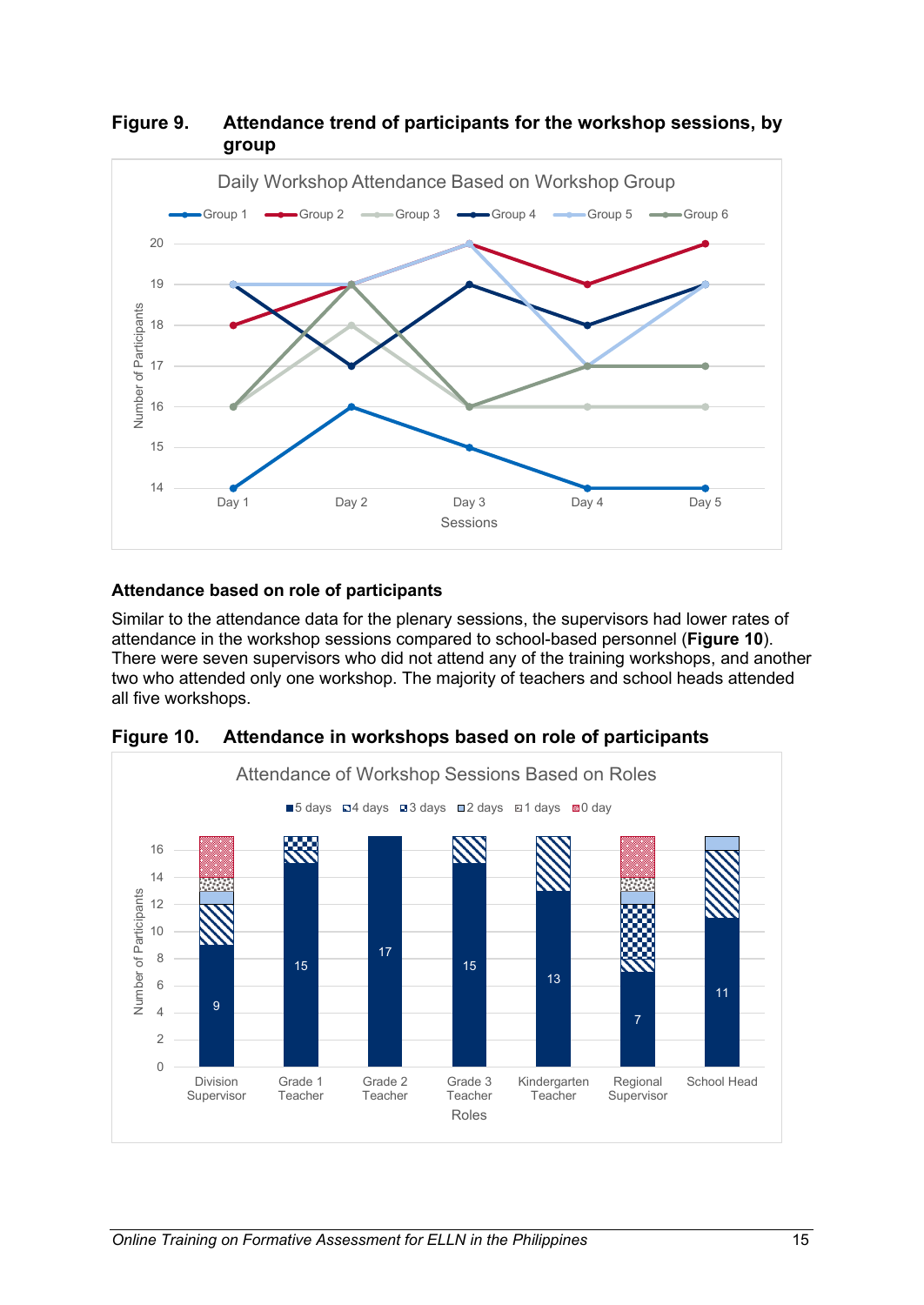Looking at the attendance pattern across the week, for each day of the workshops, division and regional supervisors again had the lowest attendance rate (**Table 5**, **Figure 11**).

| <b>Workshop attendance</b> | Day 1 | Day 2 | Day 3 | Day 4 | Day 5 |
|----------------------------|-------|-------|-------|-------|-------|
| <b>Division Supervisor</b> | 11    | 13    | 12    | 11    | 13    |
| Grade 1 Teacher            | 16    | 17    | 16    | 16    | 17    |
| Grade 2 Teacher            | 17    | 17    | 17    | 17    | 17    |
| Grade 3 Teacher            | 17    | 16    | 17    | 17    | 16    |
| Kindergarten Teacher       | 16    | 16    | 17    | 17    | 15    |
| <b>Regional Supervisor</b> | 10    | 13    | 11    | 9     | 11    |
| School Head                | 15    | 16    | 16    | 14    | 16    |

<span id="page-21-2"></span>**Table 5. Attendance of participants by roles on each day of workshops**

### <span id="page-21-1"></span>**Figure 11. Attendance trend of participants for the workshop sessions by roles.**



Anecdotal evidence collected in the daily debrief sessions with the workshop facilitators indicated that, overall, the active engagement of the participants increased over the course of the week. However, facilitators did report that some supervisors were present in sessions but involved in concurrent meetings, limiting their ability to become actively engaged in activities and discussions during the session.

## <span id="page-21-0"></span>*5.2.3 Engagement in Moodle*

There were 12 participants (all supervisors) who had limited to no engagement with the material in Moodle at all. The submission of learning tasks gives some indication of participants' engagement in Moodle, and this is looked at in detail in the next section. Other evidence of engagement can be found in the activity in the discussion forums. In total, 30 participants shared their plans for formative assessment in the two discussion forums, and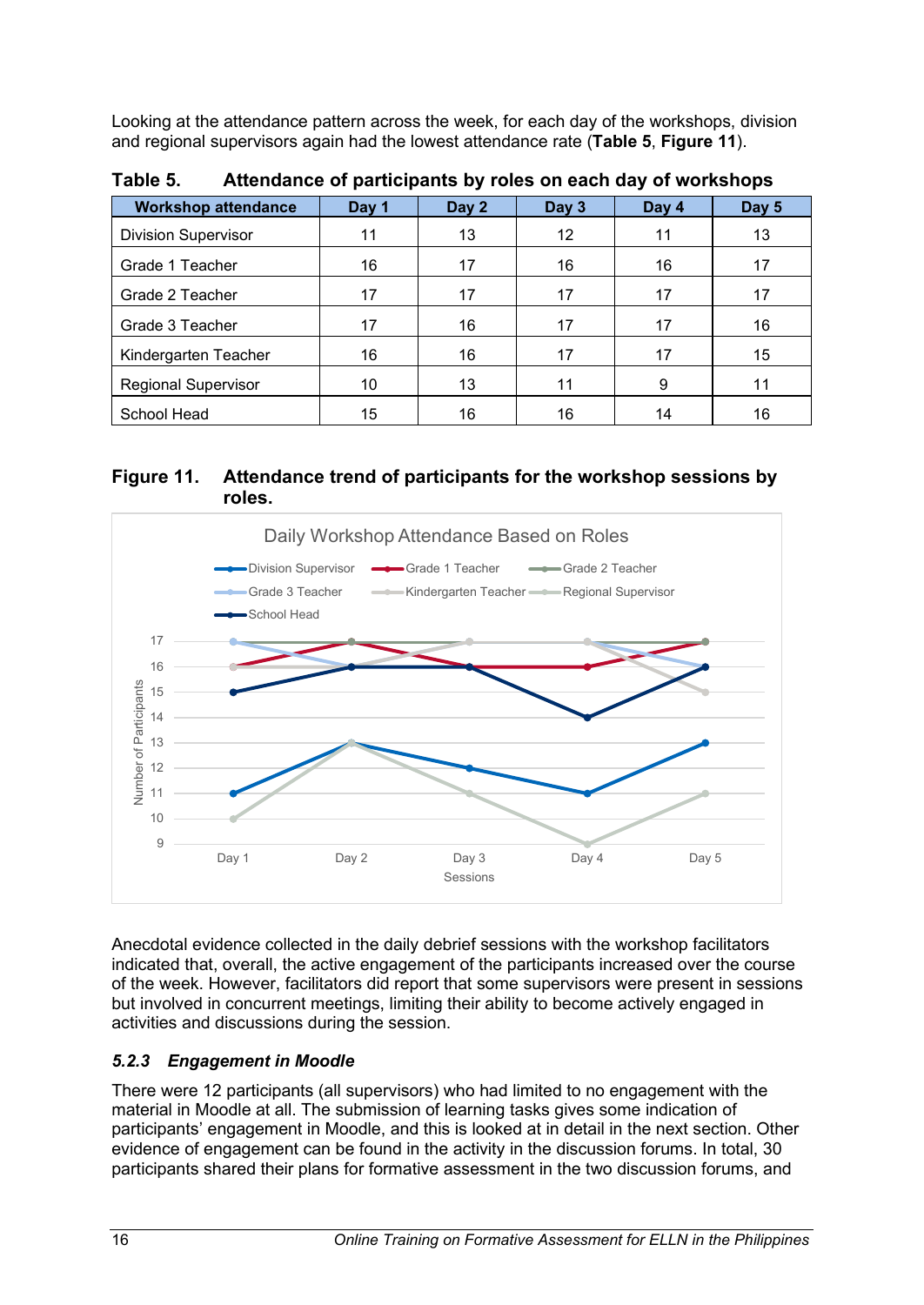22 participants posted their thoughts and experiences with rubrics in the discussion forum that was added on Day 5. These discussion forums were not facilitated, and interaction between participants was very limited. Generally, the participants did not comment or post a reply to the posts of others and their contributions were limited to posting a response to the prompt.

#### <span id="page-22-0"></span>**5.3 Learning assessment tasks**

There were six LATs that participants were asked to complete and submit via Moodle. The tasks were as follows:

- 1. Day 1 Self-reflection in relation to formative assessment
- 2. Day 2 Plans for a literacy formative assessment
- 3. Day 3 Plans for a mathematics formative assessment
- 4. Day 4 Rubric for their planned literacy assessment
- 5. Day 5 (1) Feedback to a student
- 6. Day 5 (2) Post-training self-reflection

LATs for each day are provided for reference in **Appendix B**.

#### <span id="page-22-1"></span>*5.3.1 Submission of assigned LATs*

While the vast majority of participants completed all assigned tasks, there were variations across the group in terms of how many tasks were submitted (see **Table 6**). Notably, there were 12 participants who did not submit any of the assigned LATs (7 Regional Supervisors and 5 Division Supervisors).

| <b>Number of tasks</b><br>submitted | Number of<br>participants |
|-------------------------------------|---------------------------|
| 6 tasks                             | 85 participants           |
| 5 tasks                             | 6 participants            |
| 4 tasks                             | 5 participants            |
| 3 tasks                             | 4 participants            |
| 2 tasks                             | 4 participants            |
| 1 task                              | 3 participants            |
| 0 tasks                             | 12 participants           |

<span id="page-22-2"></span>**Table 6. Number of tasks submitted to Moodle**

Consistent with the attendance data, looking at the differences between school-based personnel and supervisors, it is clear that the teachers (and to a lesser degree school heads) had higher levels of submission than Regional and Division Supervisors (see **Figure 12**). All 17 Grade 1 teachers submitted all tasks (for a total of 102 submitted tasks).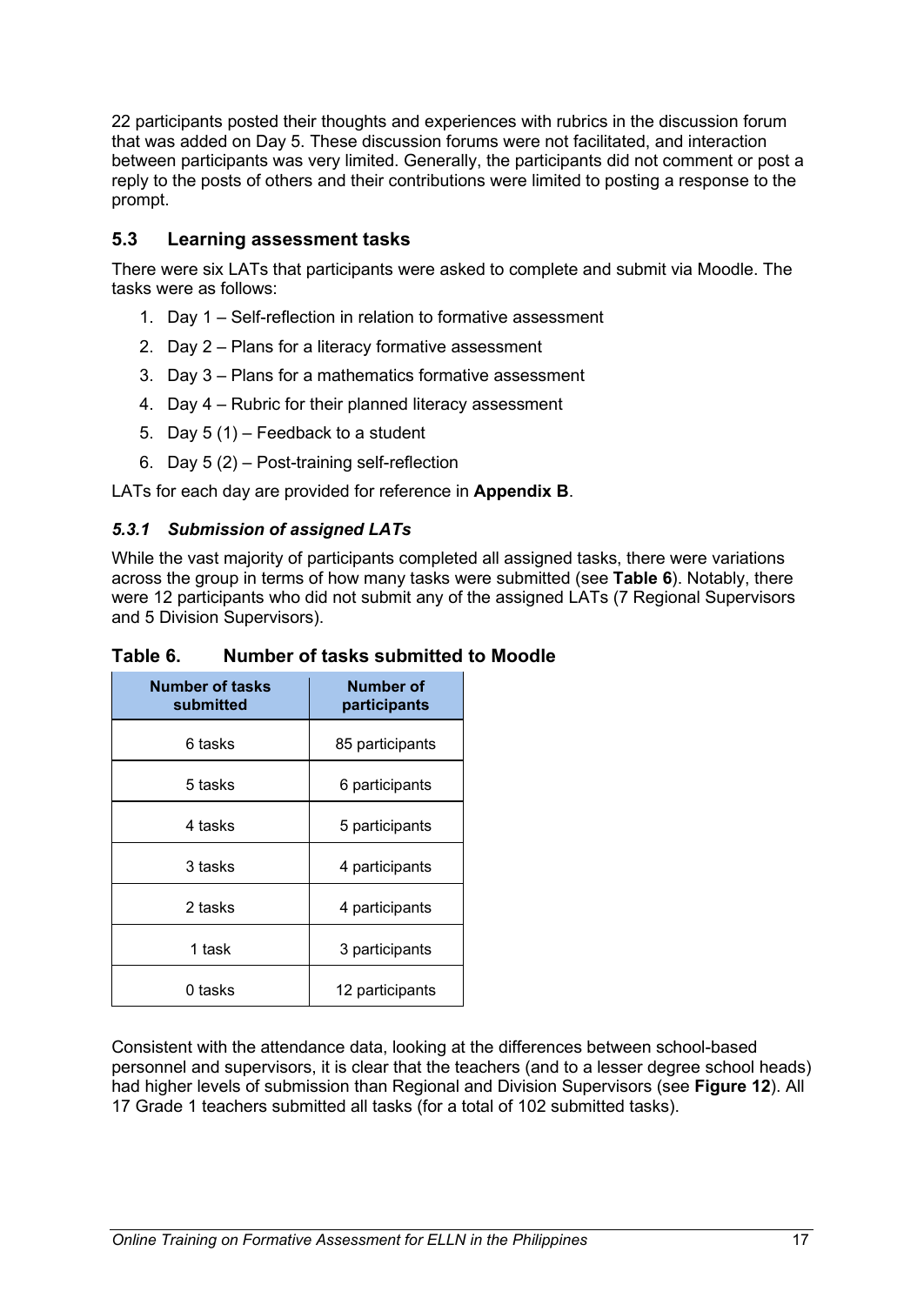

<span id="page-23-1"></span>**Figure 12. Submitted tasks by role (out of a total of 102)**

There was some decline in the number of submitted tasks across the week, as shown in **Figure 13**.



<span id="page-23-2"></span>**Figure 13. Number of submissions by task (out of a total of 119)**

## <span id="page-23-0"></span>*5.3.2 Responses to the LATs*

Looking at the participant responses in the LATs some patterns emerged that may be important to consider when deciding on the next steps to take beyond this first training. The Day 5 LAT (1) asked participants to explain their plans for formative assessment, describe a student's (child's) response, interpret that response to identify the next steps for learning,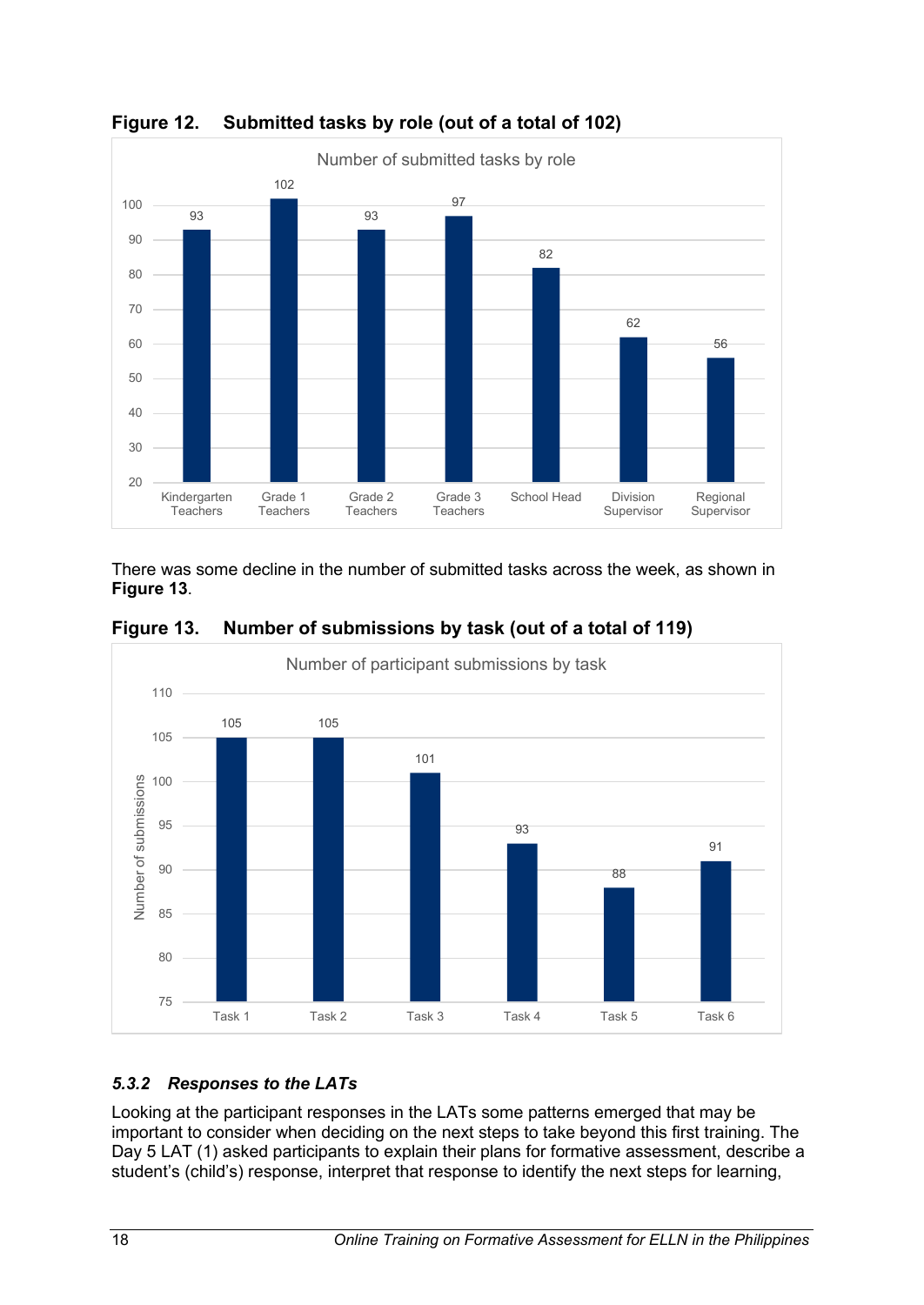and construct feedback for the student. As it brings together elements from Day 1, 2, 3 and 5, it was used as a focus for our monitoring activities. Day 5 LAT #1 is available for reference in **Appendix B**.

#### **Difficulties constructing student feedback**

Participant responses to the Day 5 LAT indicate that many of them needed further support to help them construct useful and accessible feedback for students. Interestingly, some participants were unable to separate feedback for learning and plans for teaching. That is, when asked what feedback they would give to a learner to help them progress, the participant instead explained what the teacher should do next.

#### Examples:

*"Addition of single digit using one to one correspondence. Allow the child to use other concrete object."*

*"Pupil has still the struggle to count and add quantities 1 to 10. Remedial lessons must be given to him."*

*"The pupil will be provided remediation on the above cited difficulty for at least 3 months based on the result of his assessment."*

Another pattern seen in the LATs was the tendency to attribute lack of progress with a lack of effort on the student's part. Feedback to the student was to tell them to work harder, keep doing more of the same, or pay more attention rather than provide specific information about what the student has shown they can do and what the next thing is that they are working toward. The examples below also illustrate an emphasis on answering correctly and getting a high score, rather than a focus on specific improvements in understanding or skill related to learning something.

Examples:

*"The learner needs to learn to follow instructions and be able to answer it correctly with word clue."*

*"Okay! Thank you for answering. That's a nice try. Next time, listen carefully so that you will get the right answer."*

*"It is ok to get the score of 2 out of 5. All you have to do is to practice more on reading so that next time, you can answer it with passing score of 4 or much better perfect 5."*

*"Good! You're almost there, you can do it perfectly if you listen more to teacher instruction."*

Finally, when feedback was provided to the student, much of it lacked any detail about learning, instead focusing on self-level feedback (e.g., "Great work!") and information about what the teacher would be doing next (e.g., "You are ready to move on to the next unit.").

#### Examples:

*"You're good! That's awesome!"*

*"Great job, boy! Now you are ready to learn more on addition."*

*"Very good! Let's go back to the instruction again and write the correct answer with the word clue given. I'll help you."*

*"I strongly believe that with few more practice your Mama would be surprised how great you are in reading."*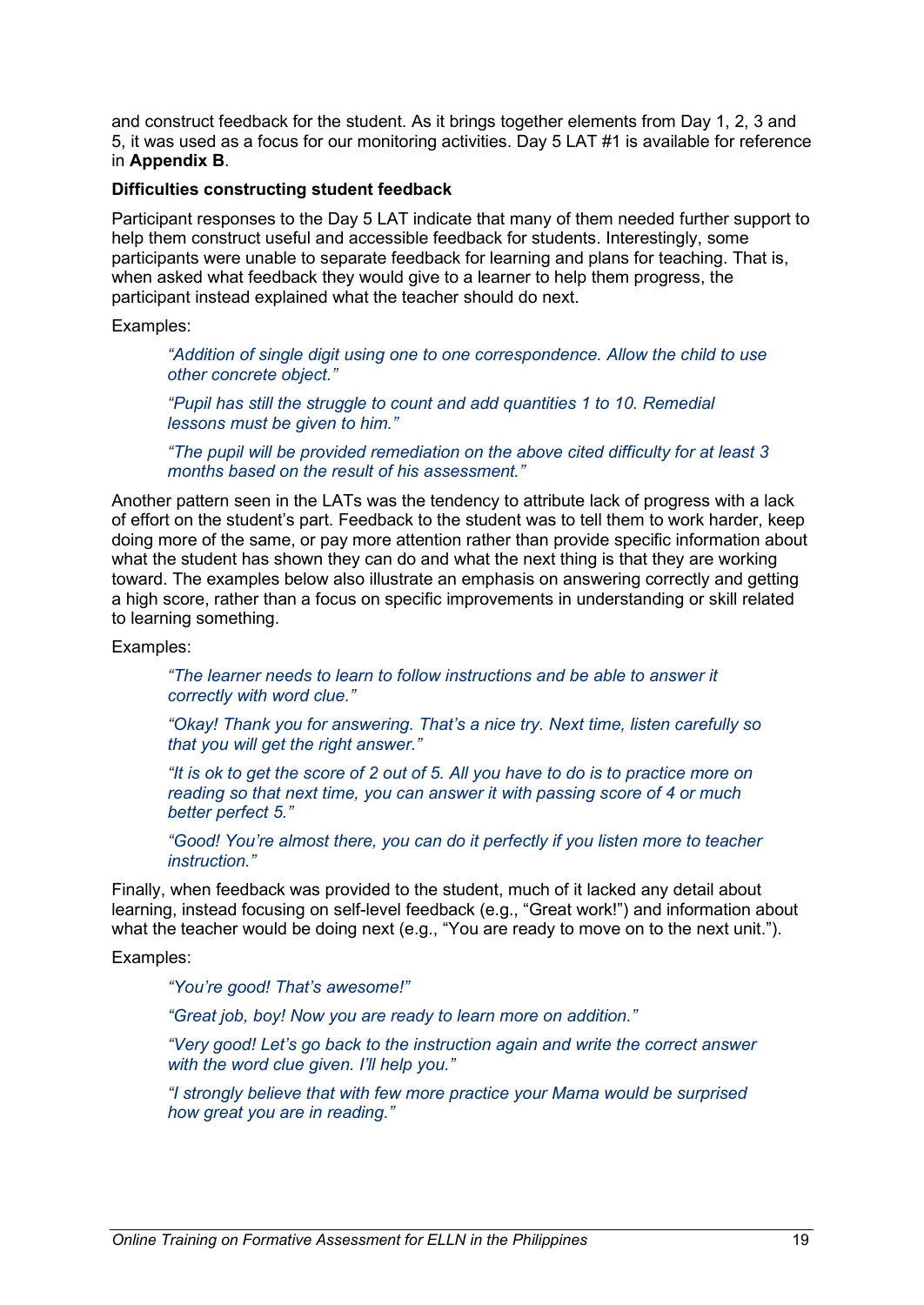#### **Challenges in interpreting evidence of learning**

To be able to provide useful feedback for learning, teachers need to have good evidence of learning and be able to analyze and interpret that evidence to identify the current level of development and the next steps for learning. Responses to the Day 5 (1) LAT indicate that many participants were thinking about evidence in a surface-level way (e.g., number of correct responses) and making vague or narrow interpretations of the evidence, rather than going deeper into the evidence to determine what it tells them about the individual student's level of development (what they understand and can do) and the next steps on their learning path. The responses also suggest that some were struggling to connect the evidence from a specific assessment task/activity to broader goals for learning.

Examples:

Participant response: *"He got only 2 out of 5 questions."*

What is the next learning goal? *"Give more reading passages to read in order to develop his reading comprehension."*

*"Can answer the easy items but needs improvement in the harder items."*

Participant response: *"When adding 4 hearts and 3 hearts, the student draws 8 hearts instead of 7."* 

What is the next learning goal? *"The learner will be able to combine 4 hearts and 3 hearts with the result of 7 hearts in the box."* [That is, get the correct answer on the same question rather than linking with the underlying skill involved in getting the answer (e.g., counting and a specific counting principle that might need to be mastered)].

Participant response: *"One of the students was able to fill in the graphic organizer but the answers were not properly placed on its correct element. The answers were interchanged."* What is the next learning goal? *"The graphic organizer with the correct answer will be shown to the learners. Then the student will eventually know that his/her answers were interchanged."*

#### **Persisting misconceptions and misunderstandings about formative assessment**

Some misconceptions and misunderstandings about formative assessment persist, for example, referring to scores as evidence of learning rather than describing what understanding or skill the student has demonstrated in the evidence, as well as misconceptions about feedback.

#### Examples:

*"It is the student output of the activity, showing evidence of their learning. Student 1 – got 3 correct answers, Student 2 – got 0, Student 3 – got 5 correct answers."*

*"Give the child praises on the words he has read successfully and on the questions he has answered partially correct. Never give him feedback on the skills that needs to be improved."*

There is also evidence that some are confused about formal, standardized diagnostic assessment tools and continuous formative assessment. While a diagnostic assessment can produce evidence that might be used for formative purposes (to adjust and target instruction), it is unlikely that you would give individual student feedback in relation to the student's performance on a standardized diagnostic test (as one participant did).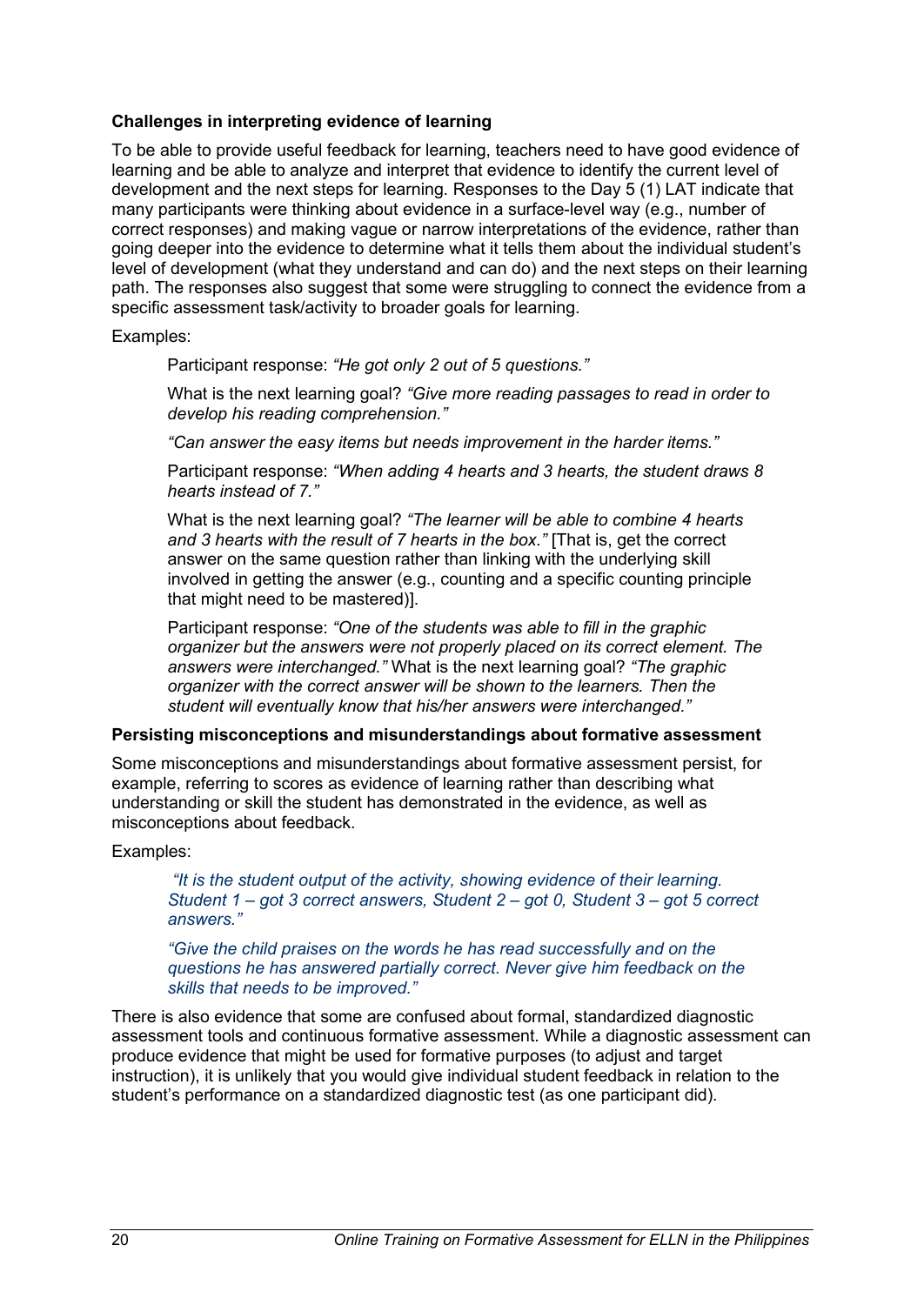## <span id="page-26-0"></span>**5.4 Participant self-reflections**

On Day 1 and Day 5, participants were asked to reflect on their knowledge and feelings about formative assessment and identify a goal for their own development. Focusing on the Day 5 reflection, the following can be said.

#### <span id="page-26-1"></span>*5.4.1 List 3 things that you know about formative assessment now that you did not know before*

Some participants just listed topics that we looked at during the week (e.g., feedback or using rubrics), rather than describing any changes to thinking or understanding in relation to those topics. Others simply restated ideas that were presented in the materials. This suggests that participants may not be used to reflecting deeply on their thinking or monitoring their own understanding of concepts. For those who were able to communicate a change in their thinking or understanding, the most common responses focused on the following:

- Formative assessment is a partnership between students and the teacher.
- Formative assessment is about improving learning rather than giving grades.
- Formative assessment provides useful information for both teachers and students.

Some examples of more reflective responses include:

*"Formative assessment before for me was just a mere activity every after a lesson but now it is very important that I learned that formative assessment is focused on measuring what the child can do and where the child is going in his/her learning path."*

*"It was easy for me to forget that formative assessments are for learning."*

*"Formative assessment doesn't end with the results, it is just the beginning."*

#### <span id="page-26-2"></span>*5.4.2 How do you feel now when you think about formative assessment?*

In general, a number of participants found it difficult to identify the *feelings* they were having about formative assessment or the formative assessment training they were taking part in. Instead, many wrote about ideas or concepts related to formative assessment (e.g., evidence). This may mean that participants were not used to reflecting on or communicating their feelings about learning and changes to their practice.

For those who did describe their feelings about formative assessment, the vast majority of responses were positive. Most commonly, participants described feeling:

- Motivated
- Excited
- Happy
- Interested
- Confident
- Challenged

There were no responses indicating negative feelings (e.g., frustrated, anxious).

#### <span id="page-26-3"></span>*5.4.3 Goals for future learning and improvement*

When identifying areas for improvement or things they would like to learn more about, by far the most common responses were a desire to learn more about creating and using rubrics in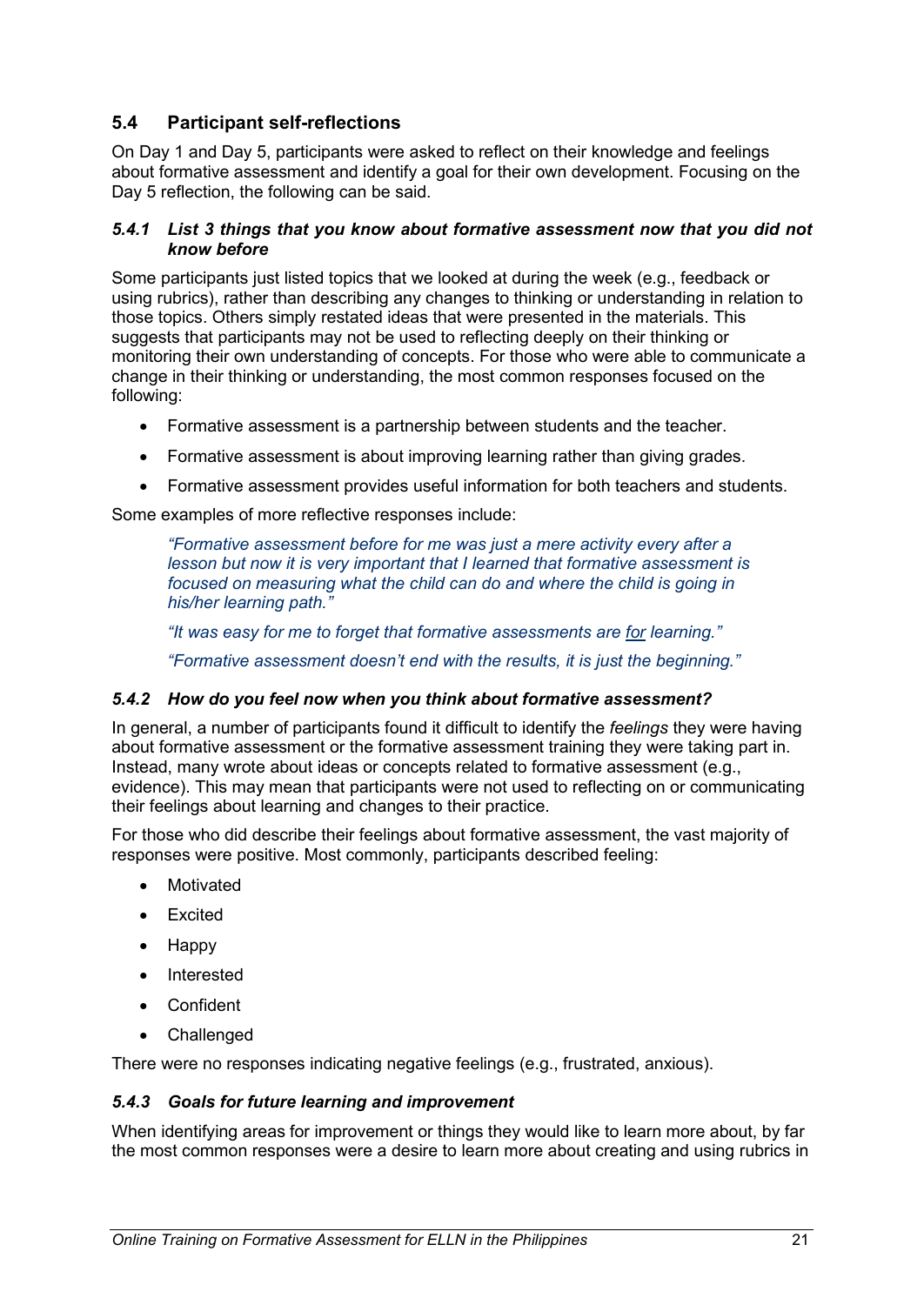formative assessment and a need to improve their skills in collecting, interpreting, and using evidence. Other frequently identified goals were:

- Learning more about how students can be partners in formative assessment and learning
- Improving their skills in designing formative assessment activities
- Learning more about how to engage in formative assessment in the 'new normal'
- Learning more about how to use formative assessment to identify and support learners with diverse learning needs
- Improving their feedback to students
- Applying these ideas and practicing these skills in their school

A small number of participants identified goals that suggest they may have had ongoing misconceptions about formative assessment. For example, one wanted to learn more about "test construction" and another wanted to "improve my test construction considering the kind of pupils I am handling," suggesting they have yet to understand the embedded, authentic nature of formative assessment.

Other responses suggest there may have been some tension between traditional, teachercentered approaches and the learner-centered approach presented in the training program. For example:

*"Additional strategy so that the learner will be attentive if the teacher is teaching the lesson."* 

*"In about my teaching skills I would like to improve that by using formative assessment through practicing this assessment to become my class session would be effective especially in our country. I use traditional teaching, which is first I will ask some students if they have any idea about our lesson; afterward I will discuss the lesson to them then I give some questions to evaluate them if what they learn about the lesson."*

## <span id="page-27-0"></span>**5.5 Post-training survey results**

A survey was conducted with the training participants to identify their view of the overall 5 day training session. Out of the 99 survey participants, consisting mostly of teachers (61 out of 99), there was an overwhelmingly positive reception.

At least 80 survey participants responded with the highest score of 5 regarding whether the training improved their knowledge on the subject, gave them practical strategies that could be applied at work, and increased their familiarity with virtual training delivery platforms such as Zoom and Moodle. The qualitative responses also provided positive feedback, identifying their intentions for using the lessons learned in practice. Like the participant reflections in the Day 5 LAT (2), several responses indicated they would like more support for implementing formative assessment in the offline remote learning situation. Many also indicated they valued the sharing of ideas and experiences during the workshops and would like more time to engage in discussions with their colleagues.

When asked which day of the training they found useful, 83 out of the 99 survey participants selected all 5 days. Day 5 had the highest number of people identifying it as a useful session (94 people), while Day 1 had the least but still with a strong majority (86 people).

## <span id="page-27-1"></span>**5.6 Facilitation of online workshops**

The daily debrief sessions with the workshop facilitators proved to be very useful in identifying aspects of the program that worked well and elements that might need to be improved, and in collecting useful information about the learning needs of the participants.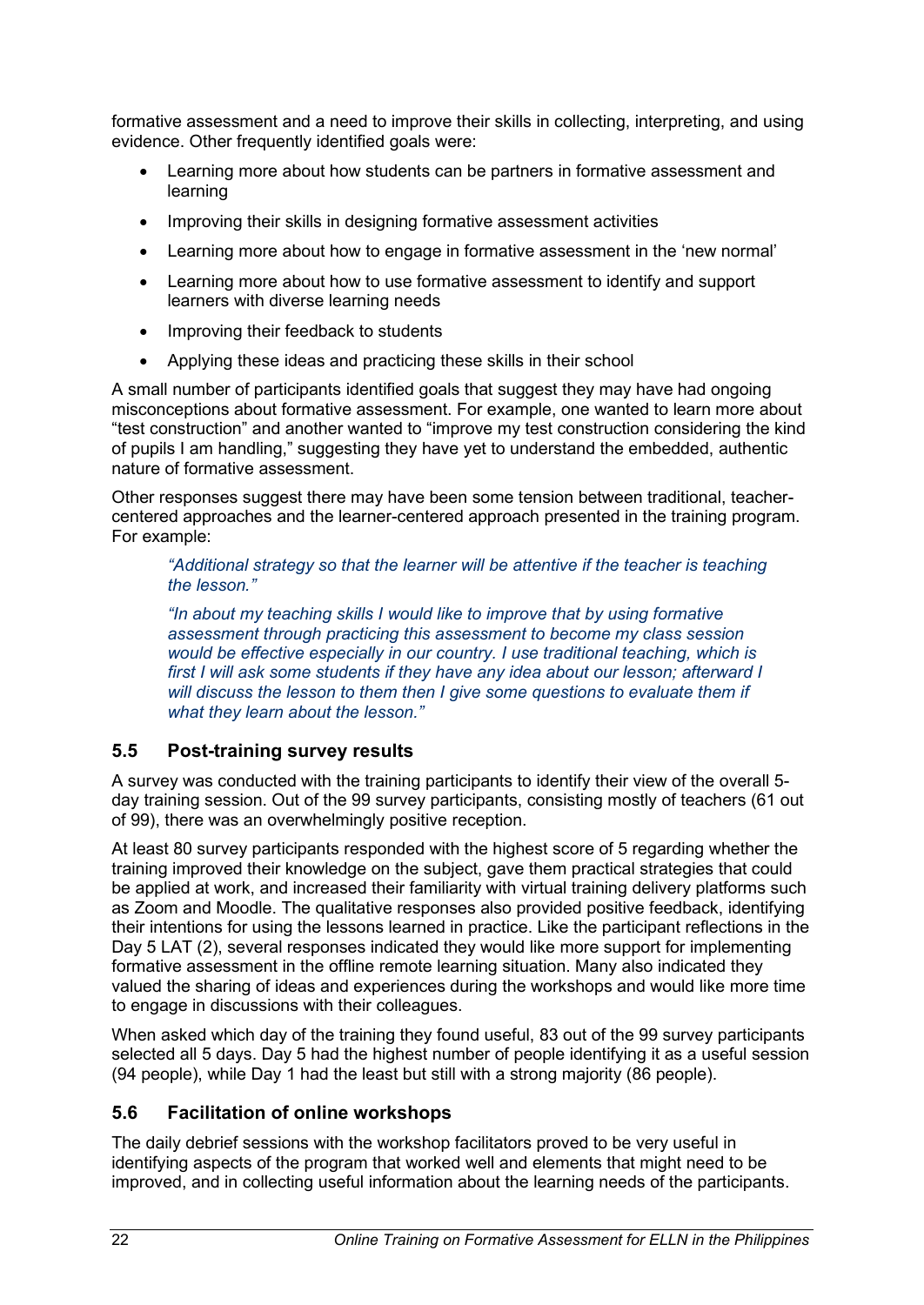The discussions were loosely structured around a Plus, Minus, Interesting (PMI) protocol, with each facilitator sharing their experience in the day's workshop.

The feedback from facilitators indicates that the use of breakout rooms, while challenging to manage at times, was very effective in getting participants actively engaged in the activities and discussions. At times, it was reported that the participants wanted more time in the breakout rooms to continue their discussions. The workshops were designed to allow participants time to discuss in small groups before returning to the larger group and sharing, with the idea that this might encourage more active participation of all. While it was seen as a positive that participants were eager to contribute to the whole group discussion, managing those contributions proved to be a challenge for facilitators in terms of time. This contributed to workshop sessions that went well over the scheduled 1 hour time frame, particularly on Day 1. As the week went on, facilitators experimented with and shared different strategies for managing the time while also providing the opportunity for sharing. For example, having some participants share in via the chat and others via their microphone. Another strategy was to call on some groups to respond to one part of a question, and then other groups respond to the next part of the question. These strategies appeared to be effective in bringing the time of the workshop down.

Feedback from facilitators was that the Facilitator Manual was quite helpful, and they appreciated the explicit instructions provided for each activity. There were instances where some felt that not enough time was allocated for an activity, but it remains unclear if this was due to issues with technology (e.g., time spent coming in and out of breakout rooms), issues with facilitation (e.g., managing time and sharing sessions), or issues of not allowing enough time for participants to complete a set task.

In general, facilitators were positive about the opportunity to bring together diverse perspectives through the networked approach within regions. They reported that teachers were sharing their on-the-ground experiences of teaching and assessment, and supervisors and school heads had their own perspectives to offer. this diversity was seen as a positive by many facilitators. In the final debrief session, one facilitator expressed his hope that the connections made within regions during the training might provide a stronger network of support to the school as they moved to implement the practices in their school. However, this approach was not without its challenges. Information shared in the debrief sessions indicates that supervisors were often less engaged due to concurrent meetings, and some did not attend the workshops at all or had inconsistent attendance.

The response from facilitators on Day 4 and 5 suggests these days were noticeably more manageable due to the smaller number of activities planned on those days. On these days, participants were asked to share their plans for formative assessment, and this took up half of the allotted time. One facilitator suggested that these sharing sessions could be improved by asking participants to share their screen as they explained their plans to make it easier for the audience to understand and follow along.

Finally, the demands of marking daily assessment tasks and facilitating daily workshops were not realistic. ACER was able to offer some support in marking, but there remained a substantial number of tasks still to be marked. Although the marking was simply Pass/Fail, and the tasks were in the form of structured templates, it still required time to read through each one and respond with feedback. This will need to be addressed in any future iterations.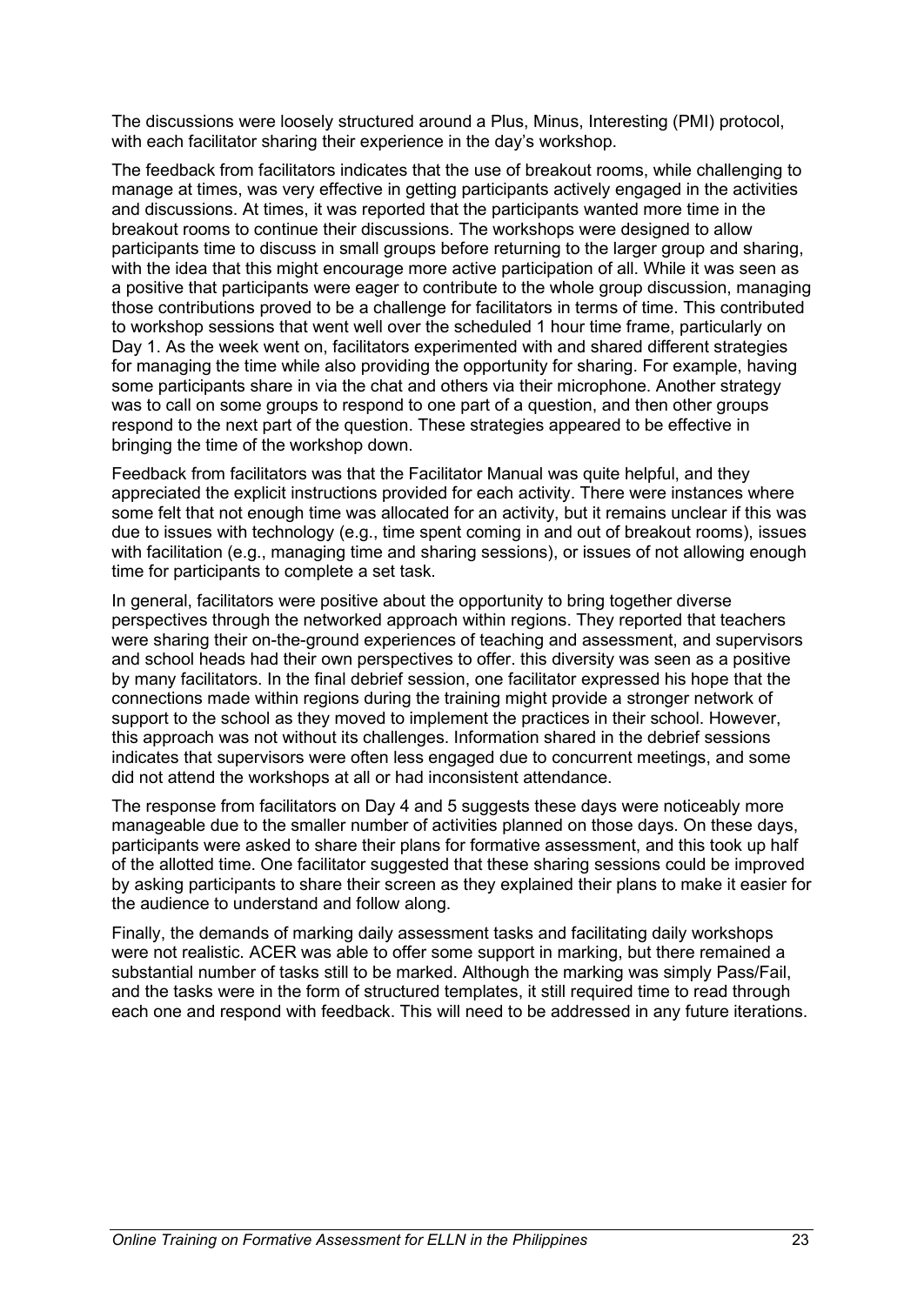## <span id="page-29-0"></span>**6 Discussion and Recommendations**

The aim of formative assessment is to gather information and use that information to identify next steps and facilitate improvement. Similarly, the findings from this first training provide a number of insights that can be used to support planning for the next steps in building formative assessment capacity within the Philippines and using formative assessment to facilitate improved learning outcomes for students in the Philippines.

## <span id="page-29-1"></span>**6.1 Online learning and the use of technology**

This training program was initially and intentionally conceived as an online activity, building upon encouraging evidence from the ELLN Digital pilot from 2017 (Oakley, King, & Scarparolo, 2018), and the recent success of the USAID/Philippines Advancing Basic Education in the Philippines (ABC+) project in implementing online teacher trainings at scale in Regions V and VI. This comes with both benefits and challenges. One of the benefits of the online approach is the ability to easily bring together participants, presenters and facilitators from different regions and different countries. Using a learning management system such as Moodle also provides the opportunity for participants to work at their own pace through the content, revisit recorded presentations as needed, and extend conversations and collaborations with colleagues beyond the workshop sessions through discussion forums.

Working online does present a number of challenges for both teaching and learning. These include challenges of access and technology use, challenges of facilitating in the online environment, and challenges of learning online.

## <span id="page-29-2"></span>*6.1.1 Challenges of learning online*

Based on our findings, most participants experienced either no difficulty in accessing the online learning program or difficulty only on one day of the program. There were some initial difficulties logging into Moodle and joining the Zoom sessions, but these were addressed. However, there was a large group of participants (up to 25%) that reported more significant and persistent difficulty in accessing the online program.

## **Recommendation:**

To better support participant access to the learning program, you could provide hard copies of the Moodle material and recordings of the plenary presentations. The workshops themselves require synchronous participation and a level of interactivity that could be replicated in face-to-face (in-person) sessions when current restrictions allow that to happen.

## <span id="page-29-3"></span>*6.1.2 Challenges of teaching online*

Teaching online is not the same as teaching in person, especially if the aim is to facilitate an interactive and actively engaging learning experience for participants (as opposed to a more passive experience of watching a presentation). In the daily debrief sessions, some facilitators took the lead early on in sharing strategies they were using to manage time and participant contributions during discussions. This included using the chat feature during discussions so that some participants contributed via chat message and others via their microphone. While it is possible to build some of these suggestions into the facilitator notes, such a prescriptive approach does not address the need for facilitators to be able to monitor time, engagement, and learning needs during sessions and respond to those needs as they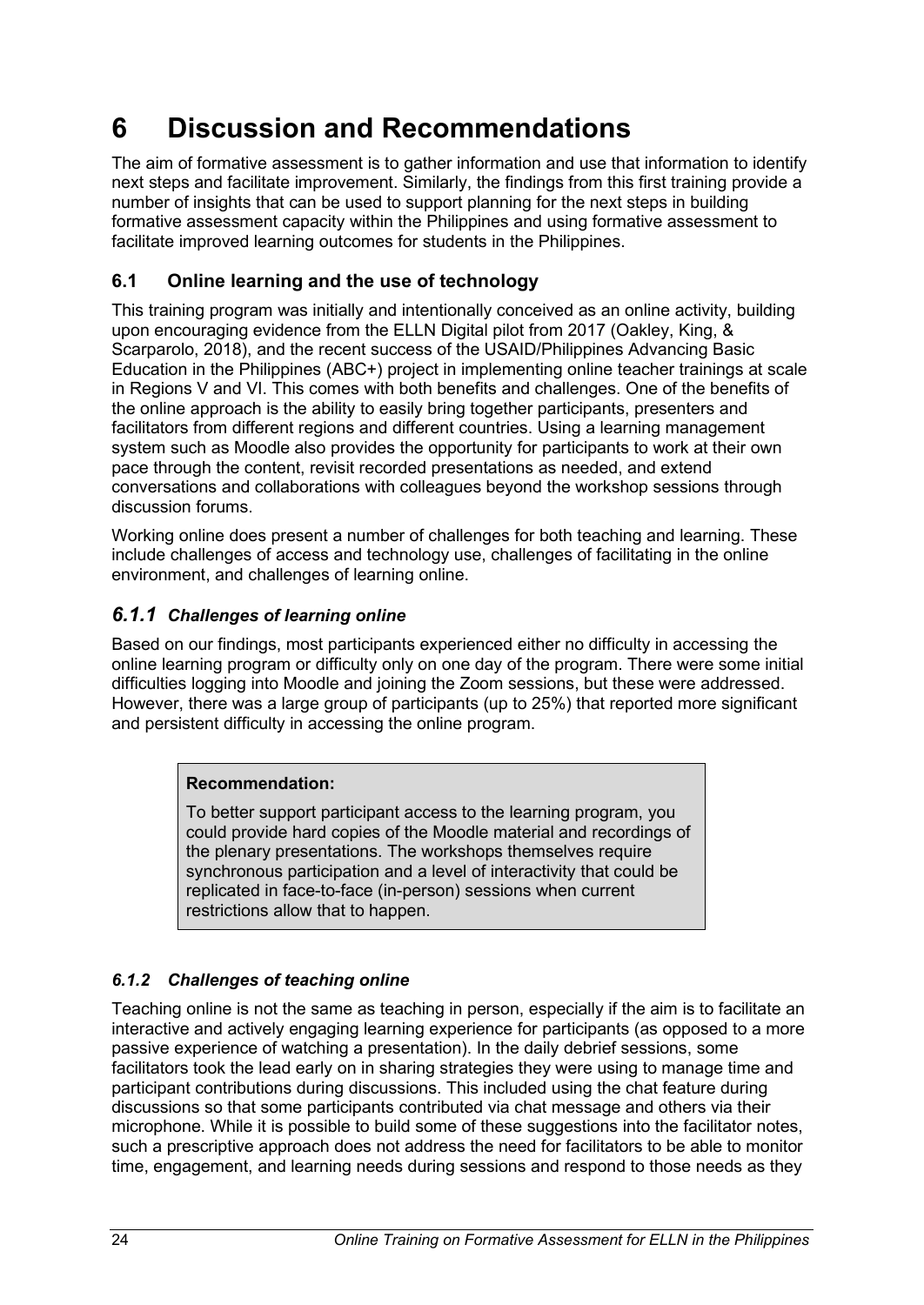arise. For this reason, we would advocate for a capacity-building approach to preparing future workshop facilitators for their role.

#### **Recommendations:**

To better prepare workshop facilitators for their role, additional training in online facilitation and the use of Zoom features might be offered to them prior to the training. A number of the learnings from this first training could be shared, including time management strategies, flexible approaches to seeking input from participants during discussions, and encouraging participants to use screen sharing during discussions to better communicate their ideas and plans.

A second recommendation would be to assign co-facilitators to each workshop session. This was identified by facilitators in the first training as an important factor in helping them to successfully manage the planned activities, manage the participant contributions during the workshops, and the movement in and out of the Zoom room.

#### *Administrator-account-device balance*

In this first training, there were six workshops being conducted simultaneously each day with only two administrators responsible for these workshops. The administrators were from ACER and had access to the ACER Indonesia Zoom accounts created for this training. The account information was not shared externally to avoid any safety and privacy risks. Each administrator handled three workshops using three separate devices. This presented a real challenge for the administrators, one that was managed but raises issues that will need to be considered for future trainings.

#### **Recommendation:**

Future trainings will need to consider how many Zoom accounts will be needed to run the workshop sessions, who will act as administrator/s for those accounts, and what the role of the administrator will be. If facilitators are given direct access to a Zoom account, they might be able to take on the role of administrator themselves.

#### *Technical issues with facilitator devices*

In one of the workshops, a facilitator experienced technical difficulties where she was not able to activate her microphone. The issue was eventually resolved, but not before taking up teaching and learning time during the workshop.

#### **Recommendation:**

To avoid issues relating to the devices used by facilitators, these should be tested out before the training commences. Having a back-up device might be necessary if problems are identified but not easily solved in time for the training.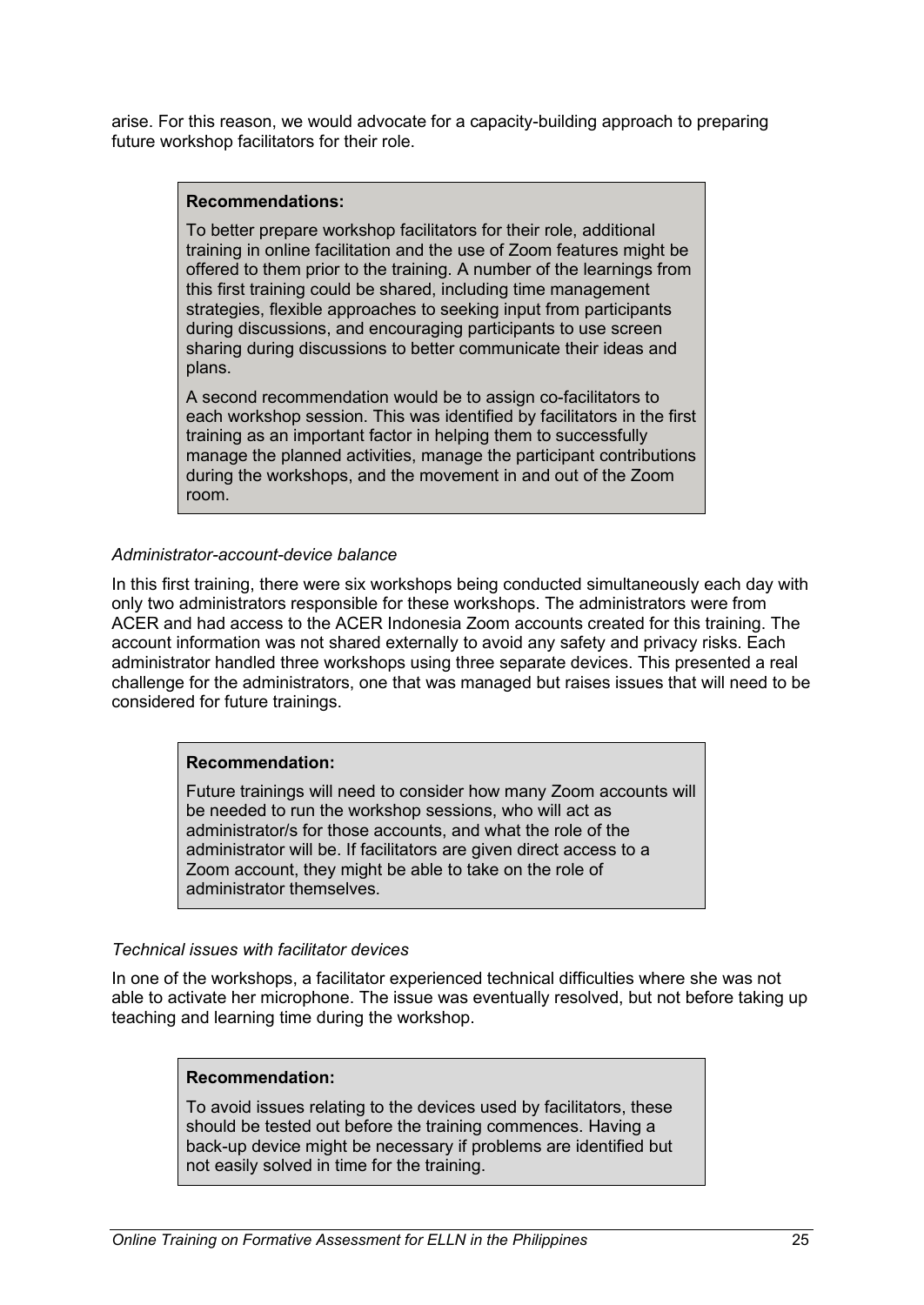## <span id="page-31-0"></span>**6.2 The networked approach**

As explained earlier, BLD opted for a 'networked' approach when selecting participants for this first training cohort. This approach is appealing for a number of reasons, but the results of this first training uncovered challenges as well that are worth considering before moving forward. Based on the attendance in Zoom and the submission of assessment tasks in Moodle, teachers were more actively engaged than supervisors in the learning program. This was further backed up by anecdotal reports during our debriefing sessions, where facilitators noted that some supervisors were scheduled to have concurrent meetings and activities at the same time as the workshop, thus limiting their ability to actively participate in breakout rooms and group discussions.

There are obvious potential benefits of having a network of support within the region that can help facilitate the successful implementation of formative assessment within the school. For one, when all levels of the system have the same understanding of formative assessment this helps prevent a situation where teachers are getting mixed messages about what to do and how to do it. For example, if those in leadership have a misconception that rubrics must involve a scoring or grading element, this could hinder the school's attempts to create a more qualitative and descriptive rubric that will be needed for formative assessment. Another potential benefit is in the opportunity for schools and supervisors to think together about how to move forward on a path of continuous improvement in the use of formative assessment so that schools and teachers are provided with the support and resources that they need.

#### **Recommendation:**

It may be possible to retain the potential benefits of the networked approach while trying to address the challenges faced by supervisors in terms of time and other commitments. One option is to have all participants come together at key points in the training (e.g., the plenary presentations) to ensure everyone receives a consistent message, and then have different programs for schoolbased personnel and supervisors. This will allow the supervisors to receive support that is more targeted to their role in supporting formative assessment within their region and will also allow different regions and districts to come together and share experiences—creating another network for supporting formative assessment in the Philippines. If this approach is taken, it would still be important to keep the groups connected and thinking along the same path, rather than heading in opposite directions. For example, challenges and ideas that emerge in the discussions with teachers and school heads could be taken to the supervisor workshops for discussion.

## <span id="page-31-1"></span>**6.3 Next steps for learning—where to next for this cohort?**

Learning is an ongoing process and mastering formative assessment will take time and practice. In this 5-day training program, participants were introduced to the fundamental aspects of formative assessment and its role in supporting K–3 literacy and numeracy development. We also looked at examples of strategies and activities that might be used to support formative assessment in these contexts. Based on data collected during the first rollout of the training and existing evidence about what works best in teacher professional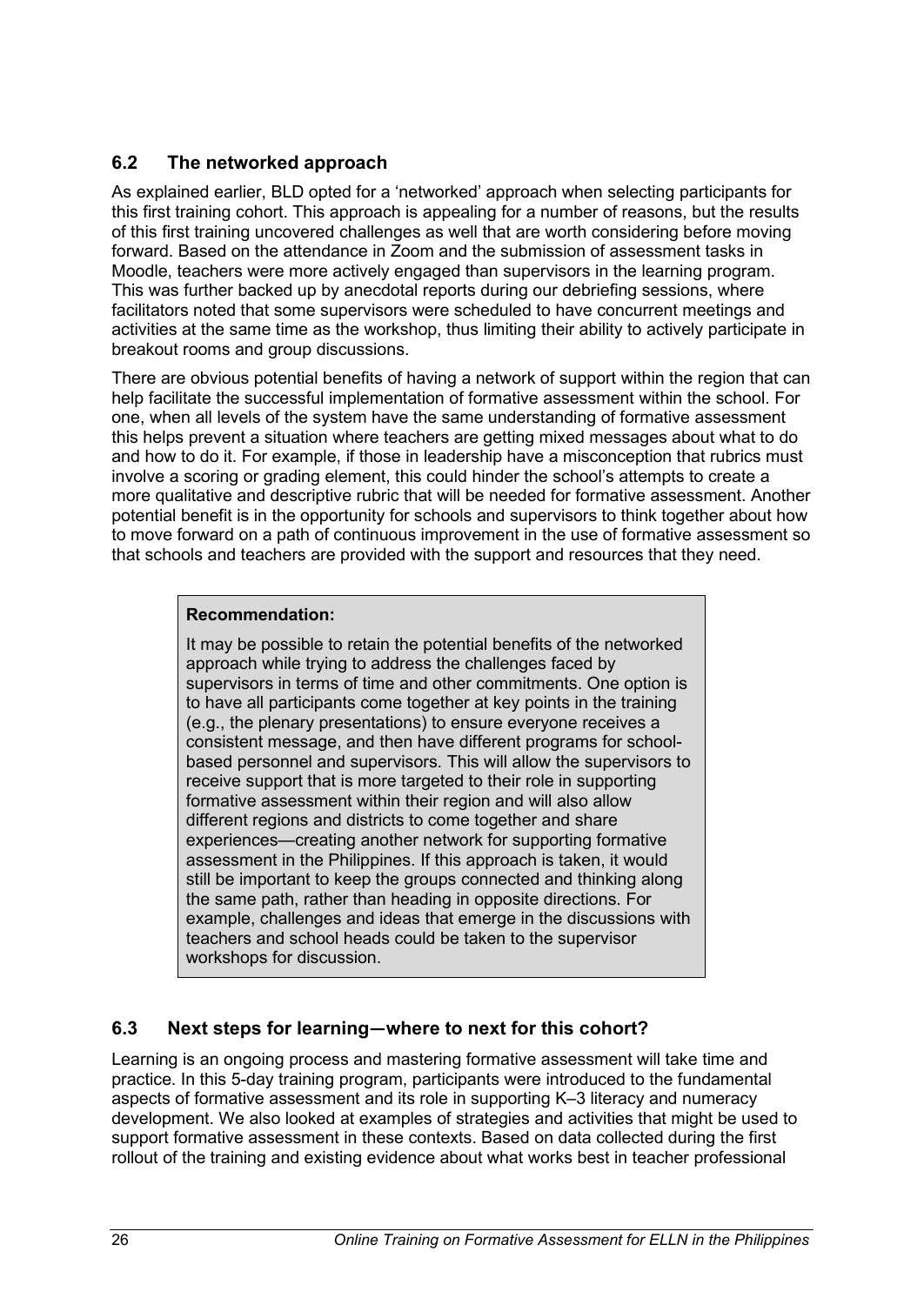learning programs, a number of recommendations can be made to support the first cohort of participants to take the next steps.

#### <span id="page-32-0"></span>*6.3.1 Putting the ideas into action*

The next step for participants will be to put these ideas into practice and embark on an iterative process of developing their skills and deepening their knowledge. When ideas are only presented, and teachers are not supported to enact the ideas, it is possible that they may express agreement with the ideas but will continue to enact quite contradictory practices in the classroom (Kennedy, 2016). In order to bring about a change in teacher practice, it is essential to move beyond the delivery of new ideas and support teachers to enact those ideas in the real world and reflect deeply on those experiences in an iterative and ongoing process of improvement (Clarke & Hollingsworth, 2002). Ideally, participants will be supported during this enactment phase to ensure they receive feedback and guidance along the way.

#### **Recommendation:**

Teachers will need time to experiment and try out these new ideas with their students as they attempt to connect theory and practice. During this time, they will need support to help them design activities that will elicit quality evidence of learning and help in reflecting on the experiences to identify the next steps for their own development. Improvement will require that they embrace challenge and change, and this means they need to have access to someone who will be in a position to guide, scaffold, and provide feedback as needed to keep them moving forward.

Guidance, scaffolding, and feedback will have to come from someone who has more knowledge and skill in formative assessment (in the language of Zone of Proximal Development, a "more knowledgeable other" [Vygotsky, 1978]). To support the first cohort of training participants, it may be possible to establish an online community of practice (using Moodle or some other platform) as a place for them to share ideas and experiences from practice, ask for feedback and suggestions, and ask questions. This would have to be facilitated or monitored in some way to ensure that misconceptions were addressed and misinformation was not communicated. This role could be taken on by BLD staff. Alternatively, the workshop facilitators might identify a number of participants who demonstrated a higher level of expertise in formative assessment, based on their LAT submissions and participation in the workshops, and have them take on this role.

Once the first cohort of participants have demonstrated they can design, implement, and use formative assessment to improve both teaching and learning, then they will be in a better position to lead others in their region or school as they apply the content of the training program in the real world, and embark on a process of professional improvement. The online community of practice suggested in the previous paragraph could continue as a space for discussion and sharing experiences of supporting others with formative assessment. In this way, there will be ongoing opportunities to stay connected during the wider rollout across the Philippines. In addition, it could provide useful information to DepEd about common challenges and persisting misconceptions, as well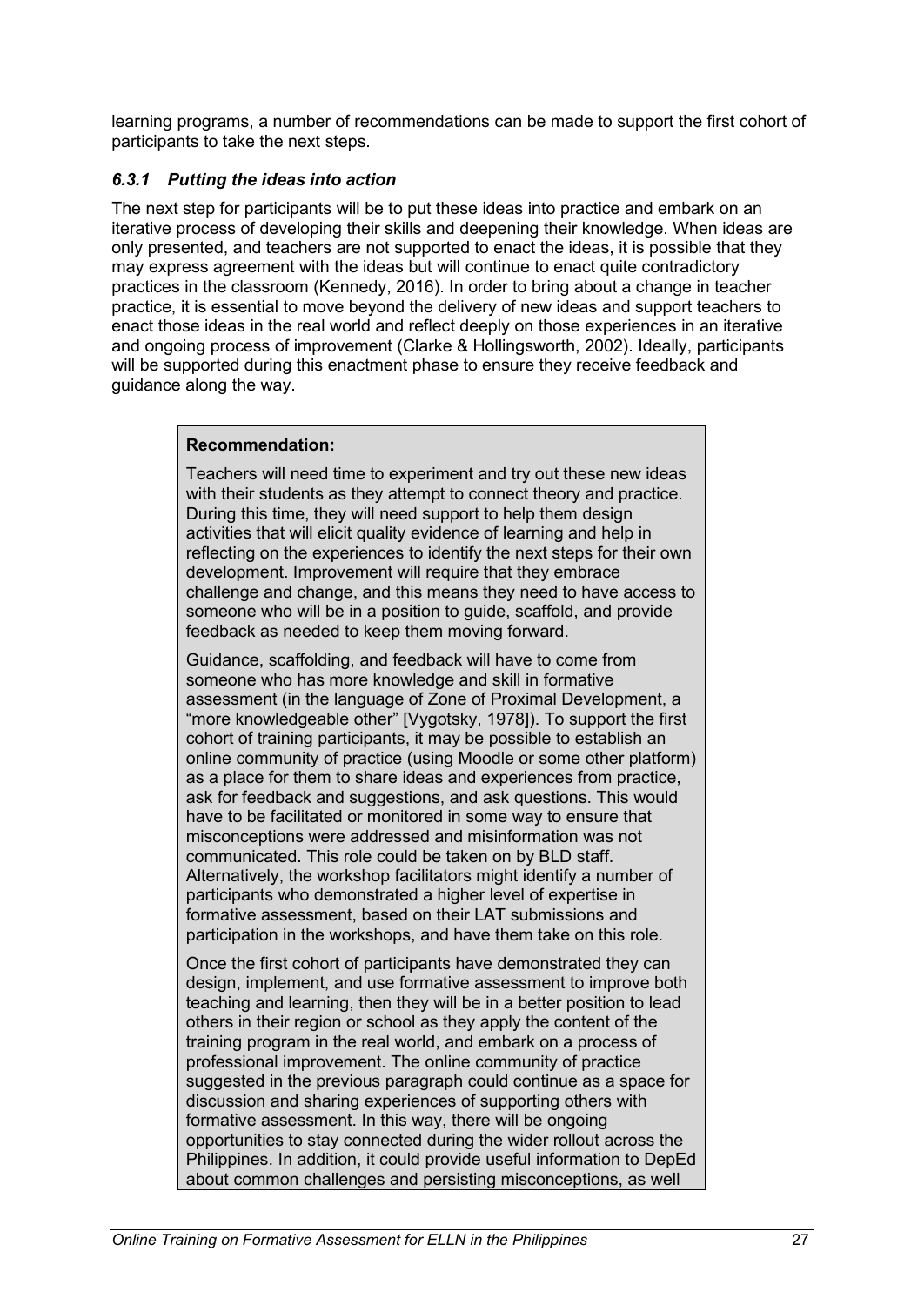as effective and practical strategies for implementing formative assessment in K–3.

#### <span id="page-33-0"></span>*6.3.2 Developing key skills for formative assessment*

A key aspect of this improvement-focused process is the ability to monitor and reflect on the effectiveness of their teaching and its impact on student learning outcomes. If teachers do not have sufficient self-regulatory skills, they will need support to develop these (Timperley, Wilson, Barrar, & Fung, 2007). Without these skills, and an understanding that formative assessment is about *deep thinking* and not just *doing activities* that have been presented in the training materials, teachers may adopt some elements from the training (e.g., rubrics) but in a superficial way that is unlikely to have much impact on their teaching practice or the learning outcomes of students. Moreover, without adequate skills in working with evidence and evaluating impact, they may believe they are doing formative assessment, but have no way of knowing if it is having the desired effect. Unfortunately, traditional approaches only require teachers to use assessment and evidence to label or categorize students (e.g., assigning grades), and teachers may not have had sufficient opportunities to develop skills in working with evidence (Timperley, 2010). The responses to the LATs indicate that many participants would benefit from further support to help them:

- think critically and deeply about the evidence they collect in formative assessment,
- use that evidence to identify current points of development for individual learners and next steps for learning,
- reflect deeply on their teaching and their effectiveness in supporting student learning, and
- set clear goals for their own improvement and make plans for achieving those goals.

Formative assessment involves deep thinking and higher-order processes such as analyzing, evaluating, reflecting, problem-solving, and self-regulation. As formative assessment is a partnership between students and teachers, this means that both teachers and students must be involved in this deep thinking. Not only will teachers need support to develop their own skills, but they will also need support in helping their students to develop these skills. This may involve raising expectations for what K–3 children are capable of and allowing sufficient time for taking learning to a deeper level. If the first cohort of participants are to guide colleagues in formative assessment, it is important that they have sufficient mastery of the skills involved and real-world experience in implementing this process with students in K–3.

#### **Recommendation:**

Taking a developmental approach, and considering the Philippine Professional Standards for Teachers (PPSTs) (Domain 5, Assessment and Reporting), we can identify the progression of development that we might expect teachers to move along as they develop expertise in formative assessment. As discussed earlier, the current learning program provides opportunities for participants to demonstrate the indicators described at the Beginning and Proficient levels, but not in the real-world context of their school and classrooms. That is, there are limits to what we can know about a participant's actual level of development in the area of assessment given the context of the current learning program.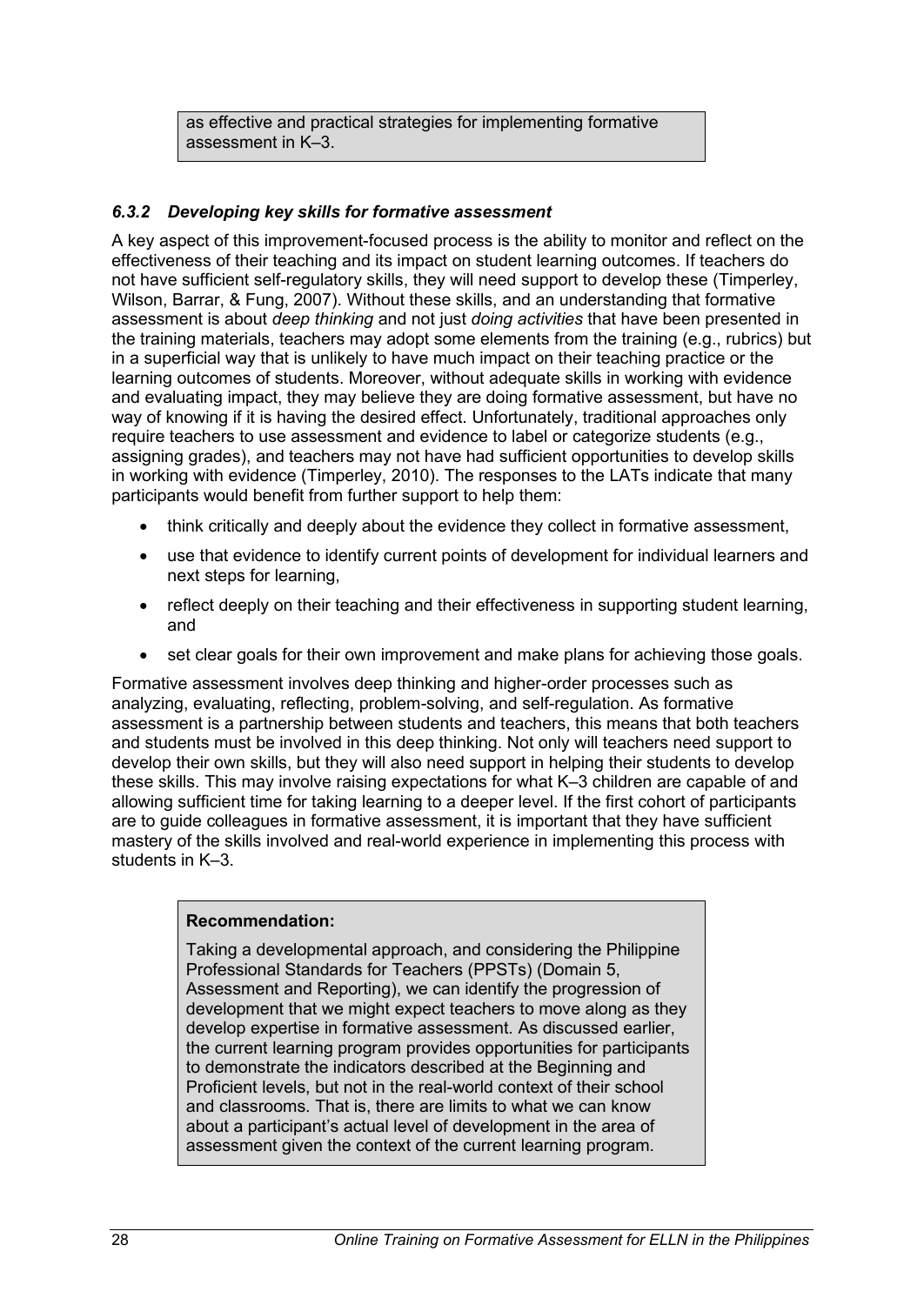Moving on from this point, a possible pathway for developing and demonstrating expertise might include the following:

- 1. Provide opportunities for teachers to design, implement, and report on a cycle of formative assessment. This would include information about goals for learning, curriculum connections, examples of evidence collected, their interpretation of that evidence, and an explanation of how they used that information to support improvements in learning and in teaching. (As evidence of 5.1.2, 5.2.2, and 5.5.2)
- 2. Provide opportunities for teachers to work in collaborative groups to review different plans for formative assessment, interpret evidence collected, and use that information to identify the next steps for learning and teaching. (As evidence of 5.1.3, 5.2.3, and 5.5.3)
- 3. Provide opportunities for teachers to lead formative assessment initiatives in their school or region, including evaluating policies and guidelines relating to formative assessment, mentoring others on the analysis and use of formative assessment evidence to improve learning, leading colleagues in using assessment evidence to improve teaching practices and programs. (As evidence of 5.1.4, 5.2.4, and 5.5.4)

## <span id="page-34-0"></span>*6.3.3 Additional instruction and support*

In addition to improving their skills in working with evidence and evaluating impact, there are a number of concepts and practices that participants have identified as things they want to improve or understand better. Responses in the LATs provide further evidence of the need for further support in these areas. As these areas have been identified by the participants themselves (not just teachers but those in leadership as well), we recommend providing follow-on training or support in these areas before the participants would be ready to take on the role of facilitators themselves. They are three distinct needs and might have to be addressed separately or in different ways.

#### **Creating and using rubrics in formative assessment**

When asked to identify a goal for their own development in formative assessment, the majority of participants indicated they would like more help with creating and using rubrics. This was also a topic that engaged many participants in the workshops and plenary sessions on Days 4 and 5. While rubrics were not necessarily new for them, the idea that rubrics could be used formatively (not just for grading or scoring purposes) was new for many. Importantly, this need extends beyond the teachers and includes supervisors and school leaders. It is important that all levels of the network, from teachers to regional supervisors, have a common understanding of what an effective formative assessment rubric is and how they can be used during the formative assessment process.

Any additional training should include opportunities to collaboratively construct rubrics, to receive feedback on their rubrics, and to try out their rubrics to identify areas for improvement. Some participants expressed a desire to include students in the rubric creation process, a worthy goal given the focus of formative assessment, but it will be important for teachers to first develop a level of mastery over the process before they will be ready to help students to do the same.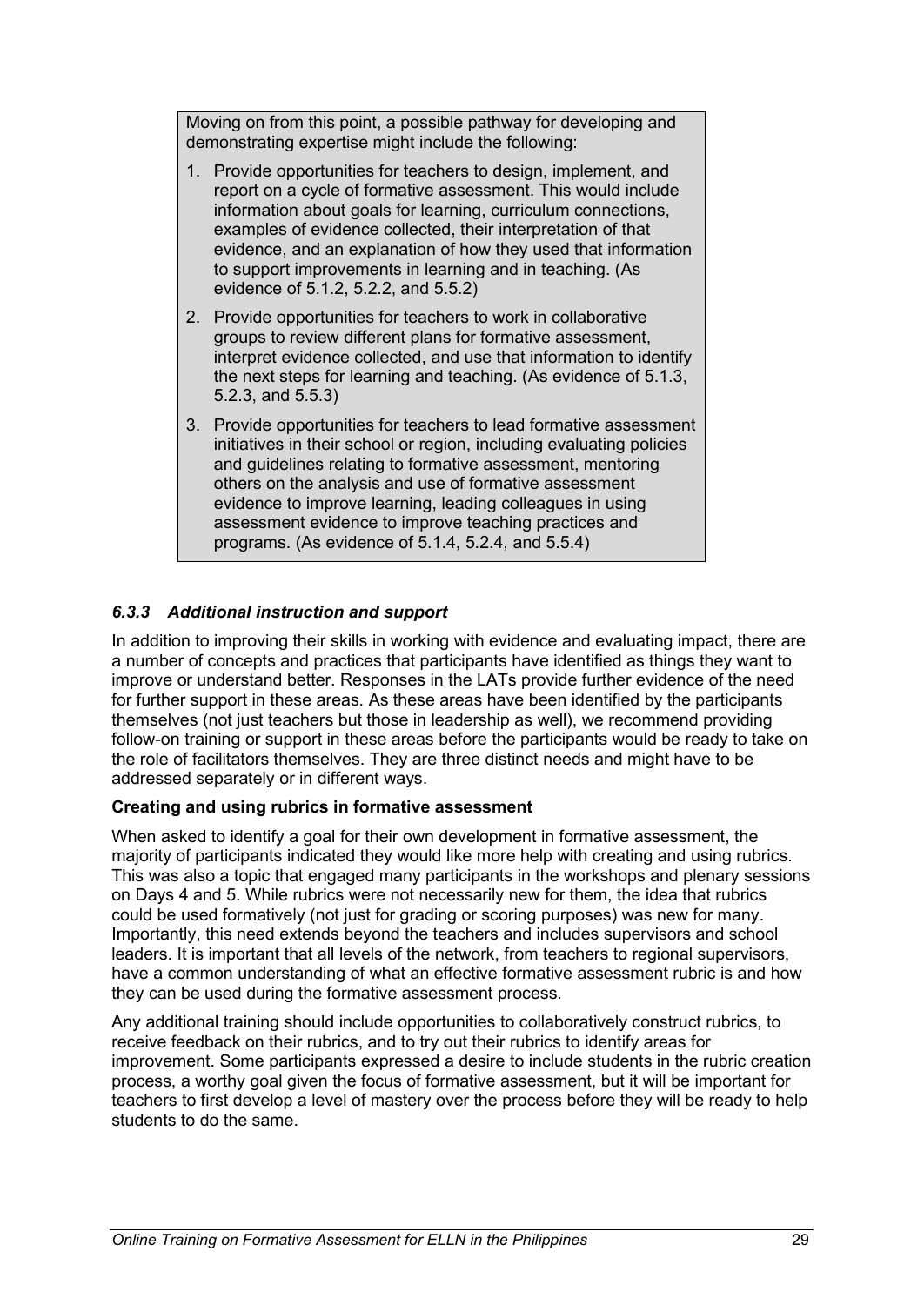#### **Recommendation:**

Follow-on training that focuses on the design and use of developmental rubrics to support formative assessment is recommended. This should be embedded within practice so that participants are able to design rubrics that are appropriate and meaningful for their students, collaborate with colleagues in this design phase, and then engage in an iterative process of refining those rubrics through feedback and use in the real world. This training can extend on the Q&A session that was provided on Day 5, where we provided some tips for creating rubrics and some traps to avoid. A focus of this training should be on using the rubrics to support teaching and learning, as different to the current use of rubrics for scoring and grading.

#### **Students as partners in formative assessment**

Many participants expressed a desire to know more about how to involve students as partners in formative assessment. The evidence collected in the LATs suggests that many participants will need additional support to help them master the art of constructing useful feedback for learning. To be able to provide useful feedback to students about their learning, teachers must first be able to elicit evidence of learning and know how to interpret that evidence to identify the student's progress along the path of learning, something we have flagged earlier. Without this skill, it is unlikely that they will be able to provide the specific information that the learner will need to help them take the next steps or to know what things they should continue to do as they move forward. Beyond these skills in working with evidence, participants may also need support to shift their thinking about teaching and learning. The beliefs that teachers hold about teaching and learning have the potential to influence their practice in a number of ways. Namely, beliefs influence what the teacher notices or looks for in the classroom, how they interpret that information, and their decisions about when to act and how to act in response to the information (Fives & Buehl, 2012), all important aspects of formative assessment.

Responses in the Day 5 LAT indicate that many participants may still be operating from a traditional teacher-centered perspective, with their central focus on what the teacher is doing or needs to do. In formative assessment, we are looking for a shift to a more learnercentered perspective, with a central focus on learning and the individual student's progress along a learning pathway. The findings from this first training align with other evidence that suggests a significant proportion of teachers in the Philippines may be operating at low levels of formative assessment practice, where their focus in observed lessons is on delivering the planned lesson, correcting student mistakes, and reminding students of the instructions (Cagasan et al., 2020). This is in contrast to a more sophisticated, higher level of formative assessment practice that is responsive to the learning needs of individual students, views students as capable partners in learning, and provides feedback that aims to help the individual take active steps in driving their own learning progress.

From the responses of many participants, a deficit view of learning and assessment is also evident. From a deficit view, assessment focuses on uncovering gaps in learning or identifying students who are failing to meet expected standards, with a view to filling the gaps or providing remedial instruction for selected students. This is in contrast to a developmental view, where the focus is on identifying each student's progress along a progression of learning, with a view to targeting instruction to each individual's point of development.

In light of the above, supporting participants to improve their skills in constructing useful feedback for learning and collaborating with students as partners in formative assessment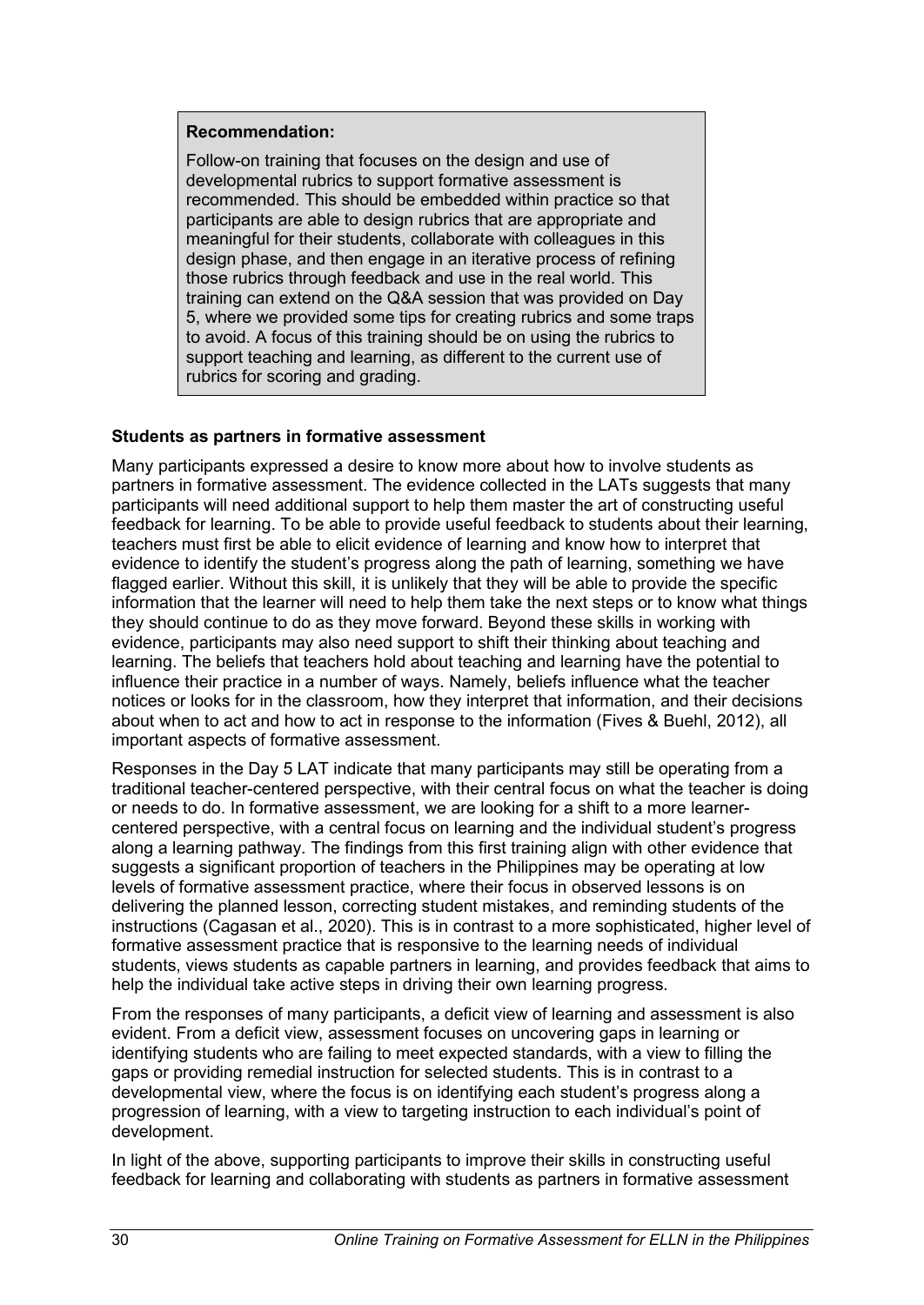will have to consider the skills needed (e.g., eliciting and interpreting evidence of learning), the knowledge needed (e.g., knowing what the pathway for learning looks like), and the beliefs about teaching and learning that underpin both formative assessment and feedback for learning.

#### **Recommendation:**

This may be the most challenging of the three to address as it involves not only skills and knowledge, but also beliefs about teaching and learning. Showing participants real-world examples of how K–3 students can be actively and meaningfully involved in formative assessment may help them to see what we are trying to achieve. Providing explicit instructions for how to involve students through the use of success criteria, child-friendly rubrics, quality feedback, and self- and peer-assessment, and then supporting them to try out these ideas with their students can also provide a path forward. Finally, we need to ensure that participants have the necessary skills in assessment and the knowledge about developmental pathways of learning within curriculum areas such as literacy and mathematics that will be necessary for effective formative assessment.

#### **Engaging in formative assessment during remote learning**

Overwhelmingly, participants communicated a need for greater support to address the significant challenge of implementing formative assessment in a meaningful way during the current context of remote learning. This is especially true for those teachers working in the modular approach. Formative assessment, by nature, involves interactions (often 1:1 in the early years) between students and teachers and is embedded in the teaching and learning process. It will likely take a collaborative and ongoing effort across different levels of the system to provide teachers and families with the targeted support they will need during this time. More information may be needed from teachers and families to better understand the specific challenges they are experiencing and the specific needs they have identified so that any support can be targeted and meaningful. This challenge is heightened in K–3 due to the fact that children are still developing their skills as readers and writers and will need help to access and engage with learning materials and feedback on their learning. Unfortunately, the guidance and resources for formative assessment in remote learning often assumes that remote learning is happening online (e.g., online learning activities, platforms for online learning, programs for meeting online). In addition, many of the resources suggest activities that are not appropriate or practical in the early years as they require a certain level of literacy development. Much of the valuable evidence that we collect in the early years is gathered by listening to what children SAY and watching what children DO while engaging in a learning activity, not just what they WRITE. It is possible to bring parents into the formative assessment partnership to assist with capturing this valuable evidence (e.g., sharing what they observed or heard, recording their child and sending it to the teacher), but this will require guidance and support from the teacher and the school.

#### **Recommendation:**

Strategies for use in remote learning could be addressed by providing explicit, developmentally appropriate examples that can be used in offline, remote learning. This information would have to include not just an idea for an activity, but also information about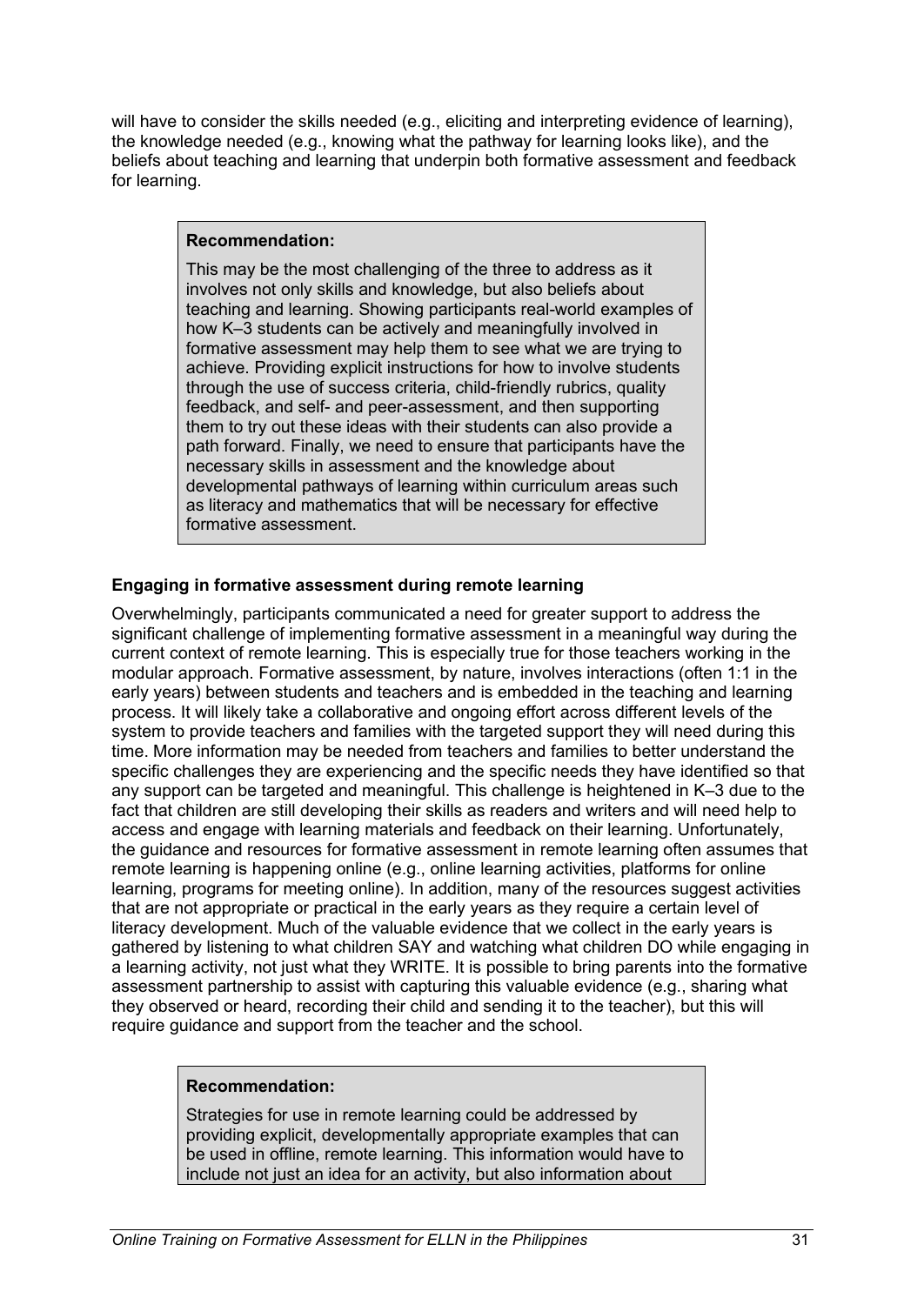what the intended learning focus is, what evidence would be gathered, and how they might interpret that information and use it to improve teaching and learning. To support the transition back to school, it would be helpful to provide information about how these examples could be adapted for different modalities. This might also help teachers move beyond delivering a prescribed plan, toward thinking more flexibly about how examples can be modified and adapted to meet the needs of their students.

## <span id="page-37-0"></span>**6.4 Looking ahead—where to next for the training program?**

Thinking ahead to the next steps for this training program, we will focus on providing feedback on what worked well, what could be improved, and what other evidence might be needed to support future scaling up.

#### <span id="page-37-1"></span>*6.4.1 What worked well?*

#### **Plenary sessions**

Presenting the content in a whole group plenary session, and addressing emerging misconceptions or questions about the concepts in those sessions, ensures that all participants are given the same information about key concepts like evidence and formative assessment, key knowledge such as the progression of early literacy and numeracy development, and key messages such as the need to actively involve students in the process and the need for quality evidence of learning. The presentations have been recorded and can be used in future iterations to maintain fidelity with foundational knowledge that is covered in these sessions.

#### **Workshops**

Feedback from the workshop facilitators indicates the Facilitator Manual was useful in supporting them to lead the daily workshop sessions. The repetitive nature of the workshop activities across the week (e.g., using a consistent structure and slides) also helped to support both facilitators and participants to engage in the workshops as the week progressed and everyone became familiar with how things worked. From the debrief sessions, the feedback indicates that participant engagement in these workshop sessions increased over the course of the week.

Workshop facilitators provided positive feedback on the use of breakout rooms to actively engage participants in discussions, and the interactive nature of the workshop activities that provided multiple opportunities for participants to share ideas, experiences, and questions with the group. Feedback from the debrief sessions indicates that participants (especially the teachers) were eager to share and contribute to the discussions.

The Agree/Disagree activities in the workshop were designed to uncover common misconceptions about formative assessment, and they appeared to work well in doing that during this first implementation of the training. Facilitators were able to provide feedback to ACER during our debrief sessions when misconceptions were discovered in their group during this activity, and this was then followed up by ACER in the next session.

Having a dedicated support person in workshop sessions to assist with managing the Zoom session (e.g., admitting participants into the room, managing breakout rooms, managing the chat, etc.) allowed the facilitator to focus on facilitating the planned activities. When this support person was also able to contribute to the facilitation by participating in the discussions and interacting in the chat, this was even more helpful as it moved closer to a co-teaching approach.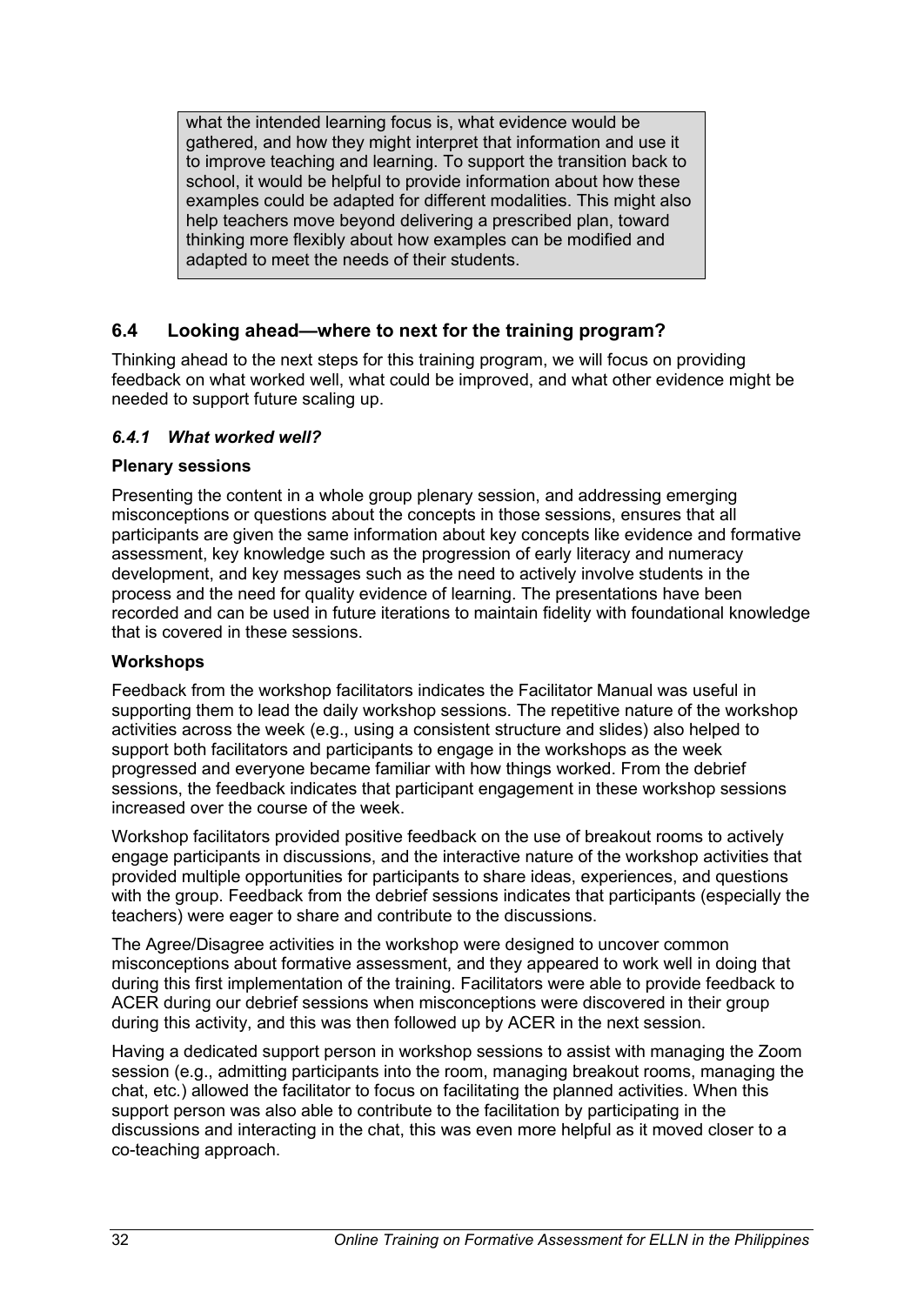## **LATs**

The Day 5 LATs provided useful information on the participant's level of understanding of key concepts, persisting misconceptions, identified learning needs, and areas of greatest interest to participants. Their feedback suggests that they found the experience to be motivating and interesting, and that they were energized and excited to take their new knowledge back to their schools to share with colleagues.

#### <span id="page-38-0"></span>*6.4.2 What could be improved?*

#### **More time to learn and put ideas into practice**

The 5-day intensive nature of the program is probably not the best approach for learning. While it frontloads the participants with knowledge, it does not provide the opportunity to apply that knowledge and learn through the process of doing. Also, there are questions about how much of that information a person might realistically be able to take in during such a short but intense experience, and how long they might retain that information beyond the training week. Spreading out the training over a longer period of time would allow participants to spend time between sessions applying the concepts, reflecting on the experience, and collecting real-world evidence that can be used in subsequent sessions. For example, on Day 2 they are asked to design a formative assessment for literacy and then describe some possible student responses at different levels of development and then interpret those responses. It would be far better to allow them to collect actual student responses as evidence, and then support them to interpret those responses and to make plans for what to do next.

The demands of the 5-day program on workshop facilitators meant they did not have adequate time to mark all of the LATs, and this activity is still continuing at the writing of this report. If the training program is spread out over a longer time period, this will be more achievable and the participants will be able to receive important and timely feedback on their responses that can be used to support improvements in their understanding and their realworld practice. This experience of receiving and using formative feedback to improve their learning may help to promote a deeper understanding of feedback from the perspective of a learner.

#### **Reducing the demands on facilitators**

If the course is to go ahead as a 5-day intensive, then our recommendation would be to decrease the number of submitted tasks. The most logical option would be to keep the Day 4 and Day 5 (#1) tasks as they build on the work done on Days 1, 2, and 3. You might ask participants to begin working on the Day 4 task (describing a literacy formative assessment and creating a rubric to go with it) on Day 2, and begin working on the Day 5 task (describing a mathematics formative assessment and constructing student feedback) on Day 3. To further reduce the marking workload, participants could be asked to complete the Day 1 and Day 5 self-reflection as a monitoring exercise that provides useful information to facilitators but does not need to be marked or given feedback.

This would reduce the number of tasks that would need to be marked from 6 down to 2.

#### **Preparing to teach and learn online**

To avoid disruptions to the teaching and learning, especially in a 5-day intensive format, it would be a good idea to prepare both facilitators and participants to engage in the online components. For facilitators, this would involve practice in working through the Day 1 workshop activities, including using the breakout rooms and response functions, as well as time to test out their equipment to identify any potential problems and back-up plans. This would also be the time to give them access to Moodle and have them look through the content, as well as an opportunity to experiment with accessing a submitted task and going through the process of marking and giving feedback.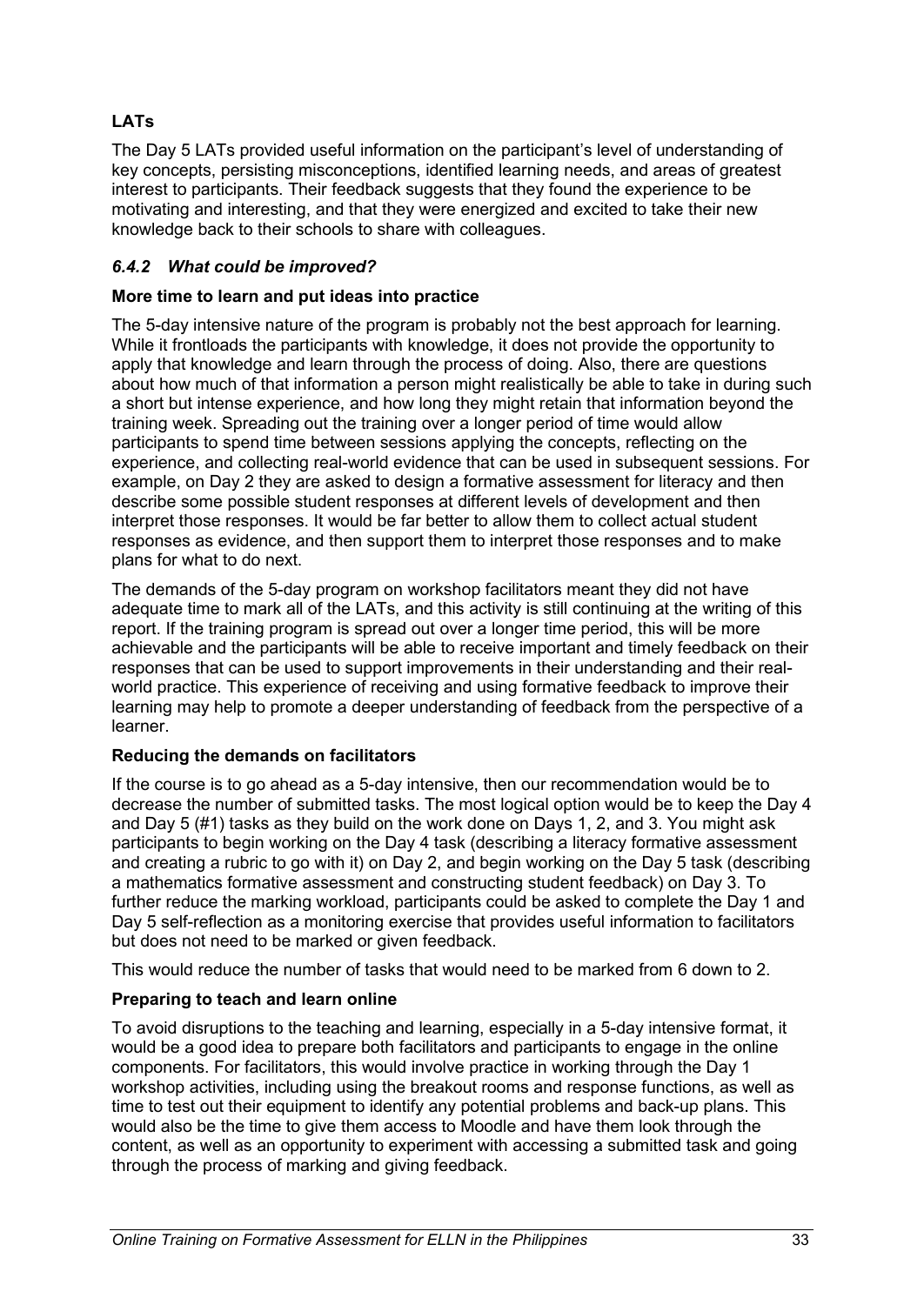For participants, providing a welcome webinar on Zoom prior to the training week could provide the opportunity to introduce them to the processes and protocols involved in the Zoom sessions; make sure that everyone knew what workshop group they were in, and had their Moodle login details; and address any other access issues prior to the Day 1 Plenary session. This webinar could also provide instructions for the participants to log into Moodle, read through the Getting Started material, and complete the pre-training self-reflection to ensure that any issues with logging into Moodle are addressed prior to Day 1.

### **Additional scaffolding**

While the content of the course provides a strong foundation of knowledge about the process of formative assessment and the key practices of eliciting evidence of learning and using that evidence to support teaching and learning, the findings suggest that some participants may benefit from additional support to help them understand the process. In the workshops on Days 2 and 3, participants were provided with examples of formative assessment tasks, given opportunities to share different strategies for eliciting evidence, and supported to think about how different students might respond and what that might mean for teaching and learning. To further establish what kind of evidence we are looking for in formative assessment (i.e., qualitative rather than quantitative information about what the student can and cannot do), it would be useful to include more explicit examples of student responses and explicitly model how teachers can collaboratively interpret the evidence and make decisions about how to use it. This could also include a guided discussion to illustrate why a score (e.g., 3/5 correct) does not provide the kind of information that we need to be able to determine where the student is in their learning and what the next step would be for teaching and learning. This could be done in the form of teacher communities of practice, or Learning Action Cells.

Additional scaffolding could also be added to the Day 2 and Day 3 LAT by providing more explicit prompts for the participant to respond to. For example:

- In this formative assessment activity, I am trying to find out...
- Provide the actual prompt that the student will be responding to (What question will you ask? What instructions will you give them?)
- How will the student respond? (In writing? In a drawing? Orally? In a group? 1 on 1?)
- Imagine you have 3 different student responses in front of you (1 high level, 1 medium level, 1 low level). Describe those 3 different responses. Remember, we are not looking for a score that you have calculated after grading the response. We want the actual response that the student made. What did they do, say, make, or write?
- For each of the students, answer the following questions. Looking at the evidence, what CAN the student do and/or what DO they know? What is the most logical thing for them to learn next?

For the Day 4 LAT, it is recommended that the participants add onto the document they already completed in the Day 2 LAT rather than submit a separate document with the rubric. Similarly, for the Day 5 LAT (1), the participants could add the student feedback onto the document they completed in the Day 3 LAT. This might help participants to better connect the different parts of the formative assessment process, from design to implementation to interpretation and finally use.

#### <span id="page-39-0"></span>*6.4.3 What other evidence do we need?*

Any professional learning program, including this one, is undertaken with the aim of instigating change. In teacher professional learning, we are generally hoping to change teacher practice in a way that will lead to improved outcomes for students. Unfortunately, it remains true that many teacher professional learning programs have little to no impact on changing teacher practice. While we have some information that suggests participants have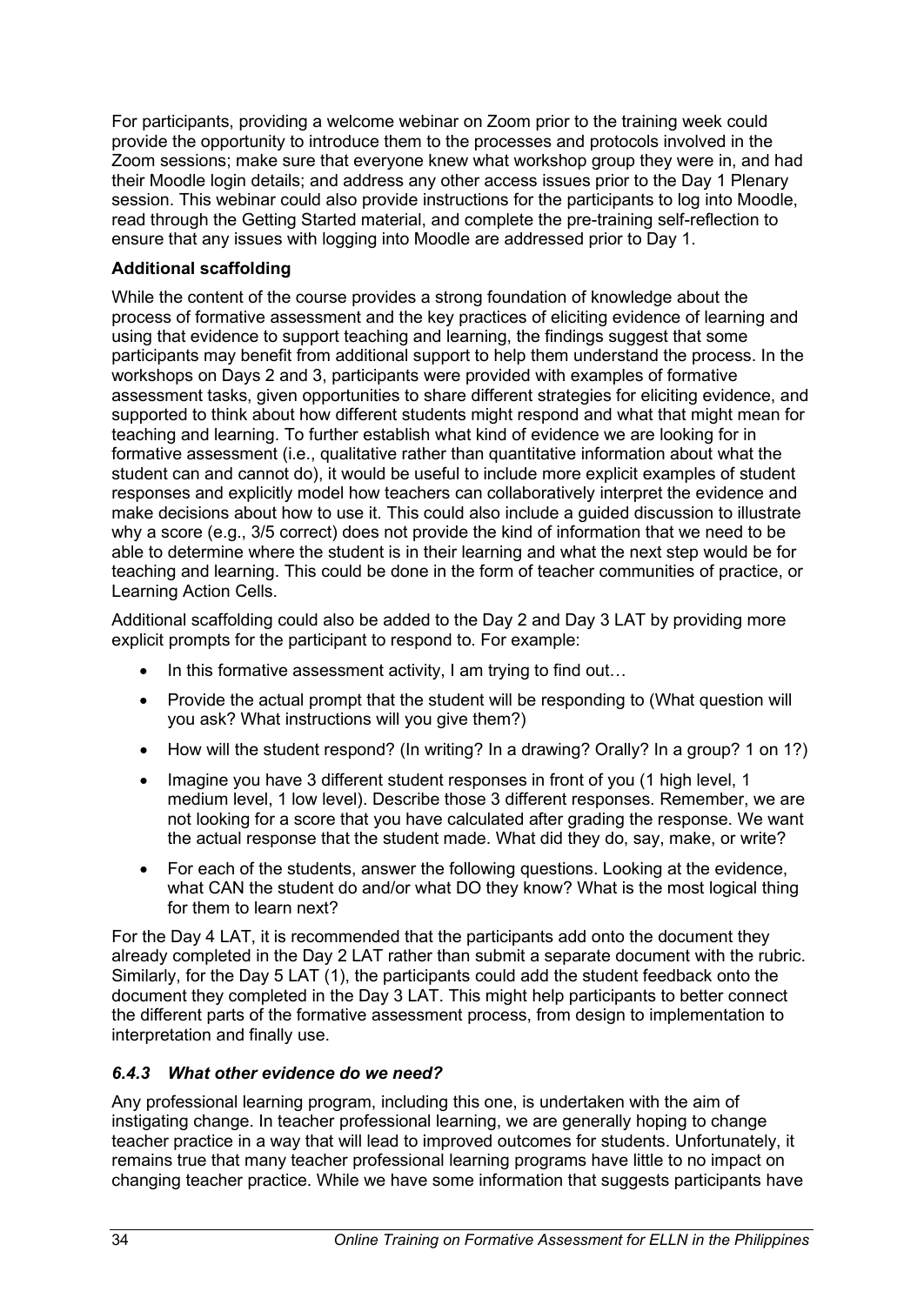had a positive and engaging experience during the training, we have no way of knowing if this will lead to any changes in practice, what the nature of those changes to practice might be, or what impact, if any, this might have on students and their learning. Before investing time and resources into scaling up the program, we recommend collecting evidence to determine the effectiveness of the program and its impact on teaching practice and student outcomes.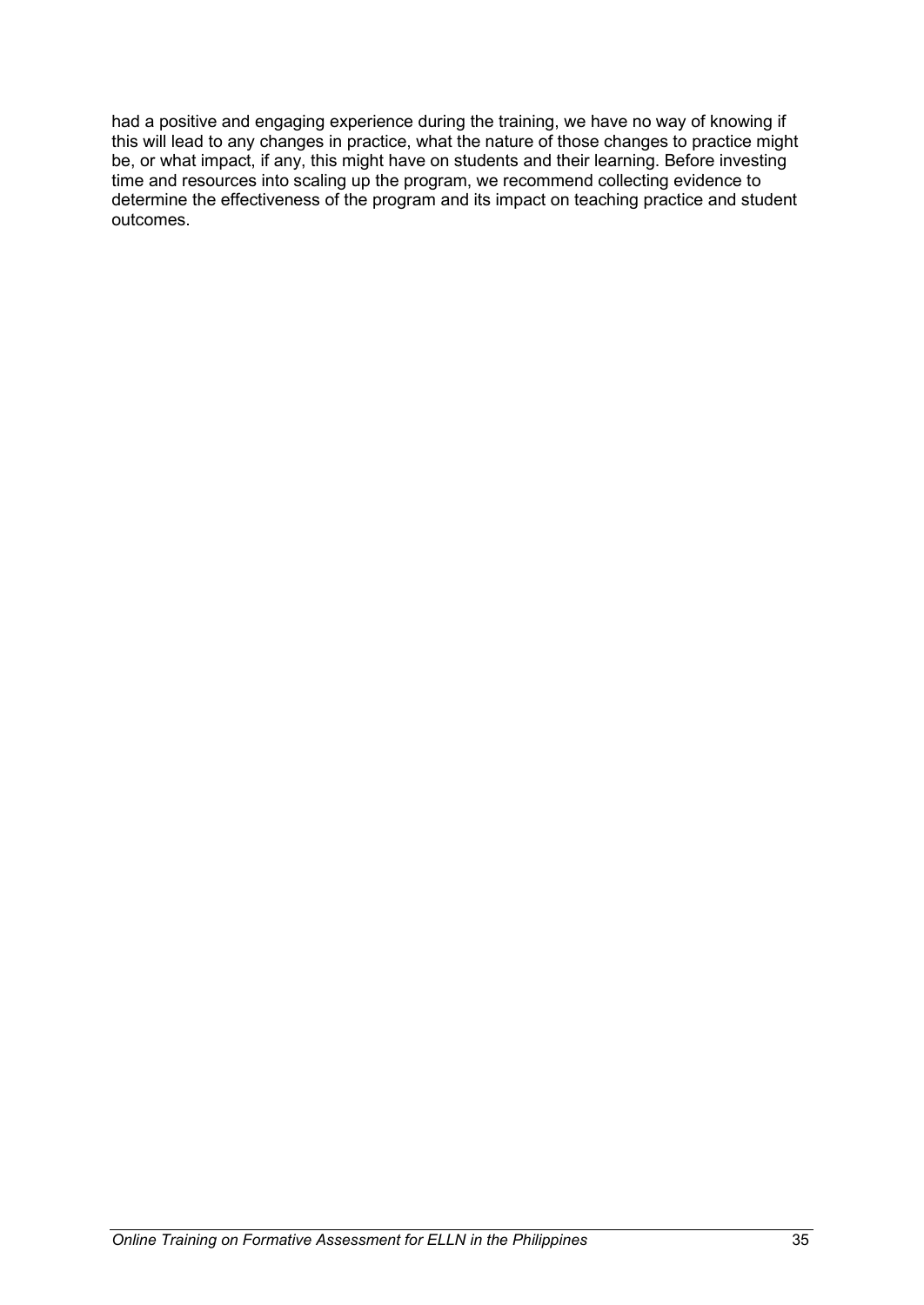## <span id="page-41-0"></span>**References**

- Cagasan, L., Care, E., Robertson, P., & Luo, R. (2020). Developing a formative assessment protocol to examine formative assessment practices in the Philippines. *Educational Assessment*, *25*(4), 259-275.
- Clarke, D., & Hollingsworth, H. (2002). Elaborating a model of teacher professional growth. *Teaching and Teacher Education*, 18(8), 947–967.
- Fives, H., & Buehl, M. M. (2012). Spring cleaning for the "messy" construct of teachers' beliefs: What are they? Which have been examined? What can they tell us?. In APA *Educational Psychology Handbook, Vol 2: Individual differences and cultural and contextual factors*. (pp. 471-499). American Psychological Association.
- Kennedy, M. M. (2016). How Does Professional Development Improve Teaching? *Review of Educational Research*, 86(4), 945–980.
- Oakley, G., King, R., & Scarparolo, G. (2018). *An evaluation of ELLN Digital: Technologysupported teacher professional development on early language, literacy, and numeracy for K-3 teachers*. Quezon City, Philippines: Foundation for Information Technology Education and Development.
- Timperley, H. (2010). *Using evidence in the classroom for professional learning*. Ontario Education Research Symposium, 1–12. Retrieved from http://esolonline.tki.org.nz/
- Timperley, H., Wilson, A., Barrar, H., & Fung, I. (2007). Teacher professional learning and development: Best evidence synthesis iteration (BES). Retrieved from https://www.educationcounts.govt.nz/publications/series/2515/15341
- U.S. Agency for International Development (USAID). (2019). 2019 National Early Grade Reading Assessment-Summary of results and recommendations. Retrieved from [https://shared.rti.org/content/2019-national-early-grade-reading-assessment-egra](https://shared.rti.org/content/2019-national-early-grade-reading-assessment-egra-english-and-filipino-grade-3-brief#modal-29-2628)[english-and-filipino-grade-3-brief#modal-29-2628.](https://shared.rti.org/content/2019-national-early-grade-reading-assessment-egra-english-and-filipino-grade-3-brief#modal-29-2628)
- Vygotsky, L. L. S. (1978). *Mind in society: The development of higher psychological processes*. Cambridge: Harvard University Press.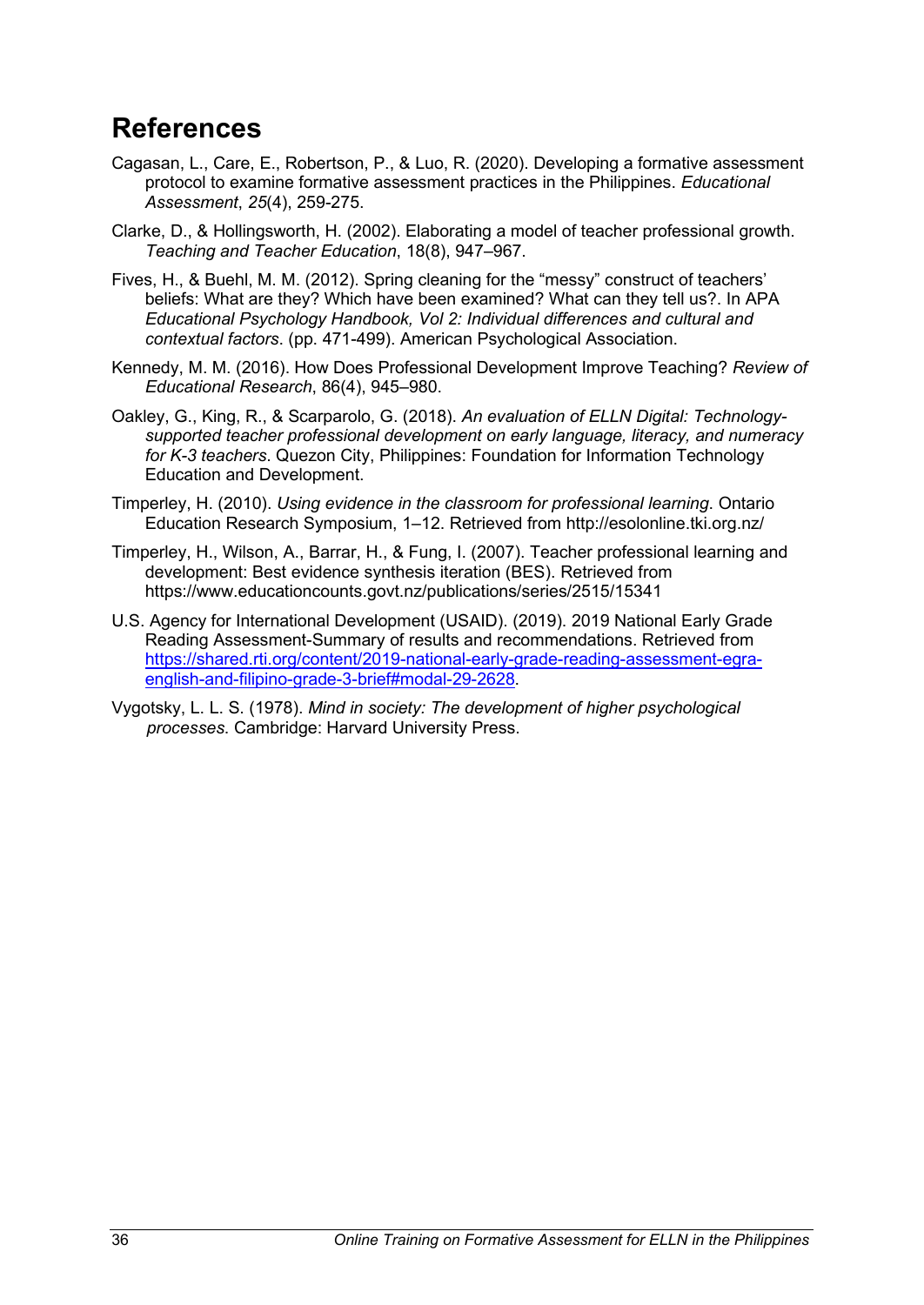<span id="page-42-0"></span>

|                                                                        | DAY <sub>1</sub>                                                      | DAY <sub>2</sub>                                                     | DAY <sub>3</sub>                                                               | DAY <sub>4</sub>                                                                | DAY <sub>5</sub>                                                  |  |
|------------------------------------------------------------------------|-----------------------------------------------------------------------|----------------------------------------------------------------------|--------------------------------------------------------------------------------|---------------------------------------------------------------------------------|-------------------------------------------------------------------|--|
| Online                                                                 | Opening program                                                       | Focus:                                                               | Focus:                                                                         | Focus:                                                                          | Focus:                                                            |  |
| presentation<br>(synchronous,                                          | Welcome and<br>Introduction                                           | Formative assessment<br>and literacy                                 | Formative assessment<br>and mathematics                                        | Recording student<br>progress in learning                                       | Involving students in<br>formative assessment                     |  |
| whole group)                                                           | $\bullet$<br>Overview of the<br>week                                  | Recap of Day 1 and<br>Q&A                                            | Recap of Day 2 and Q&A<br>Presentation                                         | Recap of Day 3 and<br>Q&A                                                       | Recap of Day 4 and<br>Q&A                                         |  |
|                                                                        | Objectives<br>$\bullet$                                               | Presentation                                                         | Becoming a                                                                     | Presentation                                                                    | Presentation                                                      |  |
|                                                                        | Presentation                                                          | <b>Becoming a Literacy</b>                                           | <b>Mathematics Learning</b>                                                    | <b>Thinking Like a Rubric</b>                                                   | <b>Students as Learning</b>                                       |  |
|                                                                        | <b>Becoming a Learning</b>                                            | <b>Learning Detective</b>                                            | <b>Detective</b>                                                               | What are rubrics?                                                               | <b>Detectives</b>                                                 |  |
|                                                                        | <b>Detective</b>                                                      | Talking like a book<br>$\bullet$                                     | Learning to count<br>$\bullet$                                                 | How can rubrics                                                                 | Why do we need to<br>involve students in                          |  |
|                                                                        | What is formative<br>assessment?                                      | Decoding<br>$\bullet$                                                | Why this is so<br>$\bullet$<br>important for<br>mathematical<br>development    | help us in formative<br>assessment?                                             | formative<br>assessment?                                          |  |
|                                                                        | Why is formative<br>$\bullet$                                         | Why this is so<br>important                                          |                                                                                | Benefits of using<br>$\bullet$                                                  | Learning intentions                                               |  |
|                                                                        | assessment<br>important?                                              | Key stages of                                                        | Key stages in                                                                  | rubrics                                                                         | and success criteria                                              |  |
|                                                                        | Situating in the<br>$\bullet$                                         | development                                                          | development<br>Collecting evidence                                             | <b>Examples of rubrics</b>                                                      | Self- and peer-                                                   |  |
|                                                                        | Philippines context                                                   | Collecting evidence                                                  |                                                                                |                                                                                 | assessment                                                        |  |
|                                                                        | What counts as<br>$\bullet$<br>evidence of student                    |                                                                      |                                                                                |                                                                                 | Feedback for<br>learning                                          |  |
|                                                                        | learning?                                                             |                                                                      |                                                                                |                                                                                 | Creating a culture of                                             |  |
|                                                                        | Gathering evidence<br>$\bullet$<br>of learning                        |                                                                      |                                                                                |                                                                                 | learning                                                          |  |
| <b>Online</b><br>workshop<br>(synchronous,<br>small group<br>learning) | Revise the key<br>$\bullet$<br>elements of<br>formative<br>assessment | Revising key ideas<br>about literacy<br>development and<br>formative | Revising the key<br>$\bullet$<br>ideas about<br>mathematics<br>development and | Revising key ideas<br>$\bullet$<br>about rubrics and<br>formative<br>assessment | Revising key ideas<br>about involving<br>students in<br>formative |  |
|                                                                        | Identify the<br>$\bullet$<br>challenges teachers                      | assessment<br>Interpreting<br>evidence of student                    | formative<br>assessment                                                        | Using rubrics to<br>$\bullet$<br>interpret evidence<br>and monitor learning     | assessment<br>Self- and peer-<br>assessment                       |  |

## **Appendix A: Course Outline and Sequence**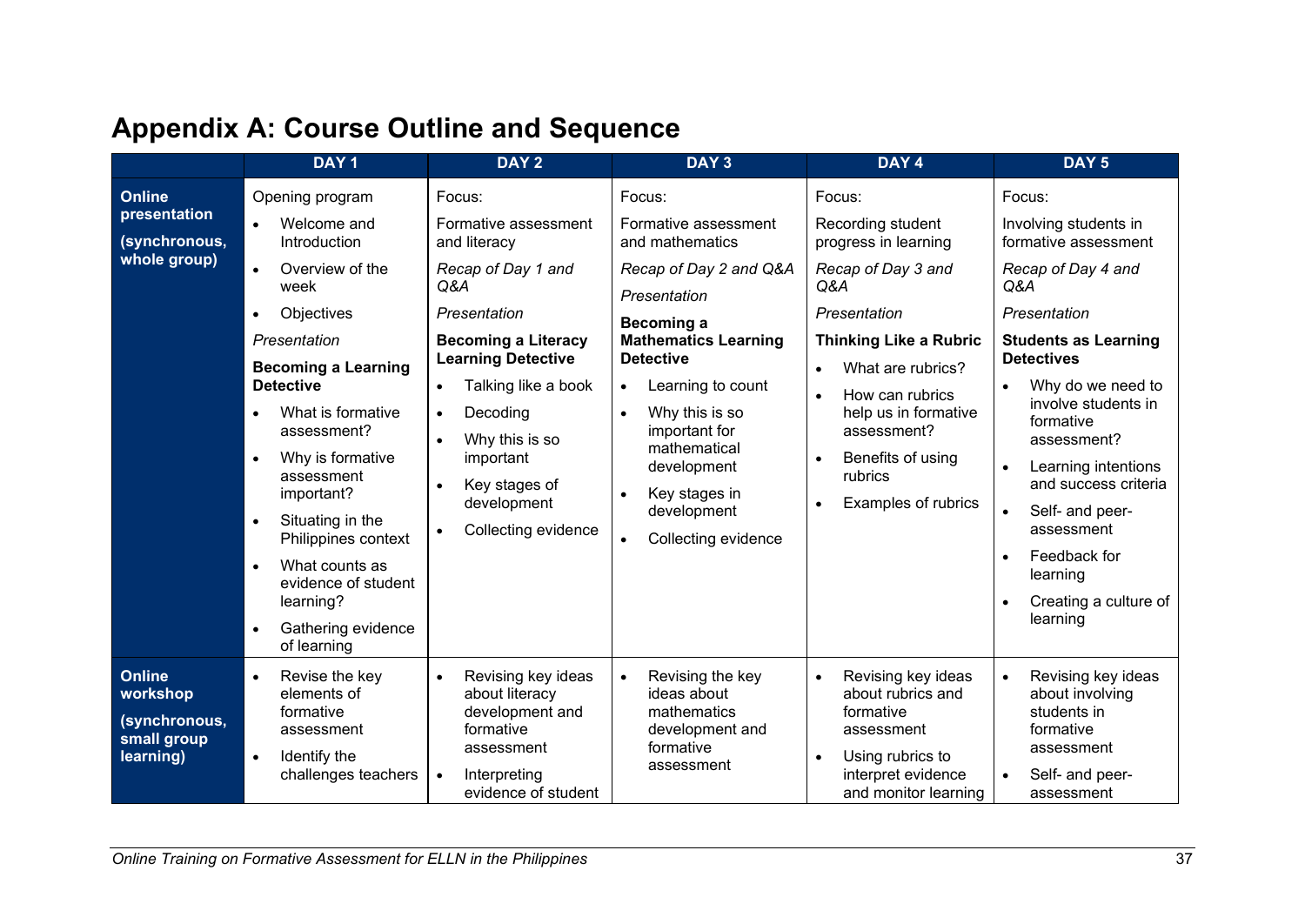|                                                                   | DAY <sub>1</sub>                                                                                     | DAY <sub>2</sub>                                                                                                                 | DAY <sub>3</sub>                                                                                                                      | DAY 4                                                                                                                                                               | DAY <sub>5</sub>                                                                                 |
|-------------------------------------------------------------------|------------------------------------------------------------------------------------------------------|----------------------------------------------------------------------------------------------------------------------------------|---------------------------------------------------------------------------------------------------------------------------------------|---------------------------------------------------------------------------------------------------------------------------------------------------------------------|--------------------------------------------------------------------------------------------------|
|                                                                   | face in formative<br>assessment<br>Reflect on<br>$\bullet$<br>examples of<br>formative<br>assessment | development in<br>literacy<br>Managing 1 to 1<br>assessments in<br>literacy                                                      | Interpreting evidence<br>of student<br>development in<br>mathematics<br>Managing 1 to 1<br>$\bullet$<br>assessments in<br>mathematics | <b>Constructing rubrics</b><br>$\bullet$<br>for formative<br>assessment<br>Presentations of<br>$\bullet$<br>Day 2 LAT                                               | Presentations of<br>$\bullet$<br>Day 3 LAT -<br>Cooperative<br>Assessment                        |
| <b>Online module</b><br>(asynchronous,<br>individual<br>learning) | Reviewing key ideas<br>from Day 1<br>Reflect on experiences<br>of teaching and learning              | Reviewing key ideas<br>from Day 2<br>Reflection/self-<br>assessment:<br>What have I learned?<br>What do I still need to<br>know? | Reviewing key ideas from<br>Day 3<br>Reflection/self-<br>assessment:<br>What have I learned?<br>What do I still need to<br>know?      | Reviewing key ideas<br>from Day 4<br>Reflection/self-<br>assessment: What are<br>the next steps for<br>improving your skills in<br>formative literacy<br>assessment | Reviewing key ideas<br>from Day 5<br>LAT 1: Exit ticket -<br>Construct feedback for<br>a student |
|                                                                   | LAT: Pre-training self-<br>audit for formative<br>assessment                                         | LAT: Create a formative<br>assessment for literacy                                                                               | LAT: Create a formative<br>assessment for<br>mathematics                                                                              | LAT: Exit ticket - Create<br>a rubric for your literacy<br>assessment                                                                                               | LAT 2: Post-training<br>self-audit for formative<br>assessment                                   |
| <b>Hours</b>                                                      | 3                                                                                                    | 3                                                                                                                                | 3                                                                                                                                     | 3                                                                                                                                                                   | 3                                                                                                |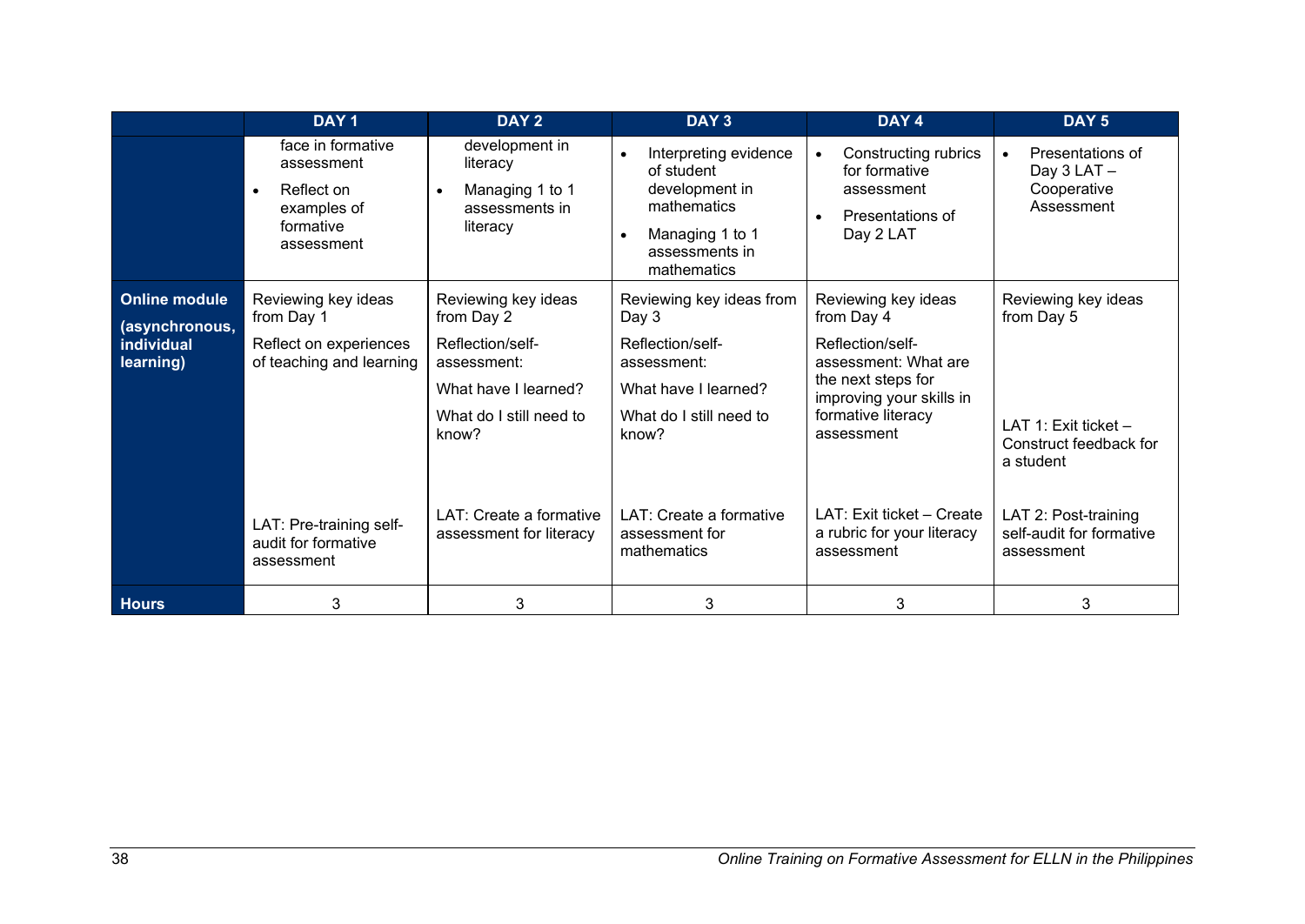## <span id="page-44-0"></span>**Appendix B: LATs**

## **B.1 LAT for Day 1 (Becoming a Learning Detective)**

Use the following prompts to complete a self-audit as a first step in our learning about formative assessment.

| <b>Name</b>                                                                                                 |  |
|-------------------------------------------------------------------------------------------------------------|--|
|                                                                                                             |  |
| <b>Workshop Group Number</b>                                                                                |  |
| List 3 things you know about<br>formative assessment.                                                       |  |
| What formative assessment<br>strategies do you have<br>experience using?                                    |  |
| In your experience, how often do<br>you think K-3 teachers use<br>formative assessment?                     |  |
| What 3 words best describe how<br>you feel when you think about<br>formative assessment?                    |  |
| What do you wish you knew<br>better about formative<br>assessment or what do want to<br>learn to do better? |  |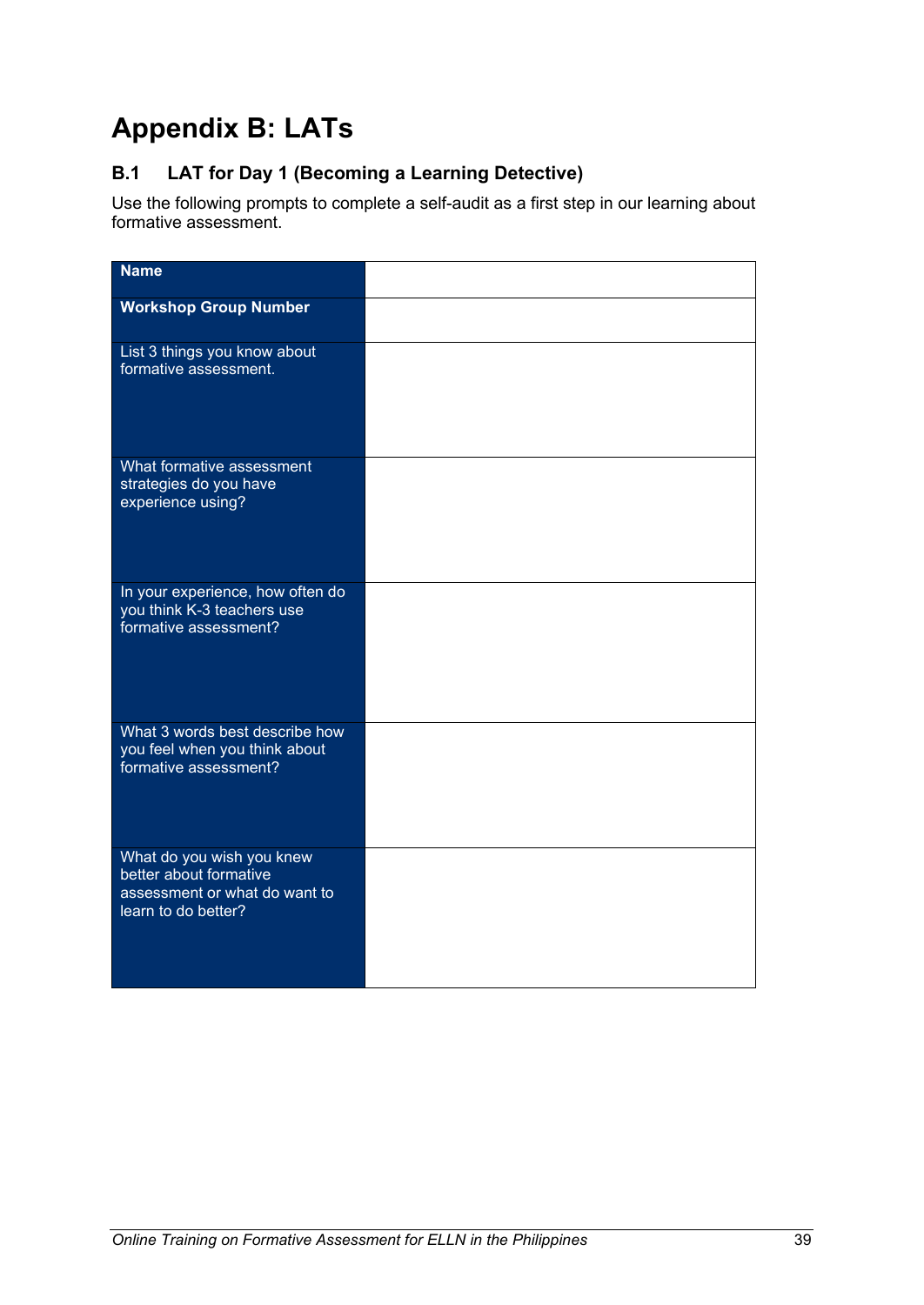## **B.2 LAT for Day 2 (Becoming a Literacy Learning Detective)**

This is your learning assessment task that you will need to complete and upload into Moodle.

Use the following prompts to describe a formative **assessment of comprehension**.

| <b>Name</b>                                                                                                                          |                                |
|--------------------------------------------------------------------------------------------------------------------------------------|--------------------------------|
| <b>Workshop Group Number</b>                                                                                                         |                                |
| What is the goal or purpose of the<br>task and the assessment?                                                                       |                                |
| What are you trying to find out?                                                                                                     |                                |
| Briefly describe the task and the<br>assessment.                                                                                     |                                |
| What is the teacher doing?                                                                                                           |                                |
| What is the learner doing?                                                                                                           |                                |
| Indicate if this is a 1:1 or<br>Group situation.                                                                                     |                                |
| Provide examples of 3 student<br>responses that show evidence of<br>signposts along the path of<br>learning: low skill, medium skill | <b>Student 1 response</b>      |
| and high skill                                                                                                                       | <b>Student 2 response</b>      |
|                                                                                                                                      | <b>Student 3 response</b>      |
| For each student, describe what<br>the student needs to learn next.                                                                  | <b>Student 1 learning goal</b> |
|                                                                                                                                      | <b>Student 2 learning goal</b> |
|                                                                                                                                      | Student 3 learning goal        |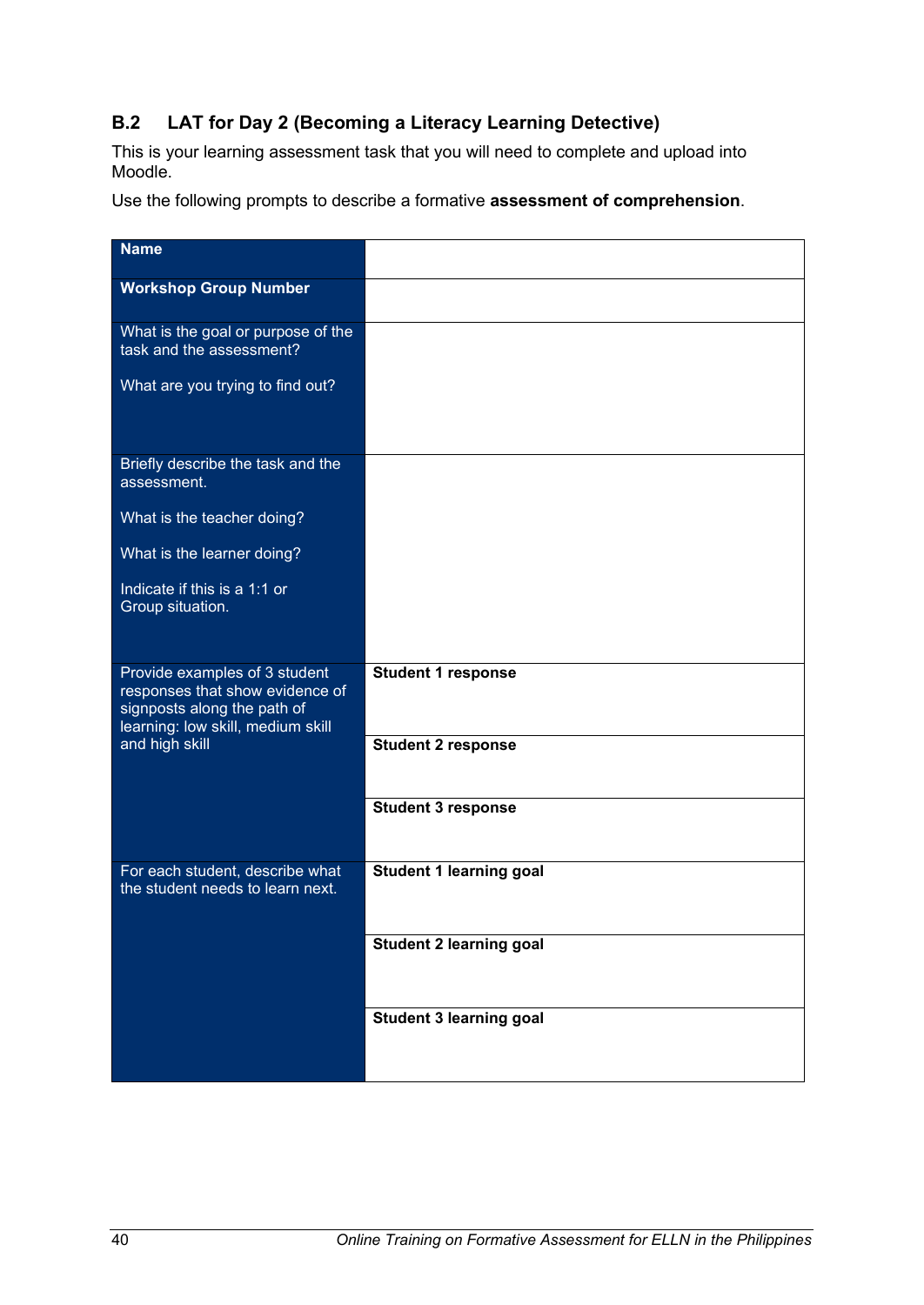## **B.3 LAT for Day 3 (Becoming a Mathematics Learning Detective)**

This is your learning assessment task that you will need to complete and upload into Moodle.

Use the following prompts to describe a formative **mathematics task and assessment to determine whether students are ready to add or subtract quantities up to 10 using concrete materials.**

| <b>Name</b>                                                                                                                          |                                |
|--------------------------------------------------------------------------------------------------------------------------------------|--------------------------------|
| <b>Workshop Group Number</b>                                                                                                         |                                |
| What is the goal or purpose of the<br>task and the assessment?                                                                       |                                |
| What are you trying to find out?                                                                                                     |                                |
| Briefly describe the task and the<br>assessment.                                                                                     |                                |
| What is the teacher doing?                                                                                                           |                                |
| What is the learner doing?                                                                                                           |                                |
| Indicate if this is a 1:1 or<br>Group situation.                                                                                     |                                |
| Provide examples of 3 student<br>responses that show evidence of<br>signposts along the path of<br>learning: low skill, medium skill | <b>Student 1 response</b>      |
| and high skill                                                                                                                       | <b>Student 2 response</b>      |
|                                                                                                                                      | <b>Student 3 response</b>      |
| For each student, describe what<br>the student needs to learn next.                                                                  | Student 1 learning goal        |
|                                                                                                                                      | <b>Student 2 learning goal</b> |
|                                                                                                                                      | <b>Student 3 learning goal</b> |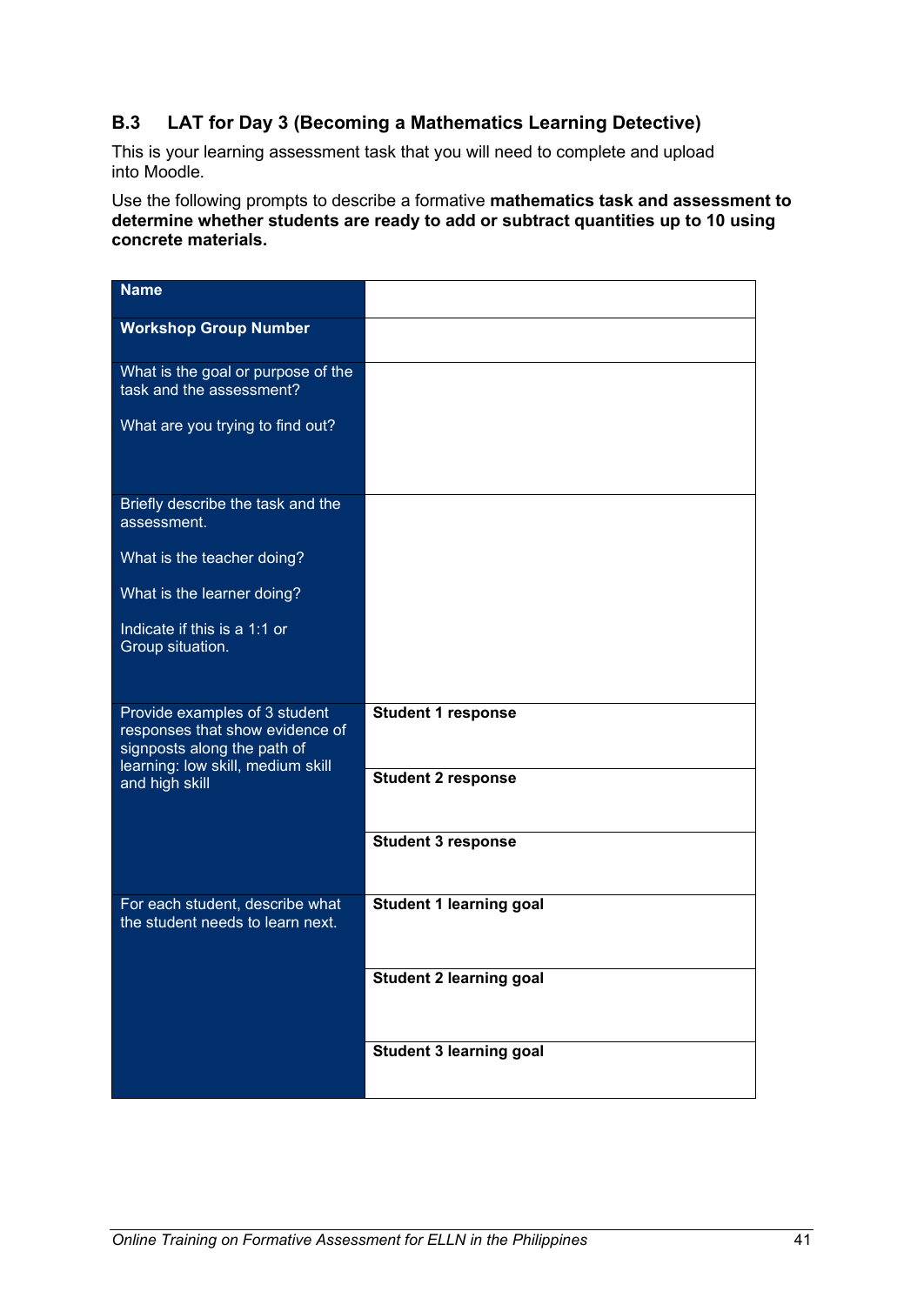## **B4. LAT for Day 4 (Thinking Like a Rubric)**

Looking back at the formative assessment plans you presented today, use your three student responses and your plans for the assessment task to construct a simple rubric that could be used to interpret the evidence you collect from this assessment. Think about the ages of the students you would be working with and try to use language that would be accessible for them. For very young children, you might even think about including visuals to help them use the rubric to monitor their own progress and the progress of their peers.

| <b>Name</b>                  |  |
|------------------------------|--|
| <b>Workshop Group Number</b> |  |

Use your three student responses and your plans for assessing comprehension to construct a simple rubric that could be used to interpret the evidence you collect from this assessment. Think about the ages of the students you would be working with and try to use language that would be accessible for them. For very young children, you might even think about including visuals to help them use the rubric to monitor their own progress and the progress of their peers.

As you create your table, remember to include these things:

- 1. A title to communicate the focus for the rubric (e.g. listening comprehension)
- 2. Information about what the students are learning to do in relation to that focus (e.g. recount the sequence of events, make a simple inference, come up with an alternative ending, etc.)
- 3. Different levels of mastery
- 4. Clear descriptions of what learning looks like at these different levels of mastery

The structure of your table will be determined by how many different things you are trying to assess (#2 above) and how many different levels of mastery you are describing (#3 above).

Don't worry about 'getting it right', this is an exercise to help you start thinking like a rubric as you work towards becoming a rubric master!

You can create your rubric below by inserting a table into this Word document, you can draw your rubric on paper and take a photo to upload to Moodle, or you could use an online rubric maker like Quick Rubric (https://www.quickrubric.com) to make the rubric.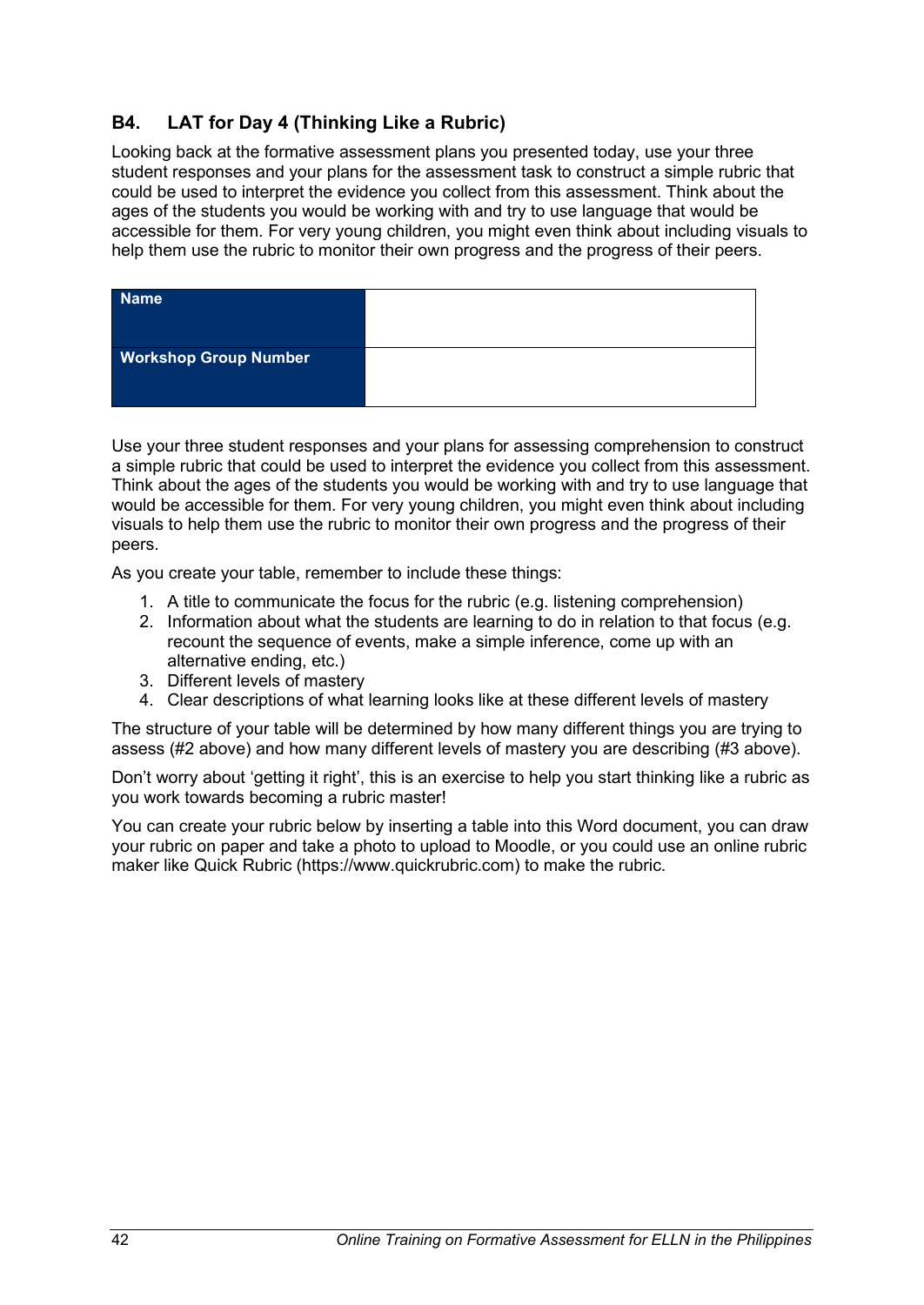## **B5. LAT for Day 5 # 1 (Construct Feedback for Learning)**

Looking back at the formative assessment plans you presented today, construct feedback for one of the student responses to help them move forward in their learning. It can be designed to be given in writing or orally but must be in a format the student will be able to receive and use. Include the student response along with the feedback to provide context for the reader.

Use the following prompts to construct feedback for a student that supports them to move forward in their learning.

| <b>Name</b>                                                |  |
|------------------------------------------------------------|--|
| <b>Workshop Group Number</b>                               |  |
| Briefly describe the task and the<br>assessment.           |  |
| Student response                                           |  |
| What is the next step for that<br>student? (learning goal) |  |
| Feedback to student                                        |  |
| Mode of delivery (oral or written)                         |  |